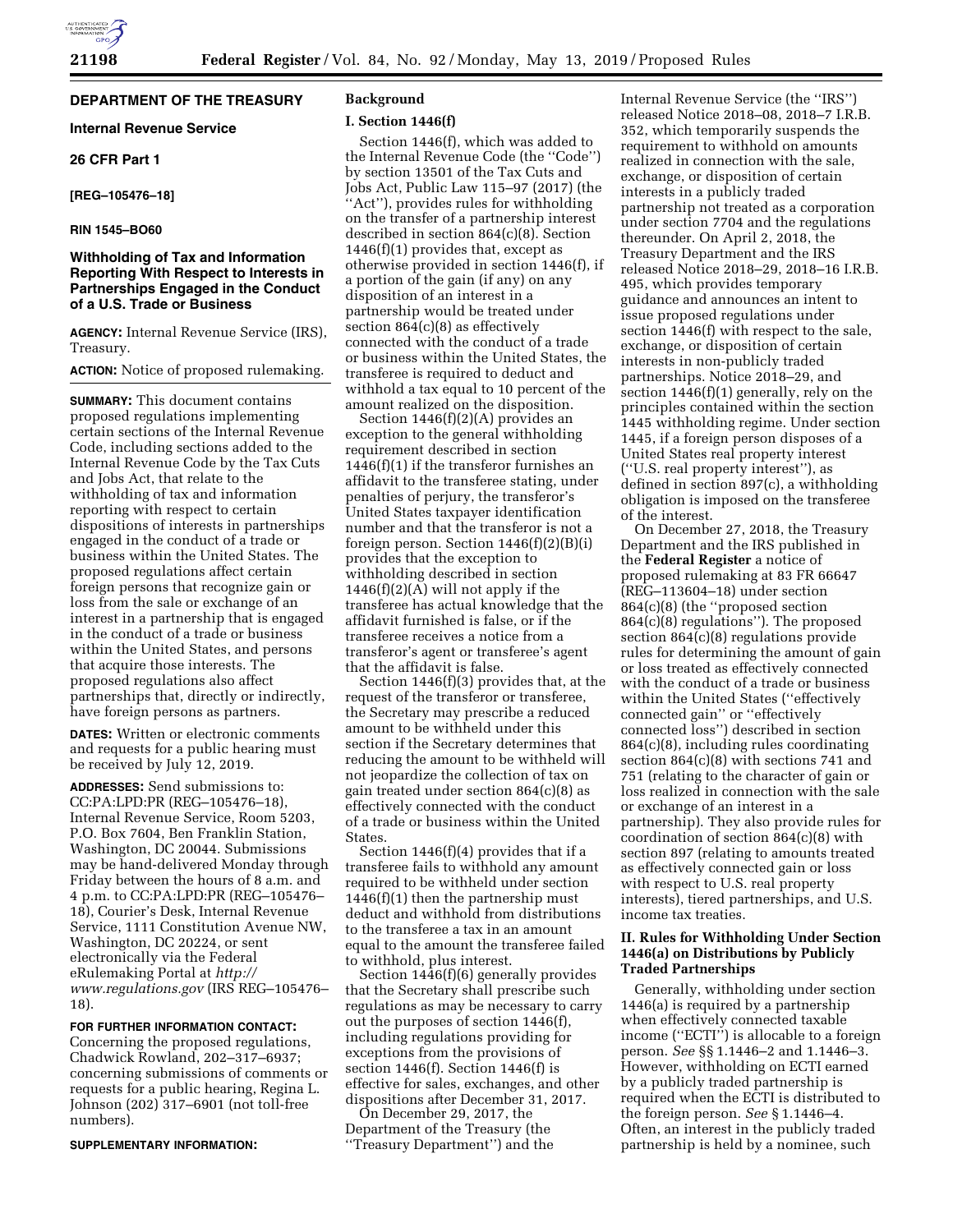between a foreign partner and the

partnership for purposes of section

864(c)(8). The proposed regulations generally provide that a notifying transferor (generally, any foreign person and certain domestic partnerships that have a foreign person as a direct or indirect partner) that transfers (within the meaning of proposed § 1.864(c)(8)– 1(g)(5)) an interest in a partnership (other than certain interests in a publicly traded partnership) in a transaction described in section 864(c)(8) must notify the partnership within 30 days of the transfer by providing a statement that includes information relevant to the partnership for making calculations under section 864(c)(8), including the date on which the notifying transferor transferred its interest, and other identifying information regarding the transferor and transferee. *See* proposed § 1.864(c)(8)– 2(a). This rule generally parallels § 1.6050K–1, including the content of the information and when it must be provided.

Proposed  $\S 1.864(c)(8)-2(b)$  requires a specified partnership (generally, a partnership that is engaged in the conduct of a trade or business within the United States or a partnership that owns, directly or indirectly, an interest in a partnership so engaged) to furnish to a notifying transferor the information necessary for the transferor to comply with section 864(c)(8) by the due date of the Schedule K–1 (Form 1065) for the tax year of the partnership in which the transfer occurred. Proposed § 1.864(c)(8)–2(b) applies if a specified partnership receives the notification described in proposed  $\S 1.864(c)(8)-2(a)$ , or otherwise knows that a relevant transfer has occurred, and the notifying transferor would have had a distributive share of deemed sale EC gain or deemed sale EC loss (within the meaning of proposed  $\S 1.864(c)(8)-1(c)$  at the time of the transfer. For these purposes, a notifying transferor that is a partnership is treated as a nonresident alien. Proposed  $\S 1.864(c)(8)-2(b)$  provides that, for purposes of the reporting requirements described in proposed  $§ 1.864(c)(8)-2$ , a partnership that makes a distribution to a transferor that qualifies as a transfer under section 864(c)(8) and proposed § 1.864(c)(8)– 1(b) will be treated as having actual knowledge that a transfer occurred, thereby triggering the reporting requirement of proposed § 1.864(c)(8)– 2(b) to the extent that the transferee would have had a distributive share of deemed sale EC gain or deemed sale EC loss within the meaning of proposed  $§ 1.864(c)(8)-1(c).$ 

as a domestic financial institution that holds the publicly traded partnership interest as a custodian for a foreign partner. Section 1.1446–4 provides rules for applying the withholding tax under section 1446(a) to distributions by publicly traded partnerships. Under those rules, when a publicly traded partnership provides a qualified notice (within the meaning of § 1.1446– 4(b)(4)), a nominee, which must be a domestic person, may be treated as a withholding agent with respect to a distribution. *See* § 1.1446–4(b)(4) and 1.1446–4(d). The qualified notice must be given in accordance with notice requirements with respect to dividends under regulations under the Securities Exchange Act of 1934. Section 1.1445– 8(f) provides similar qualified notice rules that apply to certain distributions subject to withholding when attributable to the disposition of a U.S. real property interest.

Section 1.1446–4(f)(3) provides an ordering rule for situations in which the distribution is attributable to multiple types of income (such as amounts attributable to income described in section 1441 or 1442 or amounts subject to withholding under section 1446). However, no rule is provided for situations in which a qualified notice does not provide information regarding the types of income being distributed.

# **Explanation of Provisions**

The proposed regulations provide rules for withholding, reporting, and paying tax under section 1446(f) upon the sale, exchange, or other disposition of an interest in a partnership described in section 864(c)(8) and proposed  $§ 1.864(c)(8)-1.<sup>1</sup>$  The proposed regulations would, when finalized, adopt many of the rules that were described in Notice 2018–29, with certain modifications provided, in part, in response to comments. In addition, the proposed regulations provide reporting rules relating to section 864(c)(8) and rules implementing withholding under section 1446(f)(4). They also contain rules clarifying the reporting rules applicable to transfers of partnership interests subject to section 6050K. Further, the proposed regulations provide rules implementing withholding by brokers on transfers of certain interests in publicly traded partnerships subject to section 1446(f)(1), and make related changes to the reporting rules and procedures for adjusting withholding under sections 1461, 1463, and 1464. They also make changes to the rules regarding

withholding on distributions by publicly traded partnerships under § 1.1446–4, including the rules that apply to qualified notices and nominees. Finally, the proposed regulations provide rules coordinating withholding under section 1446(f) with other withholding regimes to prevent overwithholding of tax.

### **I. Reporting Requirements for Foreign Transferors and Partnerships With Foreign Transferors**

A partnership that is engaged in the conduct of a trade or business within the United States is required to file an annual information return, Form 1065, *U.S. Return of Partnership Income,* and also provide information to its partners on Schedule K–1 (Form 1065), *Partner's Share of Income, Deductions, Credits, etc.,* with respect to each partner's distributive share of partnership items and other information. *See* section 6031 and §§ 1.6031(a)–1 and 1.6031(b)–1T. Domestic partners generally report the information from the Schedule K–1 (Form 1065) on their income tax return, typically Form 1040, *U.S. Individual Income Tax Return,* for an individual, or Form 1120, *U.S. Corporation Income Tax Return,* for a corporation. A foreign partner with a U.S. income tax return filing obligation generally files Form 1040NR, *U.S. Nonresident Alien Income Tax Return,* or Form 1120–F, *U.S. Income Tax Return of a Foreign Corporation.* 

A partner (foreign or domestic) that transfers an interest in a partnership in an exchange described in section 751(a) (relating to an exchange of an interest in a partnership that holds unrealized receivables or inventory) generally has an obligation both to inform the partnership of the transfer and to include a statement with respect to the exchange on the partner's income tax return under § 1.751–1(a)(3). *See* section 6050K(c) and § 1.6050K–1(d). A partnership also has an obligation to provide information with respect to the exchange to the transferee and transferor under section 6050K(c) and § 1.6050K– 1(c). *See also* Form 8308, *Report of a Sale or Exchange of Certain Partnership Interests.* 

Because section  $864(c)(8)$  requires a deemed sale at the partnership level to determine a foreign partner's effectively connected gain or loss, a foreign person that transfers its partnership interest generally will not be able to compute its income tax liability under section 864(c)(8) unless the partnership provides certain information to the foreign partner. The proposed regulations therefore provide rules that facilitate the transfer of information

 $1\$  1.864(c)(8)-1 was proposed to be added on December 27, 2018; 83 FR 66647, 66651.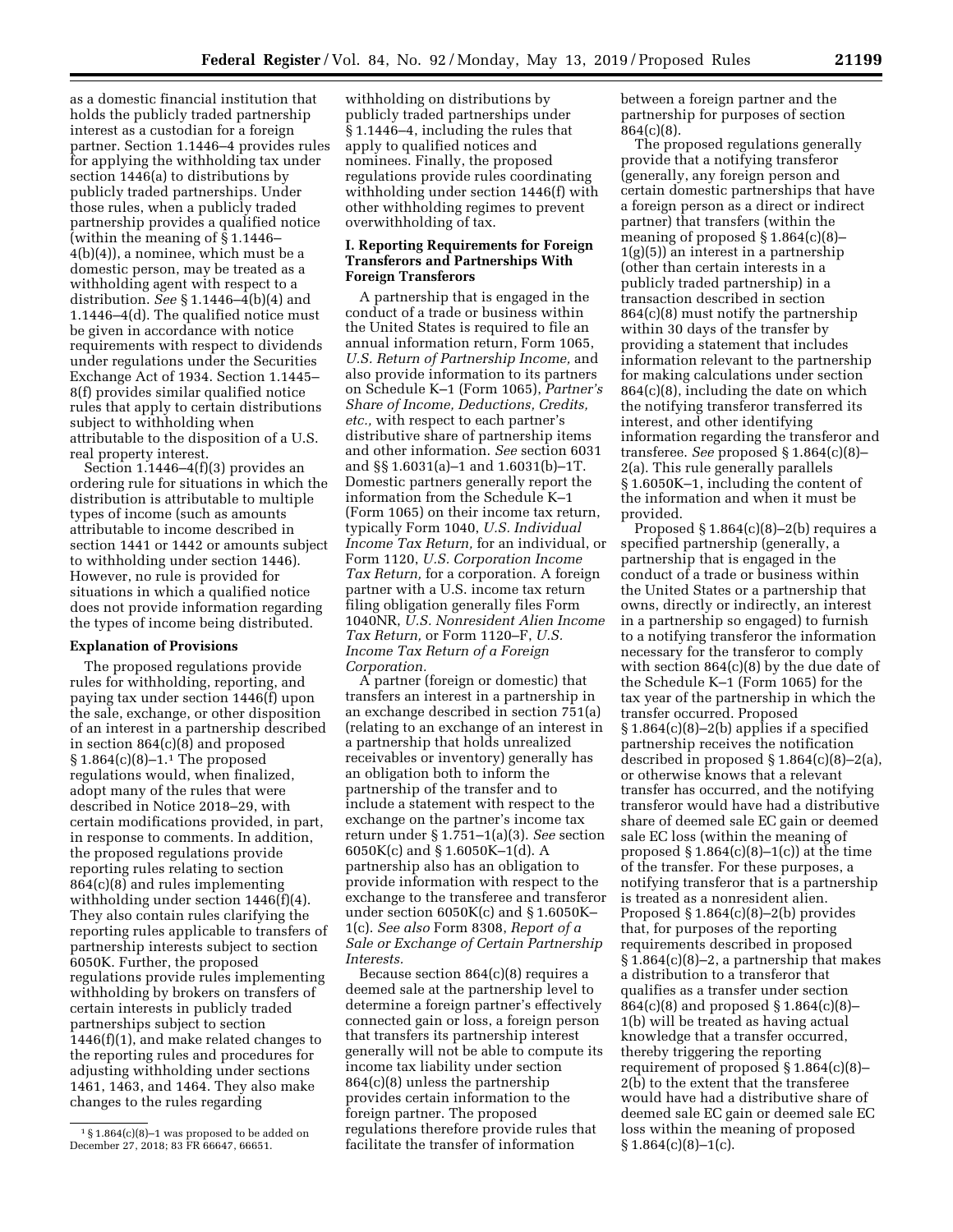Relatedly, the proposed regulations clarify that the information a partnership must provide under section 6050K upon being notified of a transfer includes the information necessary for a transferor to make the transferor's required statement under § 1.751– 1(a)(3). *See* proposed § 1.6050K–1(c)(2).

# **II. Definitions and General Rules of Applicability**

## *A. Definitions*

For purposes of the proposed regulations under section 1446(f), the term ''transfer'' means a sale, exchange, or other disposition, and includes a distribution from a partnership to a partner. *See* proposed § 1.1446(f)– 1(b)(9). A ''transferee'' is any person, foreign or domestic, that acquires a partnership interest through a transfer. *See* proposed § 1.1446(f)–1(b)(10). The term ''transferor'' generally means any person, foreign or domestic, that transfers a partnership interest, and therefore refers to the person that directly owns the interest in the partnership. For a trust, to the extent all or a portion of the trust is treated as owned by the grantor or another person under sections 671 through 679 (such trust, ''a grantor trust''), the term ''transferor'' means the grantor or other person. *See* proposed § 1.1446(f)– 1(b)(11). *See also* Rev. Rul. 85–13, 1985–1 C.B. 184.

### *B. Certifications and Books and Records*

Similar to the approach described in Notice 2018–29, the proposed regulations provide various exceptions to withholding and procedures for determining the amount to withhold. Under these rules, the person required to withhold may generally rely on information provided in certifications that it receives or that is contained in its own books and records. The general rules of applicability provide the requirements for providing a valid certification and for retaining certifications or information in books and records. *See* proposed § 1.1446(f)– 1(c)(2). A certification includes any documents associated with the certification, such as statements from the partnership, IRS forms, withholding certificates, withholding statements, certifications, or other documentation. *Id.* 

### *C. Determination Dates*

Notice 2018–29 required determinations to be made as of the date of transfer when applying many of its rules and exceptions. Because it may be difficult to make these determinations on the precise date of transfer, the

proposed regulations generally allow the choice of one of several dates solely for purposes of making determinations under section 1446(f)(1) with regard to a transfer. This date is referred to as the determination date. It is chosen on a transfer-by-transfer basis and must be used for a transfer for all purposes of section 1446(f). The determination date must be one of the following: the date of the transfer, any date no more than 60 days before the transfer, or, with respect to a transferor that is not a controlling partner, the later of either the first day of the partnership's taxable year in which the transfer occurs or the date before the transfer of the most recent revaluation described in § 1.704–  $1(b)(2)(iv)(f)(5)$  or  $1.704-1(b)(2)(iv)(s)(1)$ . *See* proposed § 1.1446(f)–1(c)(4). As the determination date applies only for purposes of determining the withholding obligation under section 1446(f), the calculation of tax resulting from the application of section 864(c)(8) and the reporting requirements under proposed § 1.864(c)(8)–2 are determined based on the date of the transfer.

### *D. IRS Forms and Instructions*

Proposed  $$1.1446(f)-1(c)(5)$  provides that any reference in the proposed regulations to an IRS form includes its successor form and that any form must be filed in the manner provided in the instructions to the forms or in other guidance. The IRS intends to modify publications, instructions and forms (including forms discussed in this Explanation of Provisions) as appropriate to take into account sections 864(c)(8) and 1446(f).

## *E. Coordination With Other Withholding Rules*

Proposed § 1.1446(f)–1(d) provides a rule coordinating section 1446(f)(1) with section 1445. Specifically, the rule provides that if a transferee is required to withhold under section 1445(e)(5) or § 1.1445–11T(d)(1) and section 1446(f)(1), then the transferee will be subject to the payment and reporting requirements of section 1445 only. This rule clarifies that even though proposed § 1.864(c)(8)–1(d) provides that section 897(g) does not apply to a transfer that is also subject to section 864(c)(8), the withholding regime provided in section 1445 and the regulations thereunder applies under these circumstances, rather than the rules described in section  $1446(f)(1)$ . Thus, if a foreign transferor disposes of an interest in a partnership that is engaged in the conduct of a trade or business within the United States (not taking into account the application of section 897(a)) and in which fifty percent or

more of the value of the gross assets consist of U.S. real property interests, and ninety percent or more of the value of the gross assets consist of U.S. real property interests plus any cash or cash equivalents, a transferee must generally withhold under section 1445(a) (at 15 percent of the amount realized) and not section 1446(f). However, this rule applies only if the transferor has not applied for a withholding certificate under § 1.1445–11T(d)(1). *See* proposed  $§ 1.1446(f)-1(d)$ . If the transferor has applied for a withholding certificate, then the transferee must withhold the greater of the amounts required under section 1445(e)(5) or section 1446(f)(1).

Because gain that an upper-tier partnership recognizes on the transfer of an interest in a lower-tier partnership engaged in the conduct of a trade or business within the United States is included when calculating the uppertier partnership's ECTI, the proposed regulations also provide a coordination rule that allows a partnership that is withheld upon under section 1446(f)(1) (in its capacity as a transferor) to claim a credit for the amount withheld against its withholding tax liability under section 1446(a) (if any). *See* proposed § 1.1446–3(c)(4). *See also* § 1.1446– 3(d)(2) for rules on how the partnership or its partners may claim a credit or refund for tax paid under section 1446.

## **III. Withholding on the Transfer of a Non-Publicly Traded Partnership Interest by a Foreign Person**

#### *A. In General*

Under section 1446(f)(1), a transferee of a partnership interest must withhold a tax equal to 10 percent of the amount realized on any disposition when the disposition results in gain that is treated as effectively connected with the conduct of a trade or business within the United States under section 864(c)(8). Proposed § 1.1446(f)–2(a) implements this rule by requiring any transferee to withhold a tax equal to 10 percent of the amount realized on any transfer of a partnership interest (other than certain publicly traded partnership interests) under section 1446(f)(1), unless an exception to withholding applies under proposed § 1.1446(f)–2(b). If an exception does not apply and withholding is required, proposed § 1.1446(f)–2(c) provides rules for determining and adjusting the amount required to be withheld under section 1446(f)(1). The exceptions and determination procedures in the proposed regulations apply solely for purposes of section 1446(f)(1) and do not affect a foreign person's filing obligation under the Code or a foreign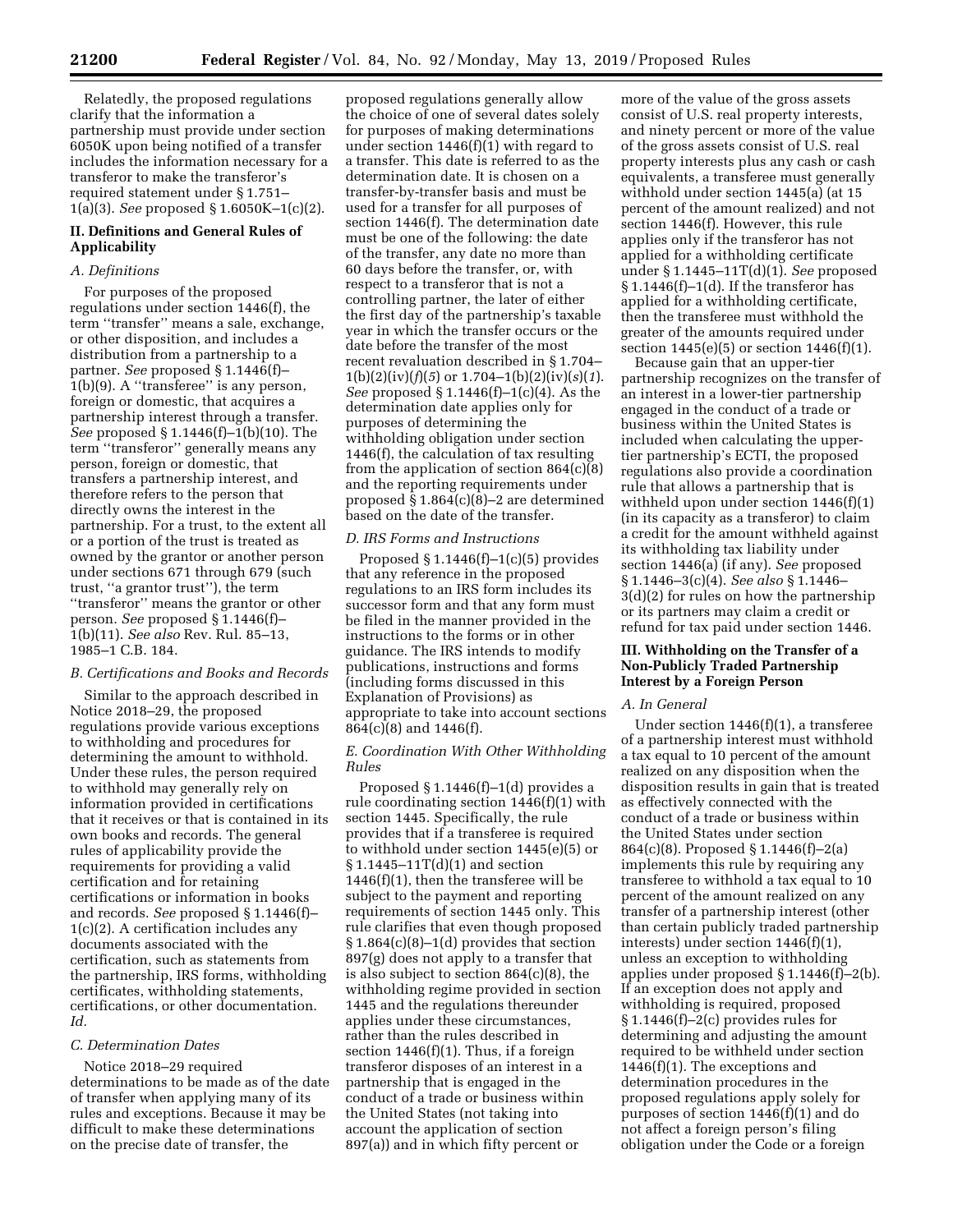person's tax liability resulting from the application of section 864(c)(8).

# *B. Exceptions to Withholding*

## 1. In General

The proposed regulations provide six exceptions to withholding by a transferee under section 1446(f)(1). These exceptions generally allow the transferee to rely on certain certifications that it receives from the transferor or partnership unless it has actual knowledge that the certifications are incorrect or unreliable. *See* proposed § 1.1446(f)–2(b)(1). When the partnership is a transferee because it makes a distribution, it may instead rely on its books and records unless it knows, or has reason to know, that the information is incorrect or unreliable. *Id.* 

2. Certification of Non-Foreign Status by Transferor

Consistent with section 6.01 of Notice 2018–29, proposed § 1.1446(f)–2(b)(2) provides the requirements for a certification of non-foreign status (including the requirement that it include the transferor's TIN), and clarifies that a valid Form W–9, *Request for Taxpayer Identification Number and Certification,* may be used for this purpose, including a Form W–9 for the transferor that is already in the transferee's possession. The proposed regulations also clarify that a Form W– 9 may be used to establish non-foreign status of a transferor for purposes of section 1445. *See* proposed §§ 1.1445–  $2(b)(2)(v)$  and 1.1445–5(b)(3)(iv).

# 3. No Realized Gain by Transferor

Section 1446(f)(1) applies only when there is gain described in section 864(c)(8) on the transfer of a partnership interest. Consistent with section 6.02 of Notice 2018–29, the proposed regulations provide that a transferee is not required to withhold if the transferor provides the transferee with a certification stating that the transferor would not realize any gain on the transfer of the partnership interest determined as if the transfer occurred on the determination date. Proposed  $§ 1.1446(f)-2(b)(3)(i)$  provides that this certification of no realized gain must take into account any ordinary income arising from application of section 751(a) and the regulations thereunder. Therefore, a transferor may not provide the certification if section 751(a) and the regulations thereunder require the transferor to realize ordinary income, even if the transferor would realize an overall loss on the transfer.

A similar rule in proposed § 1.1446(f)–2(b)(3)(ii) applies to partnership distributions. Section 731 generally provides that if a distribution of money to a partner exceeds the partner's adjusted basis in its interest in the partnership, then gain will be recognized to the extent of the difference between the money distributed and the partner's basis. That gain or loss is considered as gain or loss from the sale or exchange of the partnership interest of the distributee partner. *See* section 731(a). Consistent with section 9 of Notice 2018–29, proposed § 1.1446(f)–2(b)(3)(ii) provides that for purposes of determining whether withholding is required on a distribution, a partnership is permitted to rely on its books and records or on a certification provided by the transferor (the distributee partner) to determine if there is realized gain to the distributee partner.

# 4. Effectively Connected Gain Upon a Partnership's Deemed Sale

To make the determination of whether there is a transfer to which withholding applies more administrable for transferors and transferees, proposed § 1.1446(f)–2(b)(4) provides that no withholding is required if the transferee receives a certification from the partnership stating that if the partnership sold all of its assets at fair market value, the amount of net effectively connected gain resulting from the deemed sale would be less than 10 percent of the total net gain. Section 6.04 of Notice 2018–29 provided a similar rule, but at a threshold of 25 percent. Proposed  $§ 1.1446(f)-2(b)(4)$  lowers the percentage threshold in accordance with section 2 of Notice 2018–29, which stated that the Treasury Department and the IRS intend to provide future guidance reducing the percentage threshold provided in section 6.04 of Notice 2018–29. The proposed regulations also allow a partnership that is a transferee because it makes a distribution to use this exception when it determines that the 10-percent test is satisfied from its books and records.

To make it easier for the partnership to calculate its effectively connected gain from the deemed sale, the proposed regulations allow this amount to be determined as of the determination date. Further, the proposed regulations allow a partnership to make this determination when no gain on the deemed sale would have been effectively connected with the conduct of a trade or business within the United States (for example, when the deemed sale would result in a loss that would

have been effectively connected with the conduct of a trade or business within the United States). *See* proposed  $\S 1.1446(f) - 2(b)(4)(i)(B)$ .

# 5. Allocable Share of ECTI

Section 6.03 of Notice 2018–29 provided an exception to withholding under section 1446(f)(1) for situations in which a transferor's distributive share of ECTI during the previous three taxable years was less than 25 percent of the transferor's total distributive share of income in each year (the ''three-year ECTI exception''). Section 2 of Notice 2018–29 provided that the Treasury Department and the IRS intended to lower the three-year ECTI exception's 25 percent threshold in proposed regulations, and that other limitations for this rule were under consideration. *See also* section III.B.4 of this Explanation of Provisions (describing modifications to the threshold set forth in section 6.04 of Notice 2018–29).

The three-year ECTI exception was intended to relieve potentially significant overwithholding that could arise when a partner transfers an interest in a partnership, recognizes relatively little effectively connected gain under section 864(c)(8), but cannot obtain information from the partnership at the time of the transfer necessary to qualify for the deemed sale exception described in section III.B.4 of this Explanation of Provisions. The threeyear ECTI exception uses a transferor's allocable share of ECTI as a proxy for distributive share of effectively connected gain recognized in connection with a deemed sale described in section 864(c)(8)(B). The Treasury Department and the IRS are aware that the amount of a partner's recent allocable share of ECTI may not accurately indicate whether, and to what extent, the partner would recognize gain taxable under section 864(c)(8) and proposed § 1.864(c)(8)–1. For example, a partnership may recognize relatively little effectively connected income for several years while nonetheless holding assets with significant built-in gain that would be taxable as effectively connected gain. The three-year ECTI exception may in certain cases increase compliance and collection risks if foreign partners with limited connections to the United States and significant tax liability under section 864(c)(8) are not withheld on under section 1446(f)(1).

In the interest of striking the appropriate balance between the risk of noncompliance and the potential for overwithholding, the proposed regulations adopt the three-year ECTI exception from Notice 2018–29 with the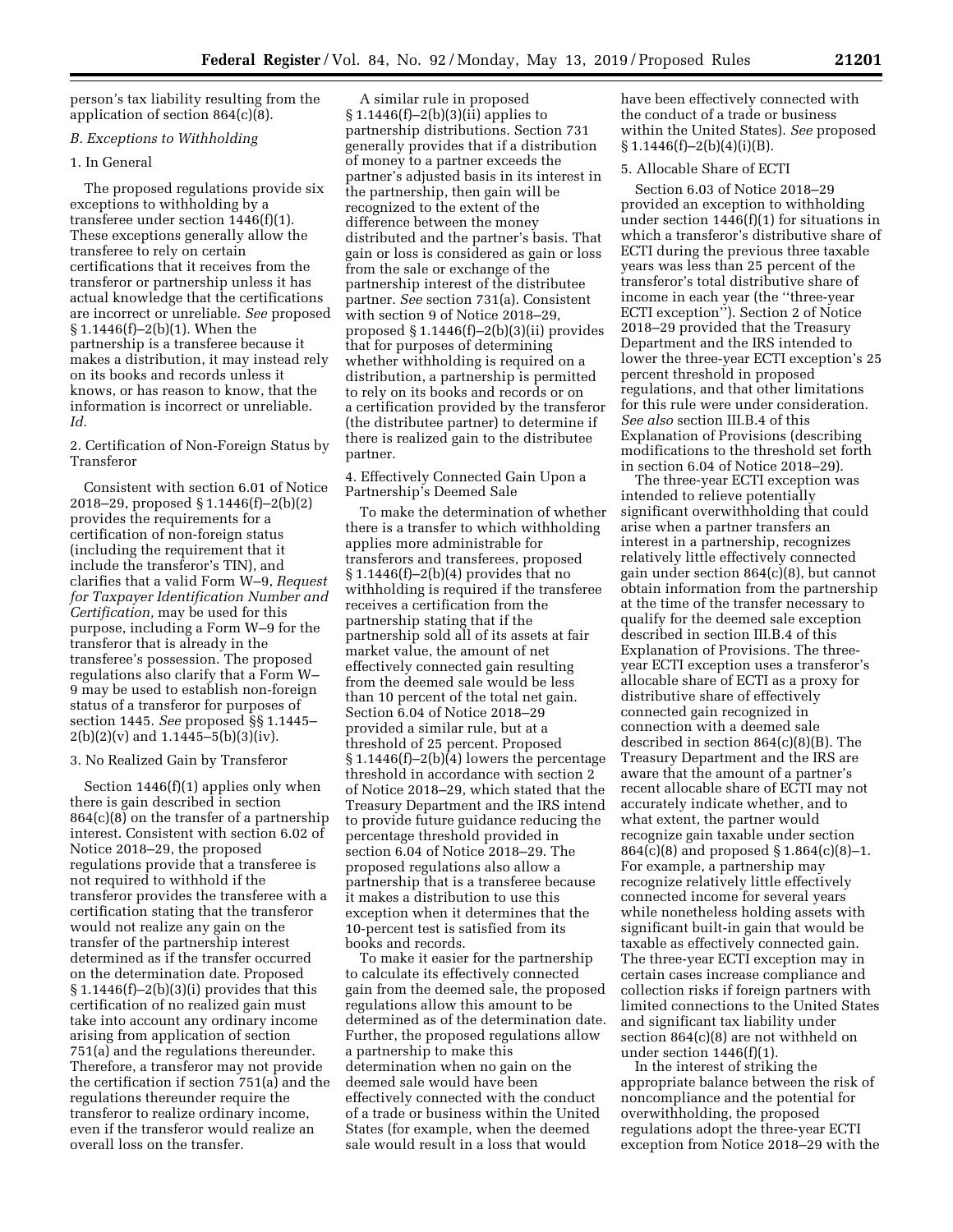modifications described in this section III.B.5 of this Explanation of Provisions. The Treasury Department and the IRS continue to study whether the threeyear ECTI exception is appropriate in light of the risk of noncompliance, and request comments on the utility of the rule and modifications to the rule that would reduce that risk.

Accordingly, proposed § 1.1446(f)– 2(b)(5)(i) provides that no withholding is required if a transferee receives a certification from a transferor stating that the transferor was at all times a partner in the partnership for the immediately prior taxable year and the two taxable years that precede it and that the transferor's allocable share of ECTI for each of those taxable years was less than 10 percent of the transferor's total distributive share of the partnership's net income for that year. *See* proposed § 1.1446(f)–2(b)(5)(i)(A) and (C). In addition, a transferor must certify that, in the immediately prior taxable year and the two that preceded it, the transferor's allocable share of ECTI was less than \$1 million (including ECTI allocated to certain persons related to the transferor). *See*  proposed § 1.1446(f)–2(b)(5)(i)(B). A transferor must also certify that its distributive share of income or gain that is effectively connected with the conduct of a trade or business within the United States or deductions or losses properly allocated and apportioned to that income in each of the taxable years described in proposed  $§ 1.1446(f)-2(b)(5)(i)(A)$  has been reported on a Federal income tax return (filed on or before the due date (including extensions) for filing the return (and all amounts due with respect to the return are timely paid)) for each of the three preceding taxable years, if required to be filed, before the date on which the transferor furnishes the certification. *See* proposed § 1.1446(f)–2(b)(5)(i)(D). For this purpose, if the transferor is a nonresident alien individual or foreign corporation, the Federal income tax return is the transferor's Form 1040NR or Form 1120–F; if the transferor is a partnership, the Federal income tax returns are the Forms 1040NR or 1120– F of the direct or indirect partners of the transferor.

For purposes of this rule, the immediately prior taxable year is the transferor's most recent taxable year with or within which a taxable year of the partnership ended and for which a Schedule K–1 (Form 1065) was due or furnished (if earlier) before the date of the transfer. *See* proposed § 1.1446(f)– 2(b)(5)(ii). Consistent with the threeyear ECTI exception described in Notice

2018–29, a transferor does not satisfy this requirement if for any of the relevant years it did not receive Form 8805, *Foreign Partner's Information Statement of Section 1446 Withholding Tax,* unless the transferor was allocated an item of deduction or loss that is effectively connected with the conduct of a trade or business within the United States, in which case it is treated as having an allocable share of ECTI for that year of zero. *See* proposed  $§ 1.1446(f)-2(b)(5)(iii).$ 

When a transferor has had neither ECTI nor a net distributive share of income allocated to it in the previous three taxable years, the composition of the income the partnership allocates to the transferor does not provide any indication of the amount of effectively connected gain realized by the transferor in connection with the transfer. Accordingly, the proposed regulations also provide that a transferor does not qualify for the exception provided in proposed § 1.1446(f)–2(b)(5) if the transferor did not have a net distributive share of income allocated to it in any of its previous three taxable years. *See* proposed § 1.1446(f)–  $2(b)(5)(iv).$ 

Section 6.03 of Notice 2018–29 provided that the three-year ECTI exception does not apply when a partnership is a transferee by reason of making a distribution. Comments noted that, particularly in tiered partnership structures, a distributing partnership may not be able to obtain the information necessary to use the deemed sale exception described in section 6.04 of Notice 2018–29, such that the partnership would be required to withhold under section 1446(f)(1) in cases in which there was relatively limited effectively connected income earned by the partnership. In response to the comments, the proposed regulations allow a distributing partnership to use this exception when it determines that the three-year ECTI exception is applicable based on its books and records, provided that it receives a representation from the transferor stating that income tax returns have been filed, and tax has been paid, for each of the relevant years for which the transferor was allocated effectively connected income (or loss). *See* proposed § 1.1446(f)–2(b)(5)(v).

Finally, proposed § 1.1446(f)– 2(b)(5)(vi) provides that a transferor may not make the certification if it has actual knowledge that the information relevant to the certification that is reported by the partnership on any Form 8805 or Schedule K–1 (Form 1065) is incorrect.

# 6. Nonrecognition by Transferor

Section 864(c)(8) and proposed § 1.864(c)(8)–1 provide that gain from the transfer of a partnership interest that is treated as effectively connected with the conduct of a trade or business within the United States is limited to gain otherwise recognized under the Code. If a nonrecognition provision of the Code applies to all of the gain realized on a transfer, withholding under section 1446(f)(1) does not apply. Accordingly, section 6.05 of Notice 2018–29 provided an exception to withholding for certain nonrecognition transactions if the transferee receives a notice from the transferor describing the application of a nonrecognition provision. This exception was based on the rules in § 1.1445–2(d)(2).

Consistent with the rule provided in Notice 2018–29, the proposed regulations generally permit a transferee to rely on a certification of nonrecognition from the transferor. *See*  proposed § 1.1446(f)–2(b)(6). The certification provided by the transferor must include a brief description of the transfer and the relevant law and facts relating to the application of the nonrecognition provision.

If only a portion of the gain realized on the transfer is subject to a nonrecognition provision, an adjustment to the amount required to be withheld may be permitted under proposed § 1.1446(f)–2(c)(4), discussed in section III.C.4 of this Explanation of Provisions (describing the rules in proposed  $§ 1.1446(f)-2(c)(4)(vi)$  for the certification of maximum tax liability that may be relied upon in these situations).

#### 7. Claim of Treaty Benefits

Notice 2018–29 did not contain specific rules addressing the application of income tax treaties, instead including them in section 6.05 by adopting a modified version of § 1.1445–2(d) (providing an exception from withholding under section 1445 when the transferor certifies that it is not required to recognize gain either under a provision of the Code or under a treaty). The proposed regulations provide an exception to withholding under section 1446(f)(1) when a transferor certifies that it is not subject to tax on any gain from the transfer pursuant to an income tax treaty in effect between the United States and a foreign country. *See* proposed § 1.1446(f)–2(b)(7)(i). This exception applies only when a transferor (as opposed to owners of an interest in the transferor, including partners in a partnership that is a transferor) qualifies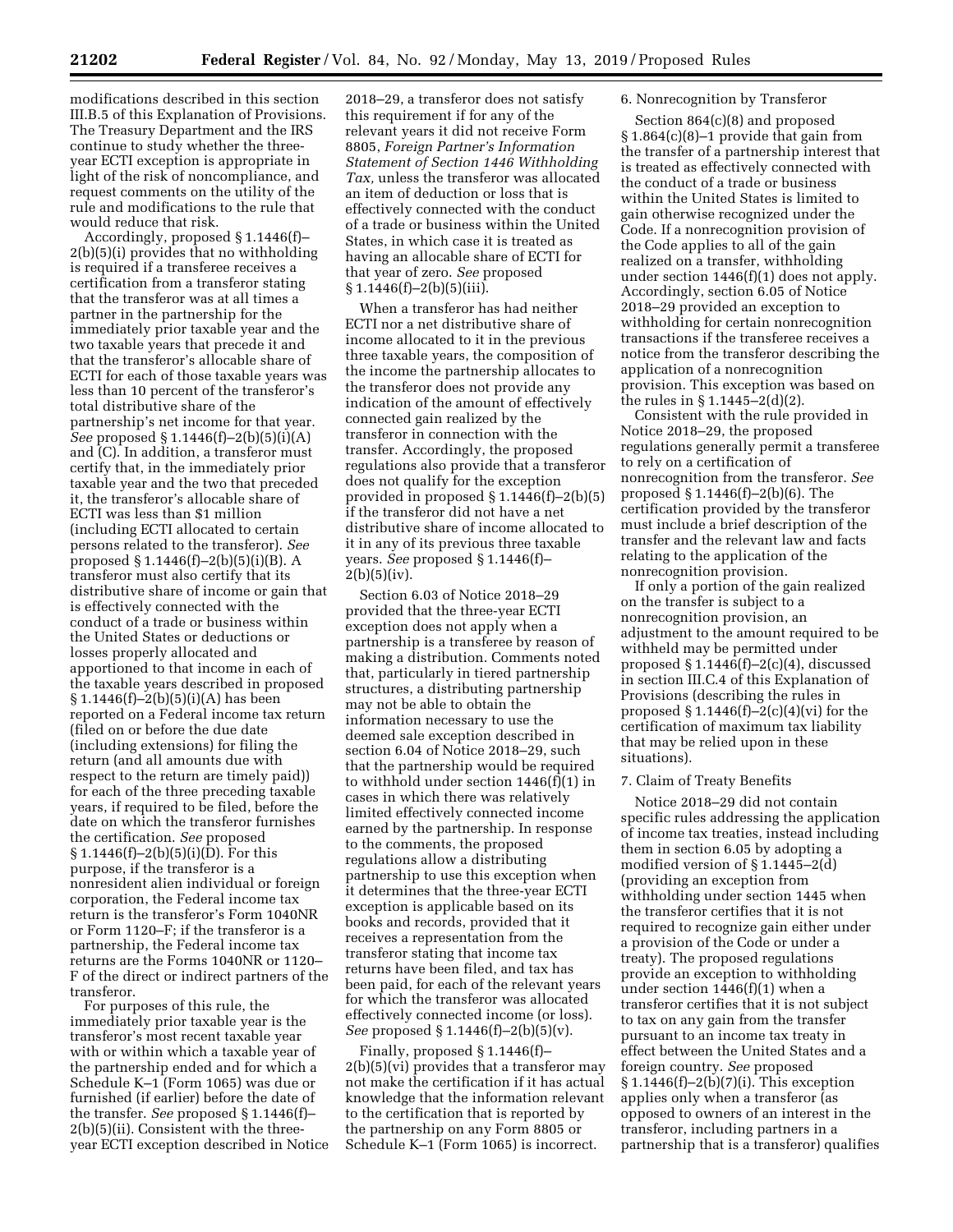for the benefits of an income tax treaty in order to reduce the burden on a transferee of reviewing documentation from multiple persons. The certification to the transferee must include a valid Form W–8BEN, *Certificate of Foreign Status of Beneficial Owner for United States Tax Withholding and Reporting (Individuals),* or W–8BEN–E, *Certificate of Status of Beneficial Owner for United States Tax Withholding and Reporting (Entities)* (as applicable), that contains the information necessary to support the claim for treaty benefits, and the transferee must mail a copy of the certification to the IRS by the 30th day after the date of the transfer in order to rely upon it. *Id. See also* Form 8833, *Treaty-Based Return Position Disclosure Under Section 6114 or 7701(b),* and the instructions to the form regarding the requirement for the transferor to disclose a claim for treaty benefits with a return.

To ensure that these procedures are followed for claims involving treaty benefits, this exception is the sole method by which a transferor may claim an exception to withholding by reason of a claim of treaty benefits. *See*  proposed § 1.1446(f)–2(b)(7)(iii). For claims involving transfers with respect to which treaty benefits apply to only a portion of the gain from the transfer, see section III.C.4 of this Explanation of Provisions (describing the rules in proposed  $\S 1.1446(f)-2(c)(4)(vi)$  for the certification of maximum tax liability that that may be relied upon in these situations).

## *C. Determining the Amount To Withhold*

## 1. In General

The proposed regulations provide certain procedures for determining the amount to withhold under section 1446(f)(1). The rules are intended to provide administrable procedures for transferees to determine the amount to withhold, and in some cases, provide procedures intended to better reflect the amount of the transferor's actual tax liability under section 864(c)(8). When applicable, these procedures generally allow the transferee to rely on certifications that it receives from the transferor (or, in certain cases, from the partnership) to determine the amount to withhold unless it has actual knowledge that the certification is incorrect or unreliable. *See* proposed § 1.1446(f)– 2(c)(1). In cases in which a partnership is the transferee because it makes a distribution, it may instead rely on its books and records unless it knows, or has reason to know, that the information is incorrect or unreliable. *Id.* 

# 2. Amount Realized

### i. In General

The amount required to be withheld under section 1446(f)(1) is determined by reference to the transferor's amount realized on the transfer. *See* section 1446(f)(1). The proposed regulations provide that the amount realized for purposes of proposed § 1.1446(f)–2 is determined under section 1001 and the regulations thereunder and section 752 and the regulations thereunder. *See*  proposed § 1.1446(f)–2(c)(2)(i); *see also*  §§ 1.752–1(h) and 1.1001–2.

The proposed regulations also clarify that in the case of a distribution, the amount realized is the sum of the amount of cash distributed (or to be distributed), the fair market value of property distributed (or to be distributed), and the reduction in the transferor's share of partnership liabilities. *Id.* 

ii. Procedures To Determine Share of Partnership Liabilities

Comments stated that the allocation of liabilities to a partner under section 752 is not information that normally would be available to a transferee and may be difficult for a transferor to determine as of the date of transfer. To address these issues, section 7.02 of Notice 2018–29 provided that a transferee may in certain cases rely on a certification from the transferor as to the amount of the transferor's share of partnership liabilities reported on the transferor's most recently received Schedule K–1 (Form 1065), provided that the form was for a partnership taxable year that closed no more than 10 months before the date of transfer and the transferor is not a controlling partner. Section 7.03 of Notice 2018–29 allowed a transferee to rely on a certification from the partnership that provided the transferor's share of partnership liabilities as reflected on the most recently prepared Schedule K–1 (Form 1065).

The proposed regulations provide procedures similar to sections 7.02 and 7.03 of Notice 2018–29 that allow a transferee to rely on a certification from the transferor or the partnership. Proposed § 1.1446(f)–2(c)(2)(ii)(B) provides that a transferee may generally rely on a certification from a transferor that provides the amount of the transferor's share of partnership liabilities reported on the most recent Schedule K–1 (Form 1065) issued by the partnership. In response to comments stating that a transferor may not possess a Schedule K–1 (Form 1065) that satisfies the 10 month requirement in Notice 2018–29 because of the timing of

the extended due date for Schedule K– 1 (Form 1065), the proposed regulations provide that a transferee may generally rely on a certification if the last day of the partnership taxable year for which the Schedule K–1 (Form 1065) was provided was no more than 22 months before the date of the transfer. *See*  proposed § 1.1446(f)–2(c)(2)(ii)(B). Consistent with Notice 2018–29, a transferor that is a controlling partner may not provide this certification because it will generally be able to require the partnership to provide a partnership-level certification as to the controlling partner's share of partnership liabilities. *Id.* 

Proposed  $§ 1.1446(f)-2(c)(2)(ii)(C)$ allows a transferee to rely on a certification from the partnership that provides the amount of the transferor's share of partnership liabilities. However, unlike the rule in Notice 2018–29, the partnership is required to make this determination as of the determination date rather than relying on its most recently prepared Schedule K–1 (Form 1065). *Id.* The proposed regulations also provide a new procedure that allows a partnership that is a transferee because it makes a distribution to rely on its books and records to determine the transferor's share of partnership liabilities as of the determination date. *See* proposed § 1.1446(f)–2(c)(2)(iii).

If a transferee does not use one of these determination procedures, the reduction in the transferor's share of partnership liabilities must be determined as of the date of the transfer for purposes of computing the amount realized.

iii. Modified Amount Realized for Foreign Partnerships

As discussed in section III.B of this Explanation of Provisions, section 1446(f)(2) and proposed § 1.1446(f)– 2(b)(2) provide an exception to withholding when the transferor is not a foreign person. A transferor that is a foreign partnership may not rely on this exception even though it may have U.S. persons (which are not subject to tax under section 864(c)(8)) as its partners. To avoid overwithholding when a foreign partnership transfers its interest in a partnership, proposed § 1.1446(f)– 2(c)(2)(iv) provides a procedure to limit the amount realized for withholding purposes to the portion of the amount realized that is attributable to foreign persons. For this purpose, the portion of the amount realized attributable to a direct or indirect partner is determined based on the percentage of gain allocable to that partner. Any partner that does not provide a valid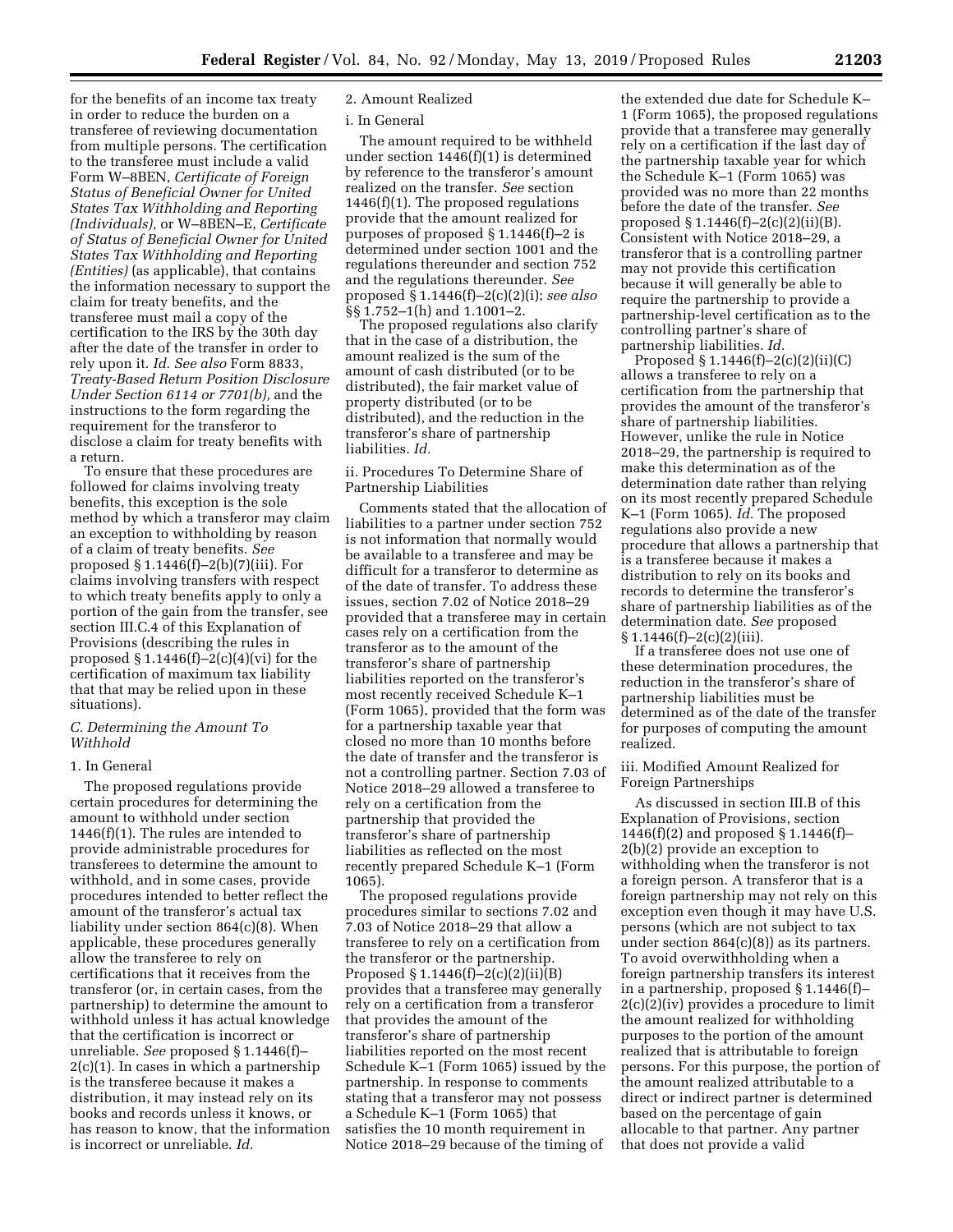certification of non-foreign status (including a Form W–9) is treated as a foreign person for this purpose.

To make the certification for a modified amount realized, the transferor must provide to the transferee a Form W–8IMY, *Certificate of Foreign Intermediary, Foreign Flow-Through Entity, or Certain U.S. Branches for United States Tax Withholding and Reporting,* that includes a certification of non-foreign status for each partner that is treated as a U.S. person. It must also include a withholding statement that provides the percentage of gain allocable to each direct or indirect partner and that indicates whether that person is a U.S. person or is treated as a foreign person.

3. Lack of Money or Property or Lack of Knowledge Regarding Liabilities

As described in section 8 of Notice 2018–29, in some cases, a reduction in the transferor's share of partnership liabilities may cause the amount otherwise required to be withheld to exceed the cash or other property that the transferee actually pays to the transferor. In other cases, a transferee may have not received, or cannot rely upon, a certification regarding the transferor's share of partnership liabilities, and may not otherwise know the transferor's share of partnership liabilities. In these situations, the proposed regulations generally provide that the amount required to be withheld is equal to the amount realized determined without regard to the decrease in the transferor's share of partnership liabilities. *See* proposed  $§ 1.1446(f)-2(c)(3).$ 

# 4. Certification of Maximum Tax Liability

To more closely align the amount to withhold with the transferor's tax liability under section 864(c)(8), the proposed regulations provide a procedure to determine the amount to withhold that is intended to estimate the amount of tax the transferor is required to pay under section 864(c)(8). *See* proposed § 1.1446(f)–2(c)(4).

For this procedure to apply, a transferee must receive a certification from the transferor containing certain information relating to the transferor and the transfer. *See* proposed § 1.1446(f)–2(c)(4)(iii). One of the requirements for this certification is for the transferor to identify the amount of outside capital gain and outside ordinary gain that would be treated as effectively connected gain on the determination date. *See* proposed  $§ 1.1446(f)-2(c)(4)(iii)(E)$ . Further, to provide this certification, the transferor must represent that it has obtained a statement from the partnership that includes, among other things, information relating to the transferor's distributive share of effectively connected gain in connection with a deemed sale described in section 864(c)(8)(B) as of the determination date. *See* proposed § 1.1446(f)–  $2(c)(4)(iii)(G).$ 

When a transferor provides a transferee this information, proposed  $§ 1.1446(f)-2(c)(4)(i)$  allows the transferee to withhold based on the transferor's maximum tax liability on the transfer. The transferor's maximum tax liability is the amount of the transferor's effectively connected gain multiplied by the applicable percentage. *See* section 1446(b) and § 1.1446– 3(a)(2). The applicable percentage applies the highest rate of tax for each particular type of income or gain allocable to a foreign person. *Id.* 

Special rules apply for a transfer in which only a portion of the gain is subject to tax under section 864(c)(8) because a nonrecognition provision of the Code or an income tax treaty in effect between the United States and a foreign country applies (for example, when the partnership carries on one trade or business through a U.S. permanent establishment, and another trade or business that is not carried on through a U.S. permanent establishment). *See* proposed  $$1.1446(f)-2(c)(4)(v)$  and (vi). These rules provide that the transferor must, in addition to providing the maximum tax liability certification, comply with the procedural requirements that would otherwise apply when claiming a full exception to withholding based on a nonrecognition provision or treaty benefits.

# *D. Reporting and Paying Withheld Amounts*

## 1. In General

A transferee required to withhold must report and pay any tax withheld by the 20th day after the date of the transfer. *See* proposed § 1.1446(f)– 2(d)(1). To report and pay the amount withheld, the proposed regulations direct the transferee to use Forms 8288, *U.S. Withholding Tax Return for Dispositions by Foreign Persons of U.S. Real Property Interests,* and 8288–A, *Statement of Withholding on Dispositions by Foreign Persons of U.S. Real Property Interests.* The IRS will stamp a valid Form 8288–A to show receipt and mail a copy to the transferor. 2. Transferee's Obligation To Certify the Amount Withheld to the Partnership

As discussed in section IV of this Explanation of Provisions, a partnership must withhold on distributions to a transferee under section 1446(f)(4) to the extent the transferee fails to properly withhold under section 1446(f)(1) and proposed § 1.1446(f)–2(a). *See* proposed § 1.1446(f)–3. In order for the partnership to determine whether it must withhold under these rules, proposed  $§ 1.1446(f)-2(d)(2)$  requires a transferee to timely furnish certain information regarding its compliance with section 1446(f)(1) to the partnership.

Specifically, proposed § 1.1446(f)– 2(d)(2) requires a transferee (other than a partnership that is a transferee because it makes a distribution) to furnish, no later than 10 days after the transfer, a certification to the partnership that either includes a copy of the Form 8288–A that it files with the IRS, or states the amount realized on the transfer and any amount withheld by the transferee. The certification must also include any underlying certifications that the transferee has relied upon that claim an exception or adjustment to withholding. As discussed in section IV.B of this Explanation of Provisions, the partnership must conduct its own review of the certification provided by the transferee, including any underlying certifications. Therefore, a transferee that has relied on a certification claiming an exception or adjustment to withholding may want to ensure that the partnership has determined the certification to be correct and reliable before the due date for payment of any withheld amounts to the IRS.

## *E. Effect of Withholding on Transferor*

Proposed § 1.1446(f)–2(e) states that a foreign person must file a U.S. tax return and pay any tax due with respect to a transfer that is subject to section 864(c)(8) regardless of whether there is withholding under section 1446(f)(1) and proposed § 1.1446(f)–2. To claim a credit under section 33, a transferor that is an individual or corporation must attach to its return the stamped copy of Form 8288–A, as referenced in section III.D of this Explanation of Provisions. *See* proposed § 1.1446(f)–2(e)(2)(i). If a stamped copy of Form 8288–A has not been provided to the transferor by the IRS, proposed § 1.1446(f)–2(e)(3) provides that a transferor may establish the amount of tax withheld by furnishing substantial evidence of the amount. For a discussion of the rule regarding a transferor that is a foreign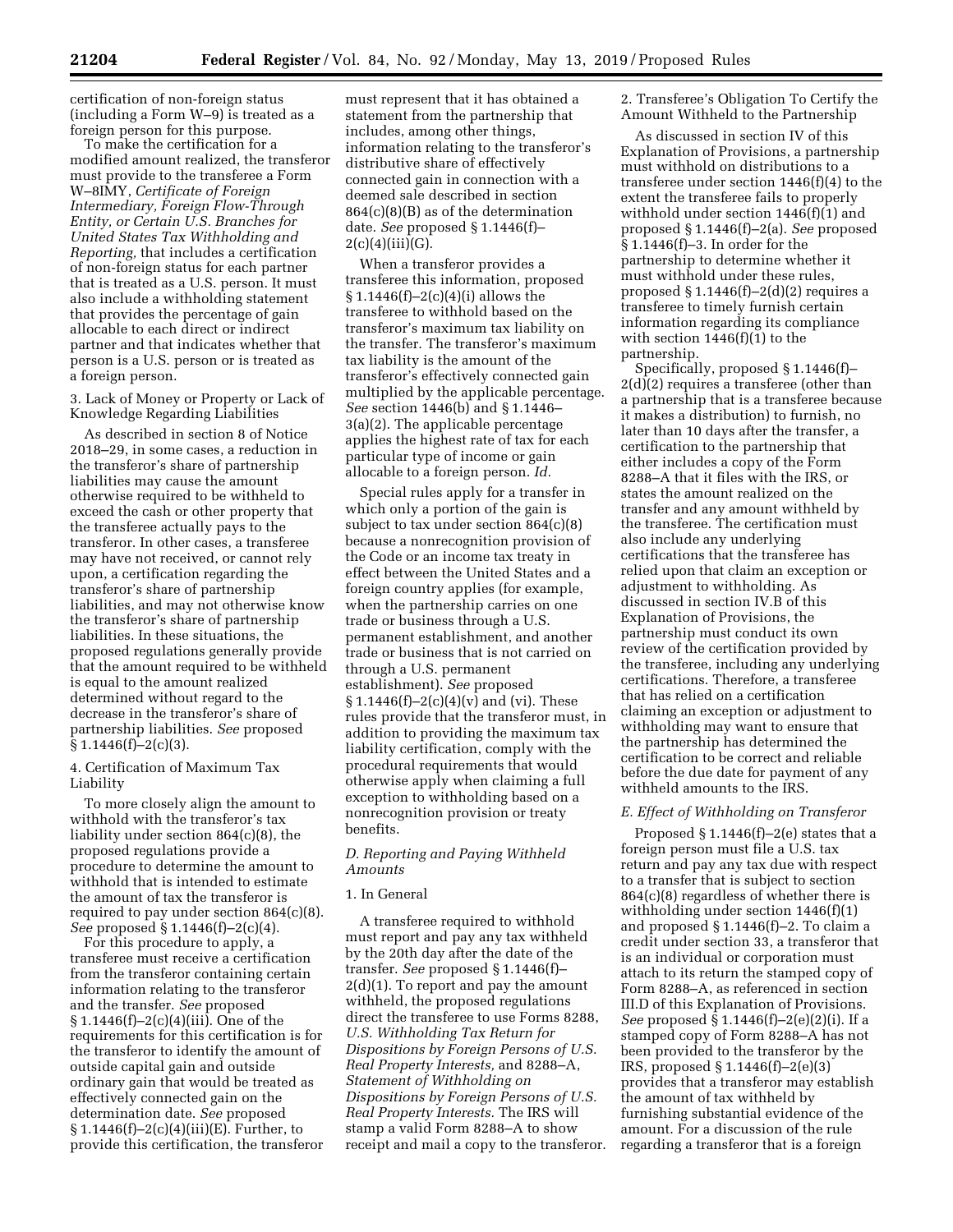partnership claiming a credit for withholding under section 1446(f)(1), see section II.E of this Explanation of Provisions.

# **IV. Partnership's Requirement To Withhold Under Section 1446(f)(4) on Distributions to Transferee**

### *A. In General*

Proposed § 1.1446(f)–3 provides rules under section 1446(f)(4) that would implement the partnership's requirement to withhold on distributions to a transferee on any amount that the transferee failed to properly withhold under section  $1446(f)(1)$ , plus any interest on this amount. The rules, when made applicable as final rules, would end the suspension of section 1446(f)(4) withholding provided in section 11 of Notice 2018–29.

### *B. Requirement To Withhold*

The proposed regulations provide that, if a transferee fails to withhold any amount required to be withheld under proposed § 1.1446(f)–2 in connection with the transfer of a partnership interest, the partnership must withhold from any distributions made to the transferee in accordance with the rules in proposed § 1.1446(f)–3. Under the general rule, a partnership determines whether a transferee has withheld the amount required to be withheld under proposed § 1.1446(f)–2 by relying on the certification described in proposed  $$1.1446(f)-2(d)(2)$  that it receives from the transferee. *See* proposed § 1.1446(f)– 3(a)(1). The partnership may rely on this certification unless it knows, or has reason to know, that the certification is incorrect or unreliable. *Id.* Therefore, the partnership must review the certification received from the transferee, which includes any underlying certifications that the transferee relied on to reduce or eliminate withholding. Because the partnership may have information that may not be available to the transferee (for example, information in its books and records), a partnership may know, or have reason to know, that an underlying certification is incorrect or unreliable even though the transferee properly relied on the certification. In this case, the partnership would be required to withhold on the transferee under section 1446(f)(4) to the extent required in proposed § 1.1446(f)–3.

If the partnership timely receives (within 10 days from the transfer), and may rely on, a certification from the transferee stating that an exception to withholding applies or establishing that the transferee has withheld the amount

required to be withheld under proposed § 1.1446(f)–2, then the partnership is not required to withhold under the general rule in proposed § 1.1446(f)–3(a)(1). *See*  proposed  $§ 1.1446(f)-3(b)(1)$ . For this purpose, the amount required to be withheld may take into account any adjustment procedures under § 1.1446(f)–2(c) (for which any documents, including underlying certifications, are attached to the certification provided by the transferee). The proposed regulations thus reduce the burden imposed by section 1446(f)(4) by allowing transferees and partnerships to rely on the information produced under the regulations implementing section 1446(f)(1).

The proposed regulations provide an additional rule that allows the IRS, in limited circumstances, to require a partnership to withhold under section 1446(f)(4) when the IRS notifies the partnership that it has determined that the transferee has provided incorrect information on the certification described in proposed § 1.1446(f)– 2(d)(2) regarding the amount realized or the amount withheld, or that the transferee failed to pay the amounts reported as withheld to the IRS. *See*  proposed  $\S 1.1446(f)-3(a)(2)$ . This rule is meant to induce the transferee to properly determine the amount realized on transfer (in accordance with the rules in proposed  $\S 1.1446(f)-2(c)(2)$ , and to correctly report to the partnership the amount of tax withheld and paid to the IRS.

Under the proposed regulations, withholding under section 1446(f)(4) does not apply when a partnership is a transferee because it makes a distribution. *See* proposed § 1.1446(f)– 3(b)(3). Section 1446(f)(4) imposes a withholding obligation on a secondary party, the partnership, when the transferee fails to withhold under section 1446(f)(1). When the partnership is the transferee because it made a distribution and failed to withhold under section 1446(f)(1) and proposed § 1.1446(f)–2, imposing a section 1446(f)(4) withholding obligation on it does not provide an additional party to ensure the 1446(f) liability is paid. Furthermore, the partnership remains liable for its failure to withhold in its capacity as a transferee. *See* section VI.A of this Explanation of Provisions.

A publicly traded partnership generally is also not required to withhold on distributions made to a transferee under section 1446(f)(4). *See*  proposed § 1.1446(f)–3(b)(2)(i). As described in section V of this Explanation of Provisions, it would be administratively difficult for a publicly traded partnership to determine when a

transfer of its interest has occurred, and whether the correct amount has been withheld under section 1446(f)(1). However, the proposed regulations do require a publicly traded partnership to withhold under section 1446(f)(4) in certain limited instances. Specifically, a publicly traded partnership may publish a qualified notice that states that withholding under section 1446(f)(1) does not apply with respect to a distribution. *See* section V.B.2 and 3 of this Explanation of Provisions. To ensure that publicly traded partnerships exercise due diligence when publishing these qualified notices, proposed  $§ 1.1446(f)-3(b)(2)(ii)$  provides that the exception from section 1446(f)(4) withholding applicable to publicly traded partnerships does not apply if a publicly traded partnership determines (including by reason of having received notification from the IRS) that it has published a qualified notice that falsely states that an exemption applied. When a publicly traded partnership makes this determination, it must withhold on distributions to the transferees an amount equal to the amount that any brokers failed to withhold under proposed § 1.1446(f)–4 due to reliance on the qualified notice, plus interest.

### *C. Withholding Rules*

A partnership that does not receive, or cannot rely on, a timely certification from a transferee stating that an exception to withholding applies or that the proper amount has been withheld must begin to withhold under the general rule on distributions made to the transferee on the later of the date that is 30 days after the transfer or the date that is 15 days after the partnership acquires actual knowledge of the transfer. *See* proposed § 1.1446(f)– 3(c)(1)(i).

The partnership must withhold on the entire amount of each distribution made to the transferee until it may rely on a certification from the transferee that states that an exception to withholding applies or that provides the information necessary to determine the amount required to be withheld. *See* proposed  $§ 1.1446(f)-3(c)(1)(ii)$ . The partnership may rely on this certification to determine its withholding obligation regardless of whether it is provided within the time prescribed in proposed § 1.1446(f)–2(d)(2). If the partnership has not already satisfied the amount required to be withheld, as determined from the certification from the transferee, it must continue to withhold on distributions to the transferee until it has done so. *Id.* However, the partnership may stop withholding if the transferee disposes of all of its interest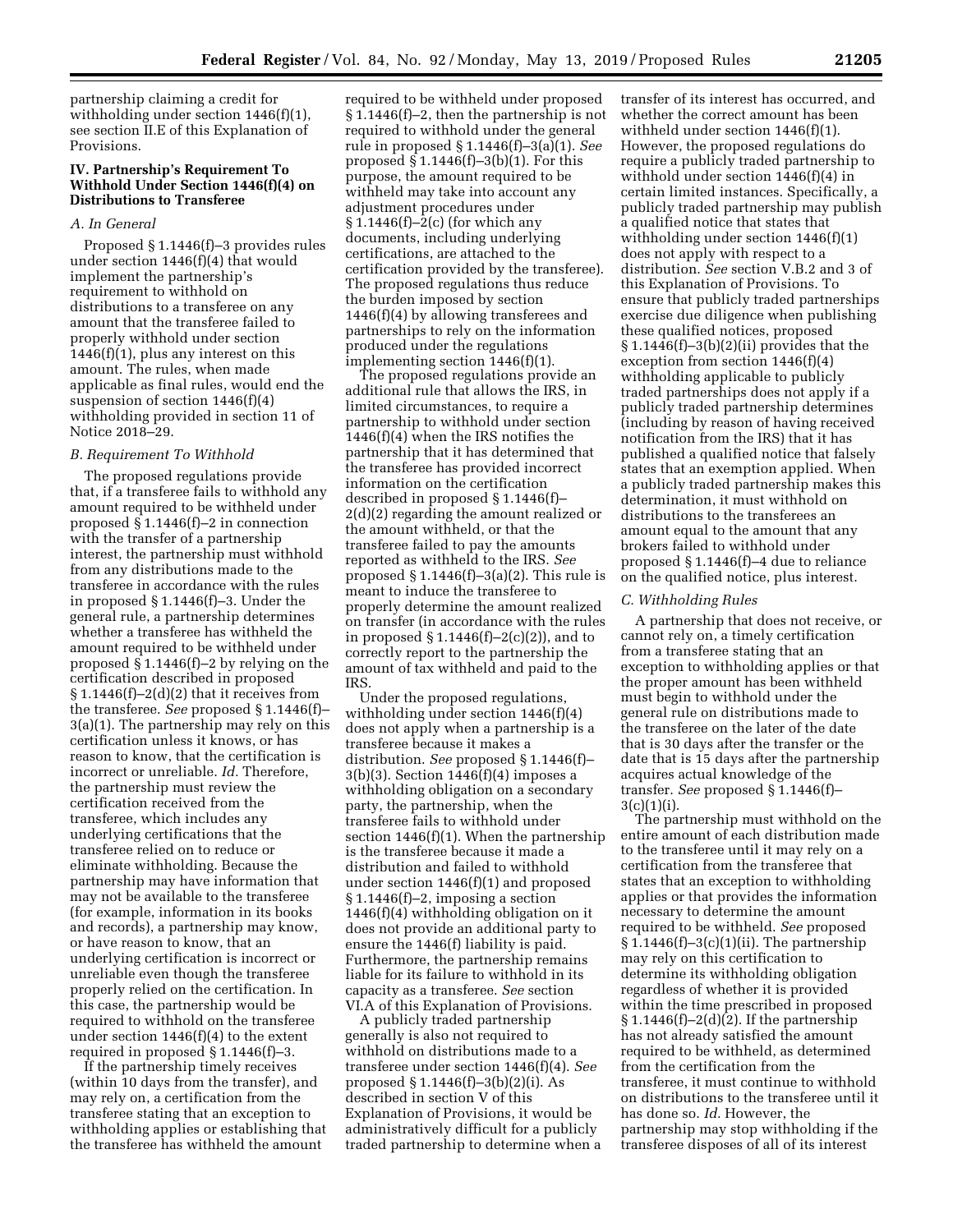in the partnership, unless the partnership has actual knowledge that any successor to the transferee is related to the transferee or the transferor from which the transferee acquired the

interest. *Id.*  The amount required to be withheld under proposed  $\S 1.1446(f)-3(a)(1)$ , as determined from the certification provided by the transferee, is a tax equal to 10 percent of the amount realized on the transfer, reduced by any amount already withheld by the transferee, plus any computed interest. *See* proposed § 1.1446(f)–3(c)(2)(i). The proposed regulations provide that a partnership that is required to withhold under proposed  $\S 1.1446(f)-3(a)(1)$  may not take into account any adjustment procedures that would otherwise affect the amount required to be withheld under proposed § 1.1446(f)–2(c)(2)(i). *See* proposed § 1.1446(f)–3(c)(2)(i)(A). Thus, for example, a partnership may not reduce the amount that it is required to withhold under the procedures described in proposed § 1.1446(f)– 2(c)(4) (adjusting the amount subject to withholding based on a transferor's maximum tax liability). The Treasury Department and the IRS have determined that it would be inappropriate to permit adjustments that may reduce the amount required to be withheld under section 1446(f)(4). Withholding on distributions to transferees under section 1446(f)(4) applies only after the transferee has either failed to properly withhold under section 1446(f)(1) or has not complied with the applicable procedural requirements in the proposed regulations. Accordingly, permitting adjustments to the amount a partnership is required to withhold under section 1446(f)(4) would reduce transferees' incentive to comply with their obligations under section 1446(f)(1) while potentially increasing the partnership's administrative burden associated with that withholding.

Proposed  $§ 1.1446(f)-3(c)(2)(ii)$ provides rules for the partnership to compute interest on the amount that the transferee failed to withhold. Proposed  $§ 1.1446(f)-3(c)(3)$  provides that any amount required to be withheld on a distribution under any other withholding provision in the Code is not required to be withheld under section 1446(f)(4). For example, if a partnership is required to withhold \$30 under section 1441 on a \$100 distribution, the maximum amount required to be withheld on that distribution under section 1446(f)(4) is \$70.

Proposed § 1.1446(f)–3(d) provides that a partnership required to withhold

under section 1446(f)(4) must report and pay the tax withheld using Forms 8288, *U.S. Withholding Tax Return for Dispositions by Foreign Persons of U.S. Real Property Interests,* and 8288–C, *Statement of Withholding Under Section 1446(f)(4) for Withholding on Dispositions by Foreign Persons of Partnership Interests,* as provided in forms, instructions, or other guidance.

### *D. Effect of Withholding on the Transferor and Transferee*

The withholding of tax under section 1446(f)(4) does not relieve a nonresident alien individual or foreign corporation subject to tax under section 864(c)(8) from filing a U.S. income tax return with respect to the transfer and paying any tax due with the return. *See*  proposed § 1.1446(f)–3(e)(1). Because this tax is withheld from the transferee rather than from the transferor, the transferor is not allowed a credit under section 33. *Id.* However, the proposed regulations clarify that tax will not be collected from the transferor to the extent it has already been collected from another person under these rules. *See*  section VI.A of this Explanation of Provisions. Therefore, the transferor will not be required to pay tax to the extent the tax (but not any portion treated as interest) has been paid through withholding on the transferee.

A transferee remains liable under section 1446(f)(1) even when the partnership is required to withhold under section 1446(f)(4). However, the transferee is treated as satisfying this withholding tax liability under section  $1446(f)(1)$  to the extent that it is withheld upon under section 1446(f)(4). *See* proposed § 1.1446(f)–3(e)(2). Any amount withheld that is treated as interest is not treated as satisfying the transferee's liability under section 1446(f)(1), but that amount will instead be treated as interest paid by the transferee with respect to its section 1446(f)(1) liability. *Id.* Under the proposed regulations, if the amount of tax withheld from the transferee exceeds its liability under section 1446(f)(1), only the partnership may claim a refund on behalf of the transferee for the excess amount. *Id.* This rule is meant to make the refund process more administrable by having the partnership act on behalf of each of its transferees for purposes of claiming any excess amounts withheld under section 1446(f)(4). The Treasury Department and the IRS anticipate that partnerships and transferees will make arrangements by contract so that the transferees may be reimbursed for amounts refunded to the partnership. The Treasury Department and the IRS request comments on this issue.

## **V. Withholding on the Transfer of a Publicly Traded Partnership Interest by a Foreign Person**

The proposed regulations provide rules for withholding and reporting on the transfer of an interest in a publicly traded partnership if the interest is publicly traded on an established securities market or is readily tradable on a secondary market or the substantial equivalent thereof (such interests, ''PTP interests''). The rules, when made applicable as final rules, would end the suspension of section 1446(f)(1) withholding on the disposition of PTP interests provided in Notice 2018–08.

### *A. In General*

A transfer of a PTP interest raises unique issues for withholding under section 1446(f). For example, when a transfer of a PTP interest is effected through one or more brokers, the transferee will generally not know the identity of the transferor. Accordingly, the Conference Report for the Act acknowledged that transfers involving PTP interests could require withholding rules different from those that apply to transfers involving non-PTP interests. *See* Conference Report on H.R. 1, Tax Cuts and Jobs Act, H. Rep. No. 115–466, at 511 (''[T]he Secretary may provide guidance permitting a broker, as agent of the transferee, to deduct and withhold the tax . . . such guidance may provide that if an interest in a publicly traded partnership is sold by a foreign partner through a broker, the broker may deduct and withhold the 10-percent tax on behalf of the transferee.'').

Consistent with the Conference Report, proposed  $\S 1.1446(f) - 4(a)(1)$ provides that if a transfer of a PTP interest is effected through one or more brokers, the transferee is not required to withhold, and the withholding obligation is instead imposed on certain brokers involved with the transfer. Generally, the proposed regulations define a broker to include any person, foreign or domestic, that in the ordinary course of a trade or business during the calendar year stands ready to effect sales made by others, and that, in connection with a transfer of a PTP interest, receives all or a portion of the amount realized on behalf of the transferor. *See*  proposed § 1.1446(f)–1(b)(1). For example, when a transfer of a PTP interest occurs through a cash on delivery account, a delivery versus payment account, or other similar account or transaction, this definition would include a broker that receives an amount realized from the sale against delivery of the PTP interest and any other broker that receives an amount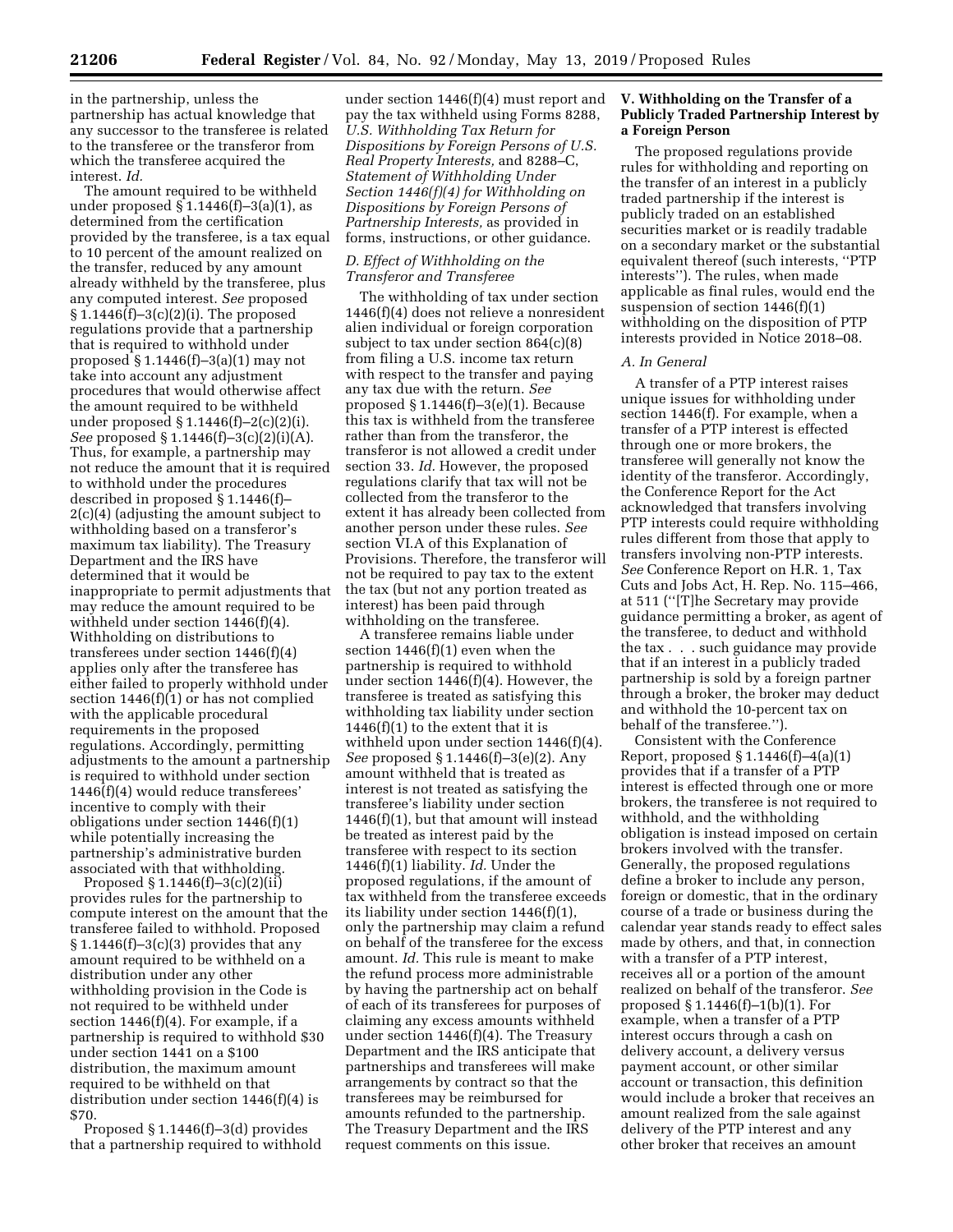realized from that broker. Therefore, the withholding obligation under proposed § 1.1446(f)–4 is generally limited to brokers that receive proceeds from the sale and act on behalf of the transferor. The definition of broker also includes any clearing organization that effects a transfer of a PTP interest on behalf of the transferor. While comments have stated that clearing organizations may not have the capability to complete the withholding required under section 1446(f), the Treasury Department and the IRS anticipate that clearing organizations will make arrangements to ensure that, when effecting the transfer of a PTP interest on behalf of foreign brokers, they act on behalf of brokers that assume withholding responsibility when clearing sales of PTP interests (such as a qualified intermediary (''QI'')).

If a transfer of a PTP interest is effected through multiple brokers, proposed  $§ 1.1446(f)-4(a)(2)$  provides rules that specify which broker or brokers have a withholding obligation. Under proposed § 1.1446(f)–4(a)(2)(i), a broker that pays the amount realized to a foreign broker is required to withhold unless the foreign broker is either a U.S branch treated as a U.S. person or a QI that assumes primary withholding responsibility for the payment. Consistent with this rule, the Treasury Department and the IRS intend to modify the QI agreement provided in Revenue Procedure 2017–15, 2017–3 I.R.B. 437, to allow QIs to assume primary withholding responsibility on the amount realized. Proposed § 1.1446(f)–4(a)(2)(ii) provides an additional rule requiring the broker that effects a transfer for the transferor as its customer to satisfy the withholding obligation. This rule ensures that withholding will be completed on payment of the amount realized to the transferor when another broker has not already satisfied the withholding.

To avoid withholding by multiple brokers, proposed  $\S 1.1446(f) - 4(a)(2)(iii)$ provides the general rule that a broker is not required to withhold when it knows that the withholding obligation has been satisfied by another broker. Proposed  $\S 1.1446(f) - 4(a)(2)(iv)$  provides that a broker must treat another broker as a foreign person unless it obtains documentation (including a certification of non-foreign status) establishing that the other broker is a U.S. person.

If the transfer of a PTP interest is not effected through one or more brokers, then proposed § 1.1446(f)–4 does not apply, and the general rules of section 1446(f)(1) and proposed § 1.1446(f)–2 apply. A transfer that is effected through a broker includes a distribution with

respect to a PTP interest held through an account with a broker.

### *B. Exceptions to Withholding*

The proposed regulations provide five exceptions to withholding that apply to the transfer of a PTP interest. The exceptions are intended to both reduce the compliance burden placed on brokers and provide rules that are administrable.

## 1. Certification of Non-Foreign Status

As mentioned in section III.B.2 of this Explanation of Provisions, withholding under section 1446(f)(1) is limited to transfers by foreign partners. Accordingly, a broker is not required to withhold to the extent that it relies on a certification of non-foreign status that it receives from the transferor that claims an exception to withholding. *See*  proposed § 1.1446(f)–4(b)(2). For purposes of proposed § 1.1446(f)–4, a certification of non-foreign status means a Form W–9, or valid substitute form, that meets the requirements of § 1.1441– 1(d)(2). A broker may rely on a valid Form W–9 that it already possesses, and in certain cases, may instead rely on a certification that it receives from another broker that states the TIN and status of the transferor when that other broker acts as an agent for the transferor and possesses the Form W–9 (for example, from an introducing broker). A broker will not qualify for the exception provided in proposed § 1.1446(f)–4(b)(2) if it has actual knowledge that the certification is incorrect or unreliable.

#### 2. 10-Percent Exception

The proposed regulations include an exception to withholding that may apply if, on a deemed sale of the assets of the publicly traded partnership the interest in which is transferred, the amount of effectively connected gain would be less than 10 percent of the total gain. Specifically, proposed § 1.1446(f)–4(b)(3) provides that a broker is not required to withhold under proposed § 1.1446(f)–4 if it properly relies on a qualified notice stating that the 10-percent exception applies.

The 10-percent exception applies if a hypothetical sale by the publicly traded partnership of all of its assets at fair market value on a specified date would result in an amount of gain effectively connected with the conduct of a trade or business within the United States that is less than 10 percent of the total gain. The specified date must be a date designated by the publicly traded partnership that is within the 92-day period ending on the date that it posts a qualified notice. Unlike the similar exception described in section III.B.4 of

this Explanation of Provisions that applies to transfers of non-PTP interests, this rule requires a publicly traded partnership to designate a date for this purpose that generally occurs within the most recent calendar quarter. *Cf.*  proposed  $\S 1.1446(f)-2(b)(4)$  (permitting the deemed sale computation to occur on a determination date, which would allow the deemed sale date to be determined as of the first day of a partnership's taxable year in which the transfer occurred in certain cases). The Treasury Department and the IRS have determined that it is appropriate to limit the availability of this exception to cases in which a publicly traded partnership has designated a deemed sale date occurring within the most recent calendar quarter because publicly traded partnerships are in a better position to determine the value of their assets, and in some cases determine the basis of their assets, on a quarterly basis. The proposed regulations limit reliance on a qualified notice depending on its date of posting. *See* proposed  $§ 1.1446(f) - 4(b)(3)(iii).$ 

For a discussion of rules regarding when a publicly traded partnership may be liable under section 1446(f)(4) because it falsely states on a qualified notice that this exception applies, see section IV.B of this Explanation of Provisions. For a discussion of the proposed changes to existing qualified notice rules, see section VII of this Explanation of Provisions.

### 3. Qualified Current Income Distributions

As discussed in section III.B.3 of this Explanation of Provisions, the proposed regulations allow a transferor of a non-PTP interest to provide a certification stating that the transferor would not realize any gain on the transfer. Because it would be administratively difficult for a broker to timely obtain this type of certification from the transferor of a PTP interest, and difficult for the transferor to determine its basis in the PTP interest, the proposed regulations do not provide a similar exception for transfers of PTP interests.

The Treasury Department and the IRS have determined, however, that it would be appropriate to eliminate withholding under section 1446(f)(1) on distributions (the full amount of which is generally treated as an amount realized under the proposed regulations) by a publicly traded partnership when it is likely that the transferor would realize no gain. In general, under section 705(a)(1), a partner's basis in its interest is increased by its distributive share of income for the taxable year, such that a distribution by the partnership not in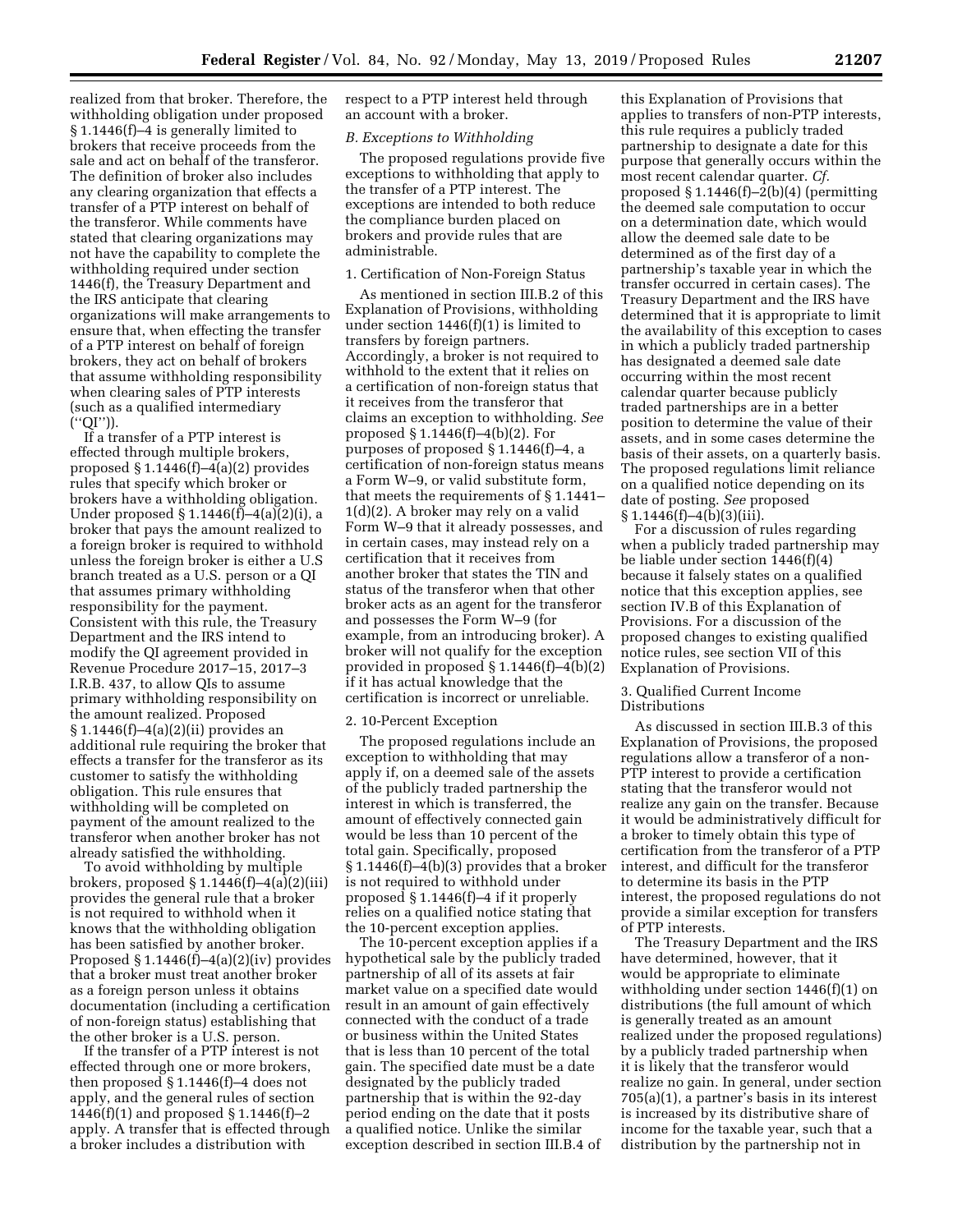excess of that income generally does not result in the recognition of gain under section 731(a)(1). Accordingly, the proposed regulations provide that when a qualified notice posted by a publicly traded partnership indicates that the distribution does not exceed the net income the partnership earned since the record date of the partnership's last distribution, no withholding is required with respect to the distribution. *See*  proposed § 1.1446(f)–4(b)(4).

### 4. Proceeds Subject to Withholding Under Section 3406

A broker may also be required to withhold on gross proceeds from the transfer of a PTP interest under section 3406 when a payment is treated as being made to a non-exempt U.S. recipient. To prevent withholding twice on the same payment, proposed  $\S 1.1446(f) - 4(b)(5)$ provides an exception to withholding under section 1446(f)(1) if the amount realized is subject to withholding under section 3406.

### 5. Claim of Treaty Benefits

The proposed regulations provide an exception similar to the one described in section III.B.6 of this Explanation of Provisions when a transferor states that it is not subject to tax on any gain from the transfer pursuant to an income tax treaty in effect between the United States and a foreign country. *See*  proposed § 1.1446(f)–4(b)(6). The exception also requires the transferor to furnish a valid Form W–8 with the information necessary to support the claim. *Id.* Unlike the exception for non-PTP interests, a broker is not required to mail the certification to the IRS because under the proposed regulations brokers are required to file a Form 1042–S, *Foreign Person's U.S. Source Income Subject to Withholding,* to report a transfer of a PTP interest that includes information about the claim of treaty benefits. *See* section V.D of this Explanation of Provisions for reporting requirements with respect to transfers of PTP interests.

# *C. Determining the Amount To Withhold*

# 1. Amount Realized

## i. In General

A broker that is required to withhold under proposed § 1.1446(f)–4(a) must withhold 10 percent of the amount realized on the transfer of a PTP interest. As explained in section III.C.2 of this Explanation of Provisions, a reduction in a partner's share of partnership liabilities is treated as an amount realized under proposed § 1.1446(f)–2(c). However, because of

the difficulties involved with requiring a broker to timely determine a transferor's share of partnership liabilities, proposed § 1.1446(f)– 4(c)(2)(i) provides a special rule that treats the amount realized on the transfer of a PTP interest as the amount of gross proceeds (as defined in § 1.6045–1(d)(5)) paid or credited to the customer or another broker (as applicable). If a publicly traded partnership makes a distribution to a partner, the amount realized is the amount of cash distributed (or to be distributed) and the fair market value of property distributed (or to be distributed).

## ii. Modified Amount Realized for Foreign Partnerships

Consistent with the rule described in section III.C.2.iii of this Explanation of Provisions that applies to transfers of non-PTP interests, the proposed regulations include a rule that allows brokers to rely on a certification from a foreign partnership to modify the amount realized based on the extent to which the amount realized is attributable to persons who are (or are presumed to be) foreign persons. *See*  proposed § 1.1446(f)–4(c)(2)(ii).

## *D. Reporting and Paying Withheld Amounts*

A broker required to withhold under § 1.1446(f)–4 must pay the withheld tax pursuant to the deposit rules in § 1.6302–2, and report the withholding on Forms 1042, *Annual Withholding Tax Return for U.S. Source Income of Foreign Persons,* and 1042–S pursuant to the procedures in § 1.1461–1(b) and (c). The proposed regulations treat as a recipient for Form 1042–S reporting purposes a partner that receives an amount realized from a transfer of a PTP interest subject to § 1.1446(f)–4. *See*  proposed  $\S 1.1461 - 1(c)(1)(ii)(A)(8)$ . This rule also clarifies that a foreign partnership is treated as a recipient for this purpose to ensure that the foreign partnership receives a Form 1042–S that it may use to claim credit for any withholding under proposed § 1.1446(f)–4 against its tax liability under section 1446(a). *See* section II.E of this Explanation of Provisions for discussion of the general coordination rule.

To implement the reporting requirements, the proposed regulations add to the list of amounts subject to reporting on Form 1042–S an amount realized on the transfer of a PTP interest subject to § 1.1446(f)–4 (with limited exceptions). *See* proposed § 1.1461– 1(c)(2). The proposed regulations also add to this list any distributions of

effectively connected income by a publicly traded partnership subject to § 1.1446–4 to clarify that these amounts are reportable on Form 1042–S. *Id.* 

# *E. Effect of Withholding on Transferor*

As mentioned in section III.E of this Explanation of Provisions, the proposed regulations neither relieve a transferor of its substantive tax liability under section 864(c)(8), nor relieve a transferor subject to section 864(c)(8) from its filing obligation. *See* proposed § 1.1446(f)–4(e)(1). However, a transferor is allowed a credit under section 33 for the amount withheld under section 1446(f)(1) and proposed § 1.1446(f)–4. *Id.* To claim the credit, the transferor must attach to its return a copy of the Form 1042–S that includes the transferor's TIN. *Id.* For a discussion of the rules regarding a transferor that is a foreign partnership claiming a credit for withholding under section  $1446(f)(1)$ , see section II.E of this Explanation of Provisions.

## *F. Procedures To Adjust Overwithholding*

Section 1.1461–2(a) allows a withholding agent that overwithheld under chapter 3 of the Code, and made a deposit of tax as provided in § 1.6302– 2(a), to adjust the overwithheld amount using either a reimbursement or a set-off procedure. Because these rules are meant to allow withholding agents to adjust overwithholding for any deposited amounts that are reportable on Forms 1042 and 1042–S, the proposed regulations modify § 1.1461– 2(a) to allow use of the adjustment procedures for amounts withheld by a broker pursuant to proposed § 1.1446(f)– 4 (which are reported on Forms 1042 and 1042–S, as noted in section V.D. of this Explanation of Provisions).

# *G. Procedures To Adjust Underwithholding*

In general, § 1.1461–2(b) allows a withholding agent that underwithheld on a beneficial owner under chapter 3 of the Code to withhold from future payments made to the beneficial owner, or satisfy the tax from property or additional contributions of the beneficial owner, before the earlier of the due date for filing Form 1042 or the date on which the form is actually filed. The proposed regulations amend this provision to allow the use of this procedure by brokers that underwithheld under proposed § 1.1446(f)–4 on the transfer of a PTP interest.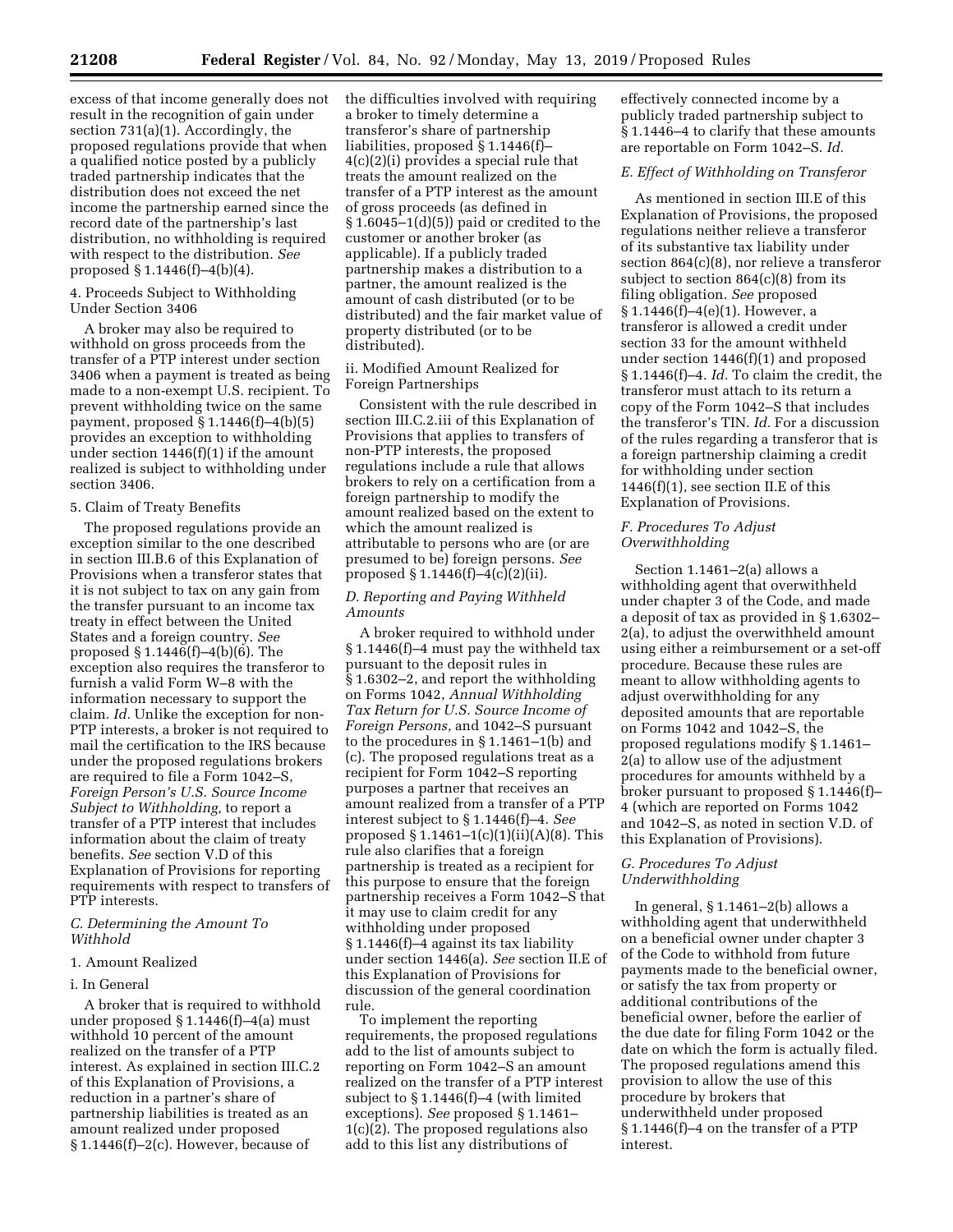### *H. Refunds and Credits*

Section 1.1464–1 generally provides that if an overpayment of tax has actually been withheld from the beneficial owner of the income, any refund or credit will be made to that beneficial owner. If, however, the tax was not withheld at source, but was instead paid by the withholding agent, the refund or credit will be made to the withholding agent. The proposed regulations clarify that these rules apply for purposes of section 1446(f). *See*  proposed § 1.1464–1(a).

## **VI. Liability for Failure To Withhold**

### *A. In General*

Proposed § 1.1446(f)–5(a) provides that every person required to deduct and withhold tax under section 1446(f), including under proposed §§ 1.1446(f)– 2 through 1.1446(f)–4, but that fails to do so is liable under section 1461. If the tax required to be withheld is paid by another person required to withhold, or by the nonresident alien individual or foreign corporation subject to tax under section 864(c)(8), section 1463 and the proposed regulations clarify that the tax will only be collected once. However, the satisfaction of this liability does not relieve a person that failed to withhold under section 1446(f) from any interest, penalties, or additions to tax that would otherwise apply. The proposed regulations also provide that a partnership that fails to withhold under proposed § 1.1446(f)–3 is liable under section 1461 only for the amount of tax that it failed to withhold, and not any interest computed under § 1.1446(f)– 3(c)(2)(ii). This rule ensures that interest will be computed and assessed only once with respect to the same underlying tax liability.

### *B. Liability of Agents*

Proposed § 1.1446(f)–5(b) provides rules for the liability of agents, which generally require an agent of a transferor or transferee to notify the transferee (or other person required to withhold) if it has knowledge that a certification furnished to that person is false. A person that receives notice from an agent may not rely on the certification to apply an exception to withholding or for determining the amount to withhold. Proposed  $\S 1.1446(f) - 5(b)(2)$  provides procedural rules regarding the timing and content of the notice, and requires the agent to furnish a copy of the notice to the IRS. An agent that fails to provide the required notice is liable for the tax that the person that should have received the notice would have been required to withhold under section 1446(f). However, under proposed

 $§ 1.1446(f)-5(b)(4)$ , this liability is limited to the amount of compensation that the agent derives from the transaction (and any civil or criminal penalties that may apply). The proposed regulations clarify that brokers required to withhold under § 1.1446(f)–4 are not treated as agents for purposes of this rule, and are instead liable for any failure to withhold under the rules described in section V of this Explanation of Provisions.

# **VII. Amendments to Existing Section 1446 Regulations Relating to Distributions by Publicly Traded Partnerships**

In response to comments received outside the context of section 1446(f), the proposed regulations also contain changes to the existing qualified notice rules that apply to distributions that publicly traded partnerships make to foreign partners. The Treasury Department and the IRS are aware that in certain cases nominees receive notices of distribution from publicly traded partnerships that do not provide detailed information regarding the amounts of income comprising the distribution as specified in § 1.1446– 4(f)(3) (such as amounts described in section 1441 or section 1442 or subject to withholding under section 1446). The term ''qualified notice'' under § 1.1446– 4(b)(4) is currently defined by reference to the reporting requirements of 17 CFR 240.10b–17(b)(1) or (3), which do not include a requirement to report information regarding the types of income comprising the distribution. Unless a notice provides that information, however, a nominee will not have the information necessary to apply the ordering rule of § 1.1446– 4(f)(3) to the distribution for purposes of determining the amount required to be withheld.

The proposed regulations make two changes to resolve this issue. First, proposed  $\S 1.1446 - 4(b)(4)$  revises the method for a publicly traded partnership to provide a nominee a qualified notice by requiring that the notice be posted in a readily accessible format in an area of the primary public website of the publicly traded partnership that is dedicated to this purpose. Second, proposed § 1.1446– 4(d) creates a default withholding rule subjecting gross distributions to the higher of the withholding percentage required under sections 1441 and 1442 or the applicable percentage under section 1446(b)(2), unless a qualified notice provides the nominee sufficient detail to determine the types of income distributed and the appropriate withholding rates to apply. Thus, if a

publicly traded partnership is unable to determine the makeup of a distribution when it is made, the nominee must withhold at the highest applicable rate.

The proposed regulations also expand the definition of a nominee for withholding under § 1.1446–4 to include certain foreign persons that agree to assume primary withholding responsibility. Therefore, a QI or a U.S. branch treated as a U.S. person that assumes primary withholding responsibility for a distribution by a publicly traded partnership under proposed § 1.1446–4(b)(3) can act as a nominee with respect to the distribution. The Treasury Department and the IRS intend to modify the QI agreement provided in Revenue Procedure 2017–15 to allow QIs to assume primary withholding responsibility for distributions by publicly traded partnerships under section 1446(a).

The proposed regulations also make changes to the qualified notice rules applicable to publicly traded partnerships, publicly traded trusts, and real estate investment trusts (''REITs'') under section 1445 that conform to proposed  $§ 1.1446-4(b)(4)$  so that those rules also provide more readily available information for nominees. *See*  proposed § 1.1445–8(f).

As discussed in sections V.F and V.G of this Explanation of Provisions, the proposed regulations modify § 1.1461– 2(a) and (b) to allow use of procedures to adjust overwithholding and underwithholding for amounts withheld by a broker pursuant to proposed § 1.1446(f)–4. The proposed regulations also amend  $\S 1.1461 - 2(a)$  to allow the use of reimbursement and set-off procedures with respect to amounts withheld under section 1446(a) on distributions of ECTI by publicly traded partnerships (which are reported on Forms 1042 and 1042–S, as opposed to Forms 8804, *Annual Return for Partnership Withholding Tax (Section 1446),* and 8805 used by non-publicly traded partnerships to report withholding on ECTI allocable to foreign partners). They also amend § 1.1461–2(b) to clarify that the existing reference to ''distributions of effectively connected income under section 1446'' is meant to apply only to those distributions that are made by publicly traded partnerships.

## **Applicability Dates**

Proposed § 1.864(c)(8)–2(a) and proposed § 1.6050K–1(d)(3) apply to transfers that occur on or after the date that these regulations are published as final regulations in the **Federal Register**  (the ''finalization date''). Proposed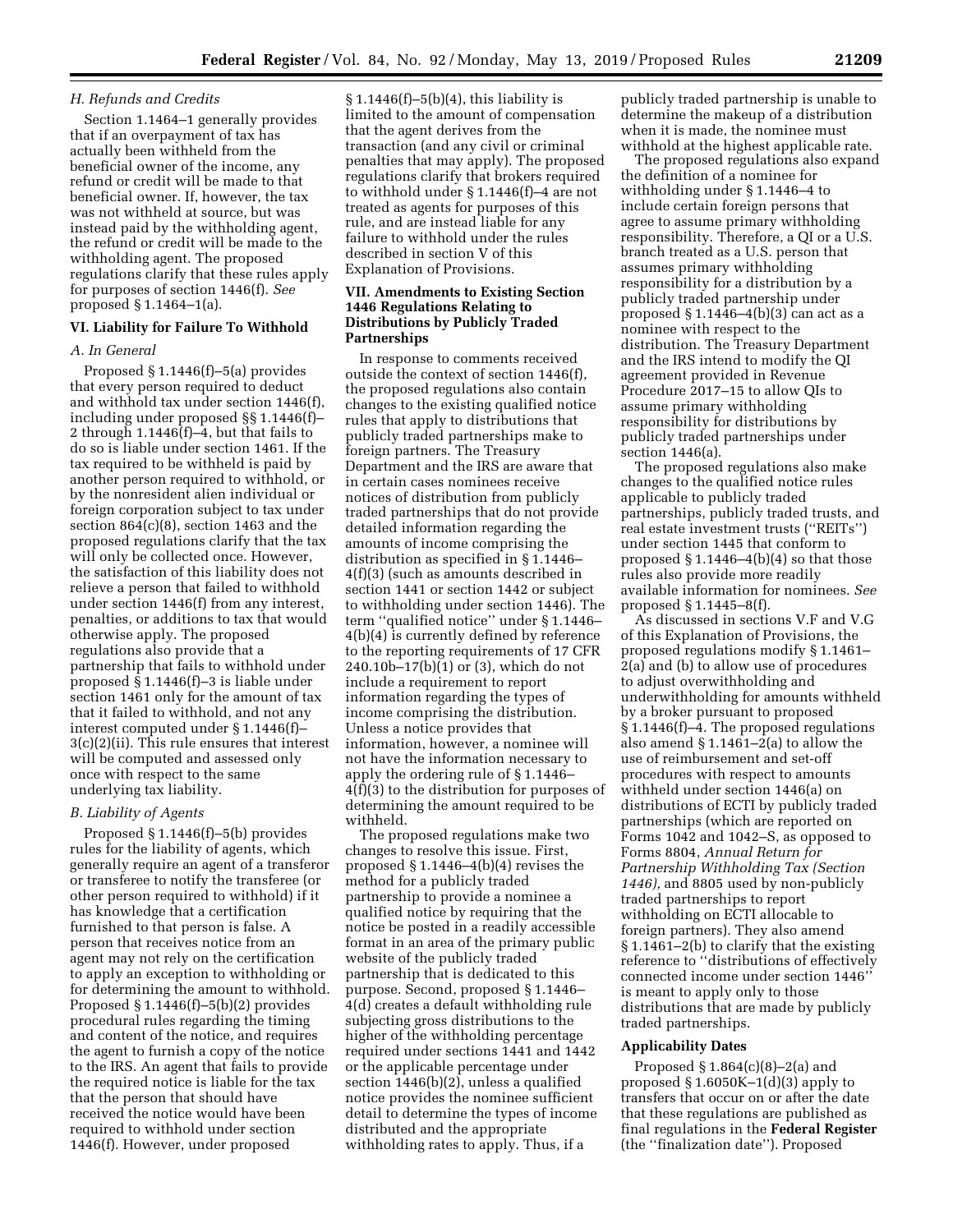§ 1.864(c)(8)–2(b) and (c) and proposed § 1.6050K–1(c)(2) and (c)(3) apply to returns filed on or after the finalization date. Proposed § 1.864(c)(8)–2(d) applies beginning on the finalization date.

Proposed §§ 1.1445–2(b)(2)(v) and 1.1445–5(b)(3)(iv) apply to certifications provided on or after May 7, 2019, except that a taxpayer may apply those provisions with respect to certifications provided before that date. A taxpayer may rely on the proposed amendments to §§ 1.1445–2 and 1.1445–5 with respect to any period before the finalization date. Proposed § 1.1445– 8(f)(1) applies to distributions made on or after the date that is 60 days after the finalization date.

Proposed  $\S 1.1446-3(c)(4)$  applies to partnership taxable years that include transfers that occur on or after the date that is 60 days after the finalization date. Proposed § 1.1446–4(b)(2), (b)(3), (c), (d), and (f) apply to distributions made on or after the date that is 60 days after the finalization date.

Proposed §§ 1.1446(f)–1 through 1.1446(f)–5 apply to transfers that occur on or after the date that is 60 days after the finalization date. For transfers that occur before the date that is 60 days after the finalization date, taxpayers may apply the rules described in Notice 2018–08 and Notice 2018–29. Alternatively, instead of applying the rules described in Notice 2018–29, taxpayers and other affected persons may choose to apply §§ 1.1446(f)–1, 1.1446(f)–2, and 1.1446(f)–5 of the proposed regulations in their entirety to all transfers as if they were final regulations.

The proposed amendments to  $§ 1.1461-1(a)(1), (c)(1)(i), (c)(1)(ii),$ (c)(2)(i) and (c)(4) apply with respect to returns for transfers occurring on or after the date that is 60 days after the finalization date. The proposed amendments to  $\S 1.1461 - 2(a)(1)$  and (b) apply to transfers occurring on or after the date that is 60 days after the finalization date. The proposed amendments to § 1.1461–3 apply to returns for transfers occurring on or after the date that is 60 days after the finalization date.

The proposed amendments to § 1.1463–1(a) apply to transfers that occur on or after the date that is 60 days after the finalization date.

The proposed amendments to § 1.1464–1(a) apply to transfers that occur on or after the date that is 60 days after the finalization date.

The Treasury Department and the IRS intend to obsolete Notice 2018–08 and Notice 2018–29 effective on the date that is 60 days after the finalization date.

# **Special Analyses**

### **I. Regulatory Planning and Review**

This regulation is not subject to review under section 6(b) of Executive Order 12866 pursuant to the Memorandum of Agreement (April 11, 2018) between the Treasury Department and the Office of Management and Budget regarding review of tax regulations.

## **II. Paperwork Reduction Act**

The collection of information in these proposed regulations is in proposed § 1.864(c)(8)–2 regarding reporting for transactions described in section 864(c)(8) and proposed § 1.864(c)(8)–1, and proposed §§ 1.1446(f)–1, 1.1446(f)– 2, 1.1446(f)–3, and 1.1446(f)–4 regarding the withholding, reporting, and paying of tax under section 1446(f) following the transfer of an interest described in section 864(c)(8) and proposed § 1.864(c)(8)–1. Section II.1 of this Special Analyses discusses the collections of information that will be conducted using IRS forms. The information collections that will not be conducted through IRS forms are discussed in section II.2 of this Special Analyses.

*A. Collections of Information—Forms 1042, 1042–S, 8288, 8288–A, 8288–C, W–8IMY, W–8BEN, and W–8BEN–E* 

Under proposed §§ 1.1446(f)–2(b)(2) and  $1.1446(f) - 4(b)(2)$ , a transferor qualifies for an exception from withholding if it provides to the transferee or broker (as applicable) a certification of non-foreign status, which includes a valid Form W–9 (at the transferor's option). The IRS has determined that Form W–9 is not a collection of information under 5 CFR 1320.3(h)(1) and is exempt from the Paperwork Reduction Act of 1995 (44 U.S.C. 3507(d)) (''PRA'').

The collection of information in proposed § 1.1446(f)–2(b)(7) is provided by the transferor by submitting a certification and Form W–8BEN or W– 8BEN–E to the transferee and is optional. The information will be used by the transferor to determine whether an exception to withholding applies based on an income tax treaty.

The information in proposed  $$1.1446(f)-2(c)(2)(iv)(C)$  by the transferor to the transferee is provided on Form W–8IMY and is optional. This information will be used by the transferee to determine the modified amount realized.

The collection of information in proposed  $§ 1.1446(f)-2(d)(1)$  will be provided on Forms 8288 and 8288–A by the transferee to the IRS and is

mandatory if the transferee withholds tax under section 1446(f)(1). These forms will be used by the transferee to report and pay any tax under section 1446(f)(1) and proposed § 1.1446(f)–2.

The information provided in proposed  $\S 1.1446(f) - 3(d)$  by the partnership to the IRS will be used by the partnership to report and pay any tax under section 1446(f)(4) and proposed § 1.1446(f)–3 and will be provided on new Form 8288–C. The IRS anticipates that the burden associated with this collection of information will be reflected in OMB control number 1545–0902.

The collection of information provided in proposed § 1.1446(f)– 4(a)(2)(i) from certain U.S. branches of foreign persons and qualified intermediaries to the broker that effected the transfer of an interest described in section 864(c)(8) and proposed § 1.1446(f)–4 will be provided on Form W–8IMY. This information will be used by the broker to determine its withholding obligation under section 1446(f)(1) and proposed § 1.1446(f)–4.

The collection of information in proposed § 1.1446(f)–4(b)(6) is provided by the transferor by submitting a certification and Form W–8BEN or W– 8BEN–E to the broker and is optional. The information will be used by the broker to determine whether an exception to withholding applies based on an income tax treaty.

The information in proposed § 1.1446(f)–4(c)(2)(ii)(C) by the transferor to the broker is provided on Form W–8IMY and is optional. This information will be used by the broker to determine the modified amount realized.

The information in proposed § 1.1446(f)–4(d) will be provided on Forms 1042 and 1042–S submitted by the broker to the IRS and is mandatory if the broker withholds tax under section 1446(f)(1) or if it applies the exception described in proposed § 1.1446(f)–4(b)(6). These forms will be used to report and pay any tax under section 1446(f)(1) and proposed § 1.1446(f)–4.

The information in proposed § 1.1446(f)–4(e)(2) provided by the transferor to the IRS will be used to claim a credit for an amount withheld under section 1446(f)(1) and proposed § 1.1446(f)–4, and will be satisfied by submitting Form 1042–S with an income tax return (Form 1040NR or 1120–F) to the IRS.

The Treasury Department and the IRS intend that the information collection requirements described in this section II.1 will be set forth in the forms and instructions identified in the Revision of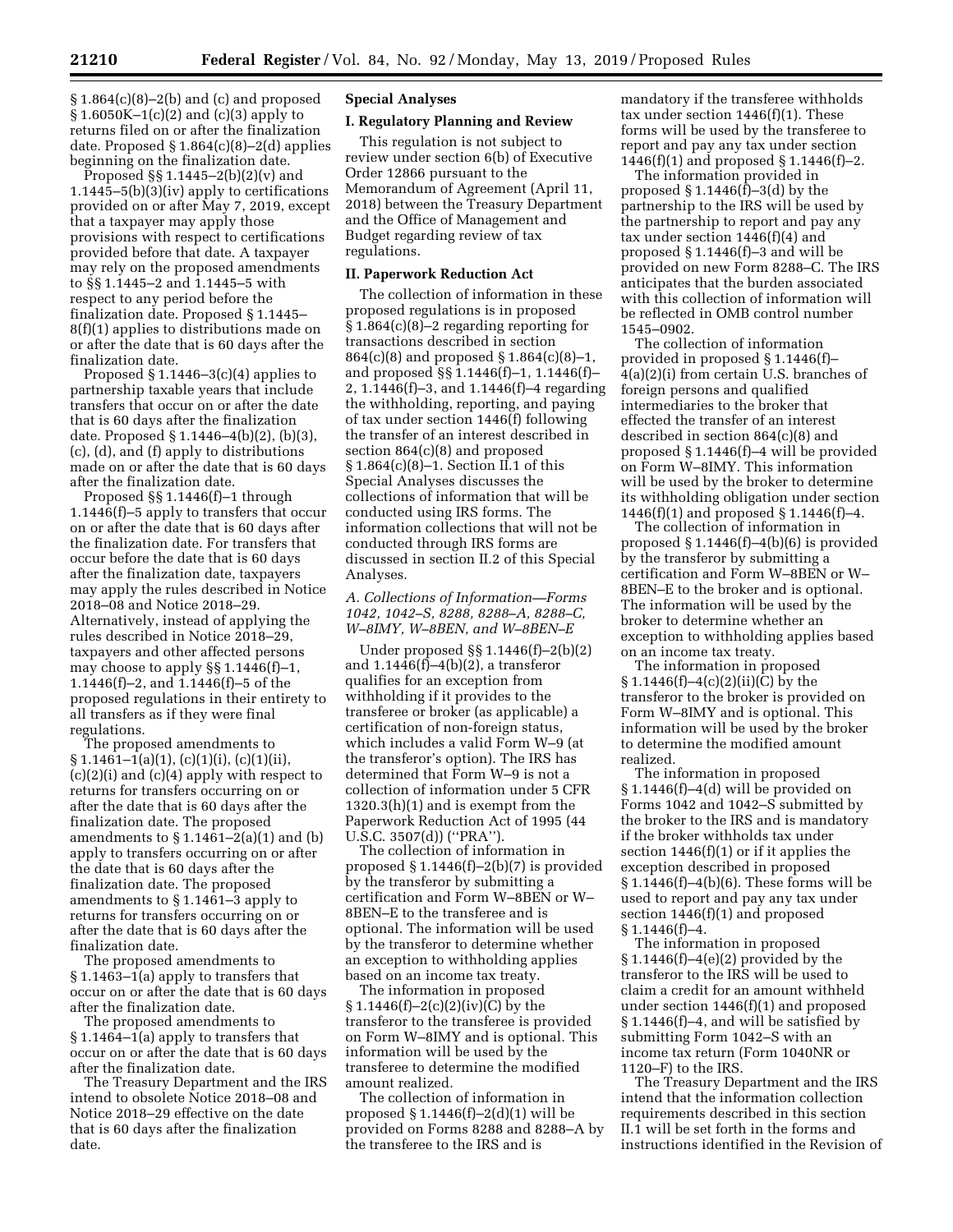Existing Forms and New Forms table. As a result, for purposes of the PRA, the reporting burdens associated with the

collections of information in those forms will be reflected in the PRA

submissions associated with those forms.

|             | New | Revision of<br>existing form | Number of<br>additional<br>respondents<br>(estimated,<br>rounded to<br>nearest $1,000$ ) |
|-------------|-----|------------------------------|------------------------------------------------------------------------------------------|
| Form 1042-S |     |                              | < 6,000                                                                                  |
| Form 8288   |     |                              | < 70,000                                                                                 |
| Form 8288-A |     |                              | < 70,000                                                                                 |
| Form 8288-C |     |                              | < 70,000                                                                                 |
| Form W-8BEN |     |                              | <70.000                                                                                  |
| Form W-     |     |                              |                                                                                          |
| 8BEN-E      |     |                              | < 70,000                                                                                 |
| Form W-8IMY |     |                              | <70.000                                                                                  |

Source: RAAS:CDW and SOI.

The numbers of respondents in the Revision of Existing Forms and New Forms table were estimated by the Research, Applied Analytics and Statistics Division of the IRS from the Compliance Data Warehouse and Statistics of Income, using tax years 2013 through 2015. Data for each of the Forms 1042, 1042–S, 8288, 8288–A, W– 8BEN, W–8BEN–E, and W–8IMY represent preliminary estimates of the total number of additional taxpayers that are expected to file these forms. The tax data for 2016 and 2017 are not yet available. Data for Forms 8288, 8288–A, W–8BEN, W–8BEN–E, and W–8IMY represent preliminary estimates of the total number of interests in partnerships, other than publicly traded partnership interests, engaged in the conduct of a trade or business in the United States that will be transferred by foreign persons. Data for Form 8288–C represent preliminary estimates of the

total number of transferees on whom partnerships must withhold tax under section 1446(f)(4) if the transferees do not fully withhold tax under section 1446(f)(1). Data for Form 1042–S represent preliminary estimates of the total number of interests in publicly traded partnership engaged in the conduct of a trade or business in the United States that will be transferred by foreign persons.

The current status of the PRA submissions related to the tax forms that will be used to conduct the information collections in the proposed regulations is provided in the Current Status of PRA Submissions table. The overall burden estimates provided for the OMB control numbers below are aggregate amounts that relate to the entire package of forms associated with the applicable OMB control number and will in the future include, but not isolate, the estimated burden of the tax forms that will be

# CURRENT STATUS OF PRA SUBMISSIONS

created or revised as a result of the information collections in the proposed regulations. These numbers are therefore unrelated to the future calculations needed to assess the burden imposed by the proposed regulations. No burden estimates specific to the forms affected by the proposed regulations are currently available. The Treasury Department and the IRS have not estimated the burden, including that of any new information collections, related to the requirements under the proposed regulations. The Treasury Department and the IRS request comments on all aspects of information collection burdens related to the proposed regulations, including estimates for how much time it would take to comply with the paperwork burdens described above for each relevant form and ways for the IRS to minimize the paperwork burden.

|                                             | Type of filer                                                               | OMB No.(s)                                                                  | Status                                |  |
|---------------------------------------------|-----------------------------------------------------------------------------|-----------------------------------------------------------------------------|---------------------------------------|--|
|                                             |                                                                             | 1545-0096                                                                   | Approved 12/27/2016 until 12/31/2019. |  |
|                                             |                                                                             | Link: https://www.reginfo.gov/public/do/PRAViewICR?ref nbr=201606-1545-025. |                                       |  |
| Form 8288, Form 8288-A                      |                                                                             | 1545-0902                                                                   | Approved 1/2/2017 until 1/31/2020.    |  |
|                                             | Link: https://www.reginfo.gov/public/do/PRAViewICR?ref nbr=201608-1545-015. |                                                                             |                                       |  |
| Form W-8BEN, Form W-8BEN-E, Form<br>W-8IMY. | Business (NEW Model)                                                        | 1545-0123                                                                   | Approved 12/21/2018 until 12/31/2019. |  |
|                                             | Link: https://www.reginfo.gov/public/do/PRAViewICR?ref nbr=201805-1545-019. |                                                                             |                                       |  |
|                                             | All other filers (Legacy system)                                            | 1545-1621                                                                   | Approved 12/19/18 until 12/31/2021.   |  |
|                                             | Link: https://www.reginfo.gov/public/do/PRAViewICR?ref nbr=201708-1545-002. |                                                                             |                                       |  |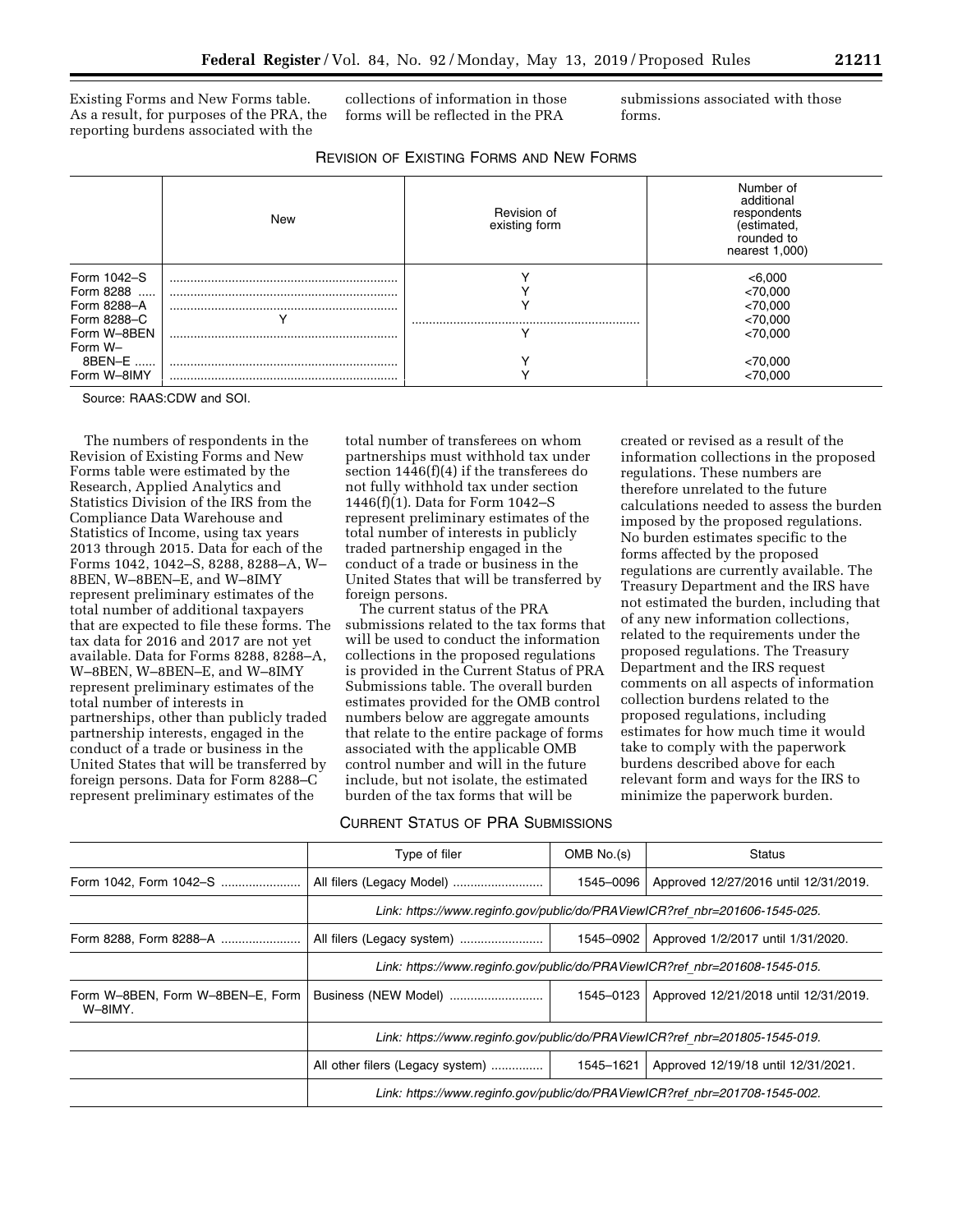*1(c)(3), 1.1446(f)–2(b)(2) Through (7), (c)(2), and (c)(4), 1.1446(f)–4(b)(2) and (6), 1.1446(f)–4(b)(3) and (4), and 1.1446(f)–2(d)(2)* 

These proposed regulations contain collections of information that are not on existing or new IRS forms. These collections of information include:

(a) Notification by a transferor to a partnership that a transfer has occurred  $(proposed \S 1.864(c)(8)-2(a));$ 

(b) Statement provided by a partnership to a transferor necessary for the transferor to calculate its tax liability  $(proposed \S 1.864(c)(8)-2(b));$ 

(c) Retention of information by partnership in its books and records (proposed § 1.1446(f)–1(c)(3));

(d) Certifications from a transferor (or partnership) to a transferee for an exception from withholding or adjustment to amount realized (proposed § 1.1446(f)–2(b)(2) through  $(7)$ ,  $(c)(2)$ , and  $(c)(4)$ ;

(e) Certification from a transferee to partnership regarding the transferee's withholding (proposed § 1.1446(f)–  $2(d)(2)$ ).

(f) Certifications from a transferor to a broker to apply an exception from withholding (proposed § 1.1446(f)– 4(b)(2) and (6)); and

(g) Information provided by a publicly traded partnership to a broker (proposed  $\S 1.1446(f) - 4(b)(3)$  and  $(4)$ ).

The collections of information contained in this notice of proposed rulemaking has been submitted to the Office of Management and Budget for review in accordance with the PRA. Comments on the collection of information should be sent to the Office of Management and Budget, Attn: Desk Officer for the Department of the Treasury, Office of Information and Regulatory Affairs, Washington, DC 20503, with copies to the Internal Revenue Service, Attn: IRS Reports Clearance Officer,

SE:W:CAR:MP:T:T:SP, Washington, DC 20224. Comments on the collection of information should be received by July 12, 2019. Comments are specifically requested concerning:

Whether the proposed collection of information is necessary for the proper performance of the IRS, including whether the information will have practical utility;

The accuracy of the estimated burden associated with the proposed collection of information (including underlying assumptions and methodology);

How the quality, utility, and clarity of the information to be collected may be enhanced;

How the burden of complying with the proposed collections of information may be minimized, including through the application of automated collection techniques or other forms of information technology; and

Estimates of capital or start-up costs and costs of operation, maintenance, and purchase of service to provide information.

The collections of information provided in proposed § 1.864(c)(8)–2 will be used by both the partnership engaged in the conduct of a trade or business in the United States and the foreign partner that transfers an interest in the partnership and are mandatory. The notification provided to the partnership by the foreign transferor in proposed  $§ 1.864(c)(8)-2(a)$  will serve as notice to the partnership that a transfer described in section 864(c)(8) and proposed § 1.864(c)(8)–1 occurred. The statement provided to the foreign transferor by the partnership in proposed  $\S 1.864(c)(8)-2(b)$  is necessary for the foreign transferor to determine its effectively connected gain or loss as described in proposed  $\S 1.864(c)(8)-1(b)$ and (c).

The collection of information provided in proposed  $\S 1.1446(f)-1(c)(3)$ requires a partnership to retain certain identified information in its books and records regarding its obligation to withhold under section 1446(f). The identified information will be used by a partnership to determine the application, and the extent, of withholding under section 1446(f).

The collections of information provided in proposed § 1.1446(f)–2(b)(2) through  $(7)$ ,  $(c)(2)$ , and  $(c)(4)$  from the transferor of an interest described in section 1446(f), or from the partnership whose interest is transferred, to the transferee of the interest will be used by the transferee to determine whether an exception applies or to determine the amount realized. These collections of information are optional. The certification in proposed § 1.1446(f)– 2(b)(7) includes the submission of Form W–8BEN or W–8BEN–E and is also discussed in section II.1 of this Special Analyses.

The information provided in proposed  $\S 1.1446(f)-2(d)(2)$  by the transferee to the partnership will be used by the partnership to determine whether it has a withholding obligation under section 1446(f)(4) and proposed § 1.1446(f)–3.

The collection of information provided in proposed § 1.1446(f)–4(b)(6) by the transferor to the broker will be used by the broker to determine if an exception applies that relieves the broker from its withholding obligation

under section 1446(f)(1) and proposed § 1.1446(f)–4. The certification in proposed  $§ 1.1446(f)-4(b)(6)$  includes the submission of Form W–8BEN or W– 8BEN–E and is also discussed in section II.1 of this Special Analyses.

*Estimated total annual reporting burden:* 50,920 hours.

*Estimated average annual burden hours per respondent:* Approximately

0.67 hours (40 minutes). *Estimated cost per respondent (\$2016):* \$26.00.

*Estimated total annual monetized cost (\$2016):* \$1,827,938.00.

*Estimated number of respondents:*  76,000.

*Estimated annual frequency of responses:* 0.4 (as the collections of information do not occur on an annual basis).

An agency may not conduct or sponsor, and a person is not required to respond to, a collection of information unless it displays a valid control number assigned by the Office of Management and Budget.

Books or records relating to a collection of information must be retained as long as their contents may become material in the administration of any internal revenue law. Generally, tax returns and tax return information are confidential, as required by 26 U.S.C. 6103.

### **III. Regulatory Flexibility Act**

It is hereby certified that this notice of proposed rulemaking will not have a significant economic impact on a substantial number of small entities within the meaning of section 601(6) of the Regulatory Flexibility Act (5 U.S.C. chapter 6).

The proposed regulations affect (i) foreign persons that recognize gain or loss from the sale or exchange of an interest in a partnership that is engaged in the conduct of a trade or business within the United States, and who are not subject to the Regulatory Flexibility Act, (ii) U.S. persons that are transferors providing Forms W–9 to transferees to certify that they are not foreign persons, (iii) persons who acquire those interests, (iv) partnerships that, directly or indirectly, have foreign persons as partners, and (v) brokers that effect transfers of interests in publicly traded partnerships.

The Treasury Department and the IRS do not have data readily available to assess the number of small entities potentially affected by the proposed regulations. However, entities potentially affected by these proposed regulations are generally not small entities, because of the resources and investment necessary to acquire a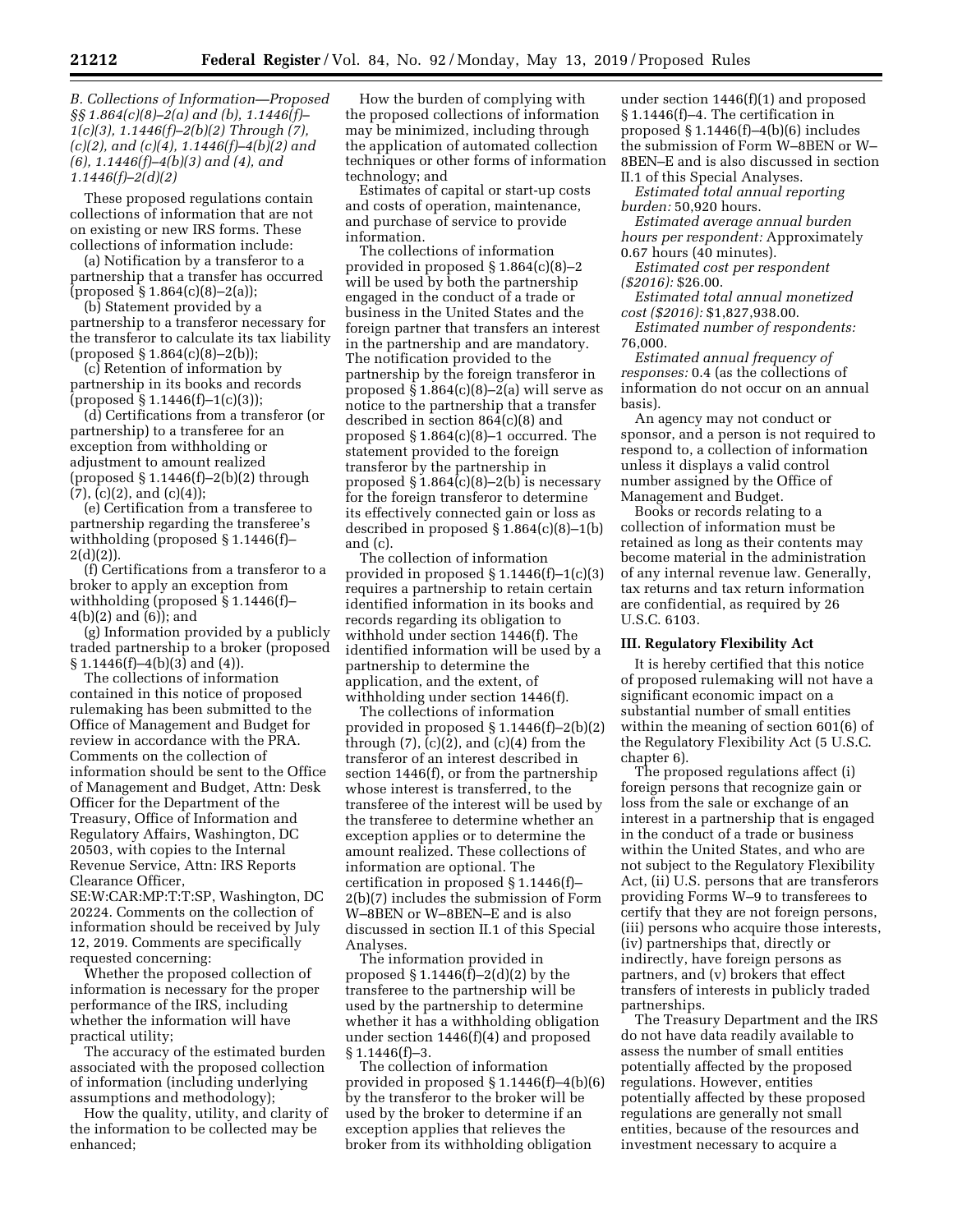partnership interest from a foreign person or to directly, or indirectly, have foreign persons as partners. Therefore, the Treasury Department and the IRS do not believe that a substantial number of domestic small entities will be subject to the proposed regulation's information collections. Consequently, the Treasury Department and the IRS certify that the proposed regulations will not have a significant economic impact on a substantial number of small entities. The IRS invites the public to comment on the impact of these regulations on small entities.

Pursuant to section 7805(f) of the Code, these regulations will be submitted to the Chief Counsel for Advocacy of the Small Business Administration for comment on their impact on small businesses.

# **Comments and Requests for Public Hearing**

Before the proposed regulations are adopted as final regulations, consideration will be given to any comments that are submitted timely to the IRS as prescribed in this preamble under the **ADDRESSES** heading. The Treasury Department and the IRS request comments on all aspects of the proposed rules. All comments will be available at *[www.regulations.gov](http://www.regulations.gov)* or upon request. A public hearing will be scheduled if requested in writing by any person that timely submits written comments. If a public hearing is scheduled, notice of the date, time, and place for the public hearing will be published in the **Federal Register**.

### **Drafting Information**

The principal authors of the proposed regulations are Subin Seth, Ronald M. Gootzeit, and Chadwick Rowland, Office of Associate Chief Counsel (International). However, other personnel from the Treasury Department and the IRS participated in their development.

## **Statement of Availability of IRS Documents**

IRS Revenue Procedures, Revenue Rulings, notices, and other guidance cited in this document are published in the Internal Revenue Bulletin and are available from the Superintendent of Documents, U.S. Government Printing Office, Washington, DC 20402, or by visiting the IRS website at *[http://](http://www.irs.gov) [www.irs.gov.](http://www.irs.gov)* 

### **List of Subjects in 26 CFR Part 1**

Income taxes, Reporting and recordkeeping requirements.

# **Proposed Amendments to the Regulations**

Accordingly, 26 CFR part 1 is proposed to be amended as follows:

# **PART 1—INCOME TAXES**

■ **Paragraph 1.** The authority citation for part 1 is amended by adding sectional authorities for §§ 1.864(c)(8)– 2, 1.1445–5, 1.1445–8, 1.1446–3 through 1.1446–4, 1.1446(f)–1 through 1.1446(f)– 5, and 1.6050K–1 in numerical order to read in part as follows:

**Authority:** 26 U.S.C. 7805 \* \* \*

Section 1.864(c)(8)–2 also issued under 26 U.S.C. 864(c)(8)(E), 6001 and 6031(b). \* \* \* \* \*

Section 1.1445–5 also issued under 26 U.S.C. 1445(e)(7).

\* \* \* \* \* Section 1.1445–8 also issued under 26 U.S.C. 1445(e)(7).

 $*$  \* Section 1.1446–3 also issued under 26 U.S.C. 1446(g).

\* \* \* \* \* Section 1.1446–4 also issued under 26 U.S.C. 1446(g).

\* \* \* \* \* Section 1.1446(f)–1 also issued under 26 U.S.C. 1446(f)(6) and 1446(g).

\* \* \* \* \* Section 1.1446(f)–2 also issued under 26 U.S.C. 1446(f)(6) and 1446(g).

\* \* \* \* \* Section 1.1446(f)–3 also issued under 26 U.S.C. 1446(f)(6) and 1446(g).

 $\star$   $\star$   $\star$ Section 1.1446(f)–4 also issued under 26 U.S.C. 1446(f)(6) and 1446(g).

 $\star$   $\star$   $\star$ Section 1.1446(f)–5 also issued under 26 U.S.C. 1446(f)(6) and 1446(g).

\* \* \* \* \* Section 1.6050K–1 also issued under 26 U.S.C. 6050K(a).

\* \* \* \* \* ■ **Par. 2.** Section 1.864(c)(8)–2 is added to read as follows:

### **§ 1.864(c)(8)–2 Notification and reporting requirements.**

(a) *Notification by foreign transferor*— (1) *In general.* Except as provided in paragraph (a)(2) of this section, a notifying transferor that transfers an interest in a specified partnership must notify the partnership of the transfer in writing within 30 days of the transfer. The notification must include—

(i) The names and addresses of the notifying transferor and the transferee or transferees;

(ii) The U.S. taxpayer identification number (TIN) of the notifying transferor and, if known, of the transferee or transferees; and

## (iii) The date of the transfer.

(2) *Exceptions*—(i) *Certain interests in publicly traded partnerships.* Paragraph (a)(1) of this section does not apply to a notifying transferor that transfers an interest in a publicly traded partnership if the interest is publicly traded on an established securities market or is readily tradable on a secondary market (or the substantial equivalent thereof).

(ii) *Certain distributions.* Paragraph (a)(1) of this section does not apply to a notifying transferor that is treated as transferring an interest in a specified partnership because it received a distribution from that specified partnership.

(3) *Section 6050K.* The notification described in paragraph (a)(1) of this section may be combined with or provided at the same time as the notification described in § 1.6050K– 1(d), provided that it satisfies the requirements of both sections.

(4) *Other guidance.* The notification described in paragraph (a)(1) of this section must also include any information required in forms, instructions, or other guidance.

(b) *Reporting by specified partnerships with notifying transferor*— (1) *In general.* (i) A specified partnership must provide to a notifying transferor the statement described in paragraph (b)(2) of this section if—

(A) The partnership receives the notice described in paragraph (a) of this section, or otherwise has actual knowledge that there has been a transfer of an interest in the partnership by a notifying transferor; and

(B) At the time of the transfer, the notifying transferor would have had a distributive share of deemed sale EC gain or deemed sale EC loss within the meaning of  $\S 1.864(c)(8)-1(c)$ .

(ii) *Distributions.* For purposes of paragraph (b)(1)(i)(B) of this section, a partnership that is a transferee because it makes a distribution is treated as having actual knowledge of that transfer.

(2) *Contents of statement.* The statement required to be furnished by the specified partnership under paragraph (b)(1) of this section must include—

(i) The items described in § 1.864(c)(8)–1(c)(3)(ii) (foreign transferor's aggregate deemed sale EC items, which includes items derived from lower-tier partnerships); and

(ii) Any other information as provided in forms, instructions, or other guidance.

(3) *Time for furnishing statement.* The specified partnership must furnish the required information on or before the due date (with extensions) for issuing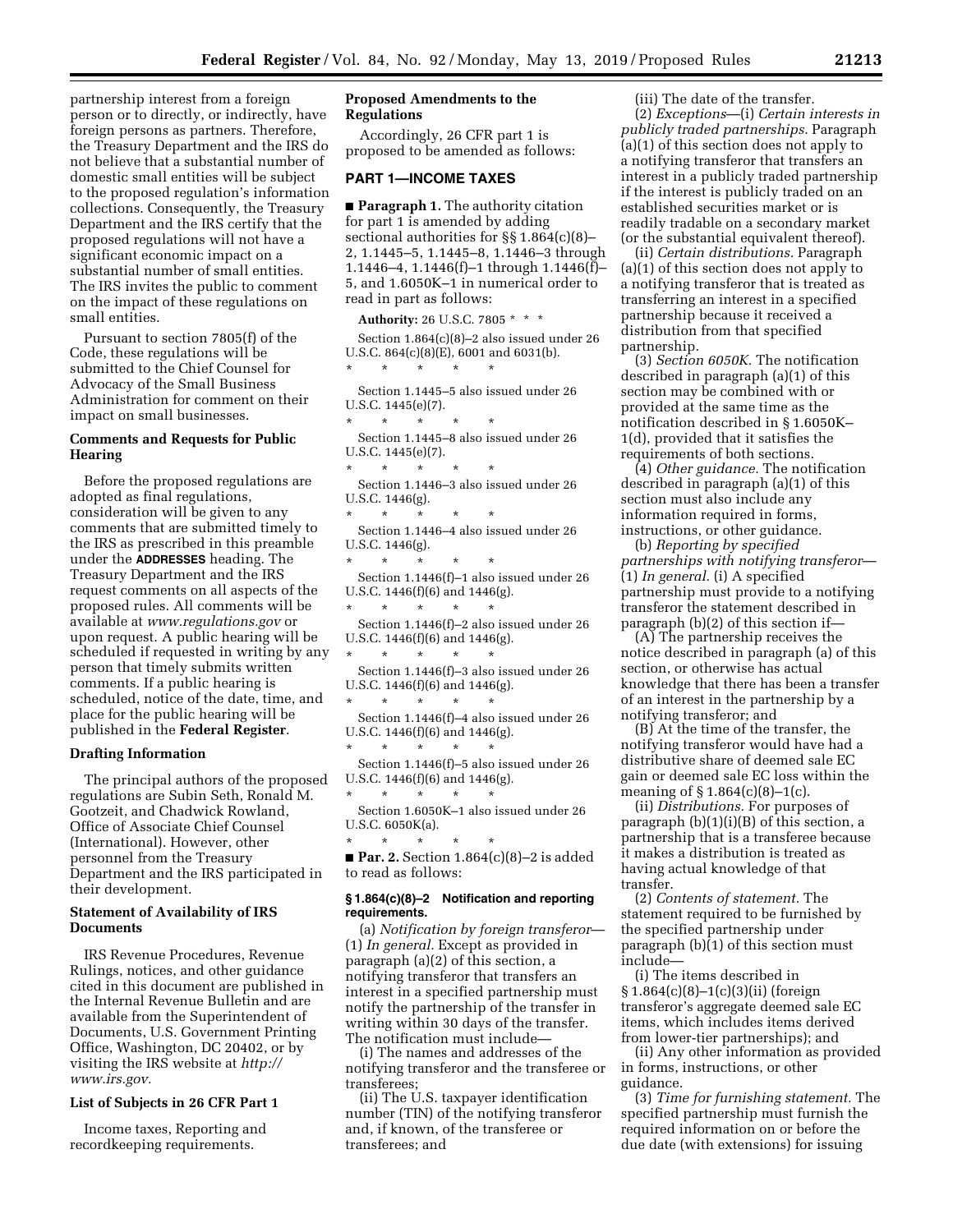Schedule K–1 (Form 1065), *Partner's Share of Income, Deductions, Credits, etc.,* or its successor, to the transferor for the year of the transfer. *See* § 1.6031(b)–  $1T(b)$ .

(4) *Manner of furnishing statement.*  No specific format is required for the information except as provided in any forms, instructions, or other guidance.

(5) *Partnership notifying transferor.*  For purposes of this paragraph (b), a specified partnership must treat a notifying transferor that is a partnership as a nonresident alien individual.

(c) *Statement may be provided to agent.* A partnership may provide a statement required under paragraph (b)(2) of this section to a person other than the notifying transferor if the person is described in § 1.6031(b)–1T(c).

(d) *Definitions.* The following definitions apply for purposes of this section.

(1) *Notifying transferor.* The term *notifying transferor* means any foreign person, any domestic partnership that has a foreign person as a direct partner, and any domestic partnership that has actual knowledge that a foreign person indirectly holds, through one or more partnerships, an interest in the domestic partnership.

(2) *Specified partnership.* The term *specified partnership* means a partnership that is engaged in the conduct of a trade or business within the United States or that owns (directly or indirectly) an interest in a partnership that is engaged in the conduct of a trade or business within the United States, and may include a publicly traded partnership as defined in section 7704 and §§ 1.7704–1 through 1.7704–4, but does not include a publicly traded partnership treated as a corporation under that section.

(3) *Transfer.* The term *transfer* has the meaning provided in § 1.864(c)(8)–  $1(g)(5)$ .

(e) *Applicability dates.* Paragraph (a) of this section applies to transfers that occur on or after the date that these regulations are published as final regulations in the **Federal Register**. Paragraphs (b) and (c) of this section apply to returns filed on or after the date that these regulations are published as final regulations in the **Federal Register**. Paragraph (d) of this section applies beginning on the date that these regulations are published as final regulations in the **Federal Register**.

■ **Par. 3.** Section 1.1445–2 is amended by adding paragraph (b)(2)(v) and a sentence to the end of paragraph (e) to read as follows:

**§ 1.1445–2 Situations in which withholding is not required under section 1445(a).** 

- \* \* \* \* \*
	- (b) \* \* \*  $(2) * * * *$

(v) *Form W–9.* For purposes of paragraph (b)(2)(i) of this section, a certification of non-foreign status includes a valid Form W–9, *Request for Taxpayer Identification Number and Certification,* or its successor, submitted to the transferee by the transferor.  $\star$   $\qquad$   $\star$   $\qquad$   $\star$   $\qquad$   $\star$ 

(e) *Applicability dates.* \* \* \* Paragraph (b)(2)(v) of this section applies to certifications provided on or after May 7, 2019, except that a taxpayer may apply it with respect to certifications provided before that date. ■ **Par. 4.** Section 1.1445–5 is amended by adding paragraph (b)(3)(iv) and a sentence to the end of paragraph (h) to read as follows:

### **§ 1.1445–5 Special rules concerning distributions and other transactions by corporations, partnerships, trusts, and estates.**

- \* \* \* \* \*
	- (b) \* \* \*
	- $(3) * * * *$

(iv) *Form W–9.* For purposes of paragraph (b)(3)(i) of this section, a certification of non-foreign status includes a valid Form W–9, *Request for Taxpayer Identification Number and Certification,* or its successor, submitted to the transferee by the transferor.

\* \* \* \* \* (h) *Applicability dates.* \* \* \* Paragraph (b)(3)(iv) of this section applies to certifications provided on or after May 7, 2019, except that a taxpayer may apply it with respect to certifications provided before that date. ■ **Par. 5.** Section 1.1445–8 is amended by revising paragraph (f) to read as follows:

### **§ 1.1445–8 Special rules regarding publicly traded partnerships, publicly traded trusts and real estate investment trusts (REITs).**

\* \* \* \* \* (f) *Qualified notice*—(1) *In general.* A qualified notice for purposes of paragraph (b)(3)(iv) of this section is a notice provided in the manner described in § 1.1446–4(b)(4) by a partnership, trust, or REIT regarding a distribution that is attributable to the disposition of a United States real property interest. In the case of a REIT, a qualified notice is only a notice of a distribution, all or any portion of which the REIT actually designates, or characterizes in accordance with paragraph (c)(2)(ii)(C) of this section, as a capital gain dividend in the manner described in  $\S 1.1446 - 4(b)(4)$ , with

respect to each share or certificate of beneficial interest. A deemed designation under paragraph (c)(2)(ii)(A) of this section may not be the subject of a qualified notice under this paragraph (f). A person described in paragraph (b)(3) of this section is treated as receiving a qualified notice when the notice is provided in accordance with § 1.1446–4(b)(4).

(2) *Applicability dates.* Paragraph (f)(1) of this section applies to distributions made on or after the date that is 60 days after the date that these regulations are published as final regulations in the **Federal Register**.

\* \* \* \* \* ■ **Par. 6.** Section 1.1446–3 is amended: ■ 1. In the first sentence of paragraph  $(a)(2)(i)$ , by removing "section  $11(b)(1)$ " and adding in its place ''section 11(b)''.  $\blacksquare$  2. By adding paragraph (c)(4).

The addition reads as follows:

# **§ 1.1446–3 Time and manner of calculating and paying the 1446 tax.**

\* \* \* \* \* (c) \* \* \*

(4) *Coordination with section 1446(f).*  A partnership that is directly or indirectly subject to withholding under section 1446(f)(1) during its taxable year may credit the amount withheld under section 1446(f)(1) against its section 1446 tax liability for that taxable year only to the extent the amount is allocable to foreign partners. \* \* \* \* \*

■ **Par. 7.** Section 1.1446–4 is amended by:

■ 1. By revising paragraphs (b)(3) and (4).

■ 2. By removing the second sentence of paragraph (c).

■ 3. By revising paragraphs (d) and (f)(3).

The revisions and additions read as follows:

## **§ 1.1446–4 Publicly traded partnerships.**

\* \* \* \* \* (b) \* \* \*

(3) *Nominee.* For purposes of this section, the term nominee means a person that holds an interest in a publicly traded partnership on behalf of a foreign person and that is either a U.S. person, a qualified intermediary (as defined in § 1.1441–1(e)(5)(ii)) that assumes primary withholding responsibility for a payment, or a U.S. branch of a foreign person that agrees to be treated as a U.S. person (as described in  $\S 1.1441-1(b)(2)(iv)$  with respect to a payment.

(4) *Qualified notice.* For purposes of this section, a qualified notice is a notice posted by a publicly traded partnership that states the amount of a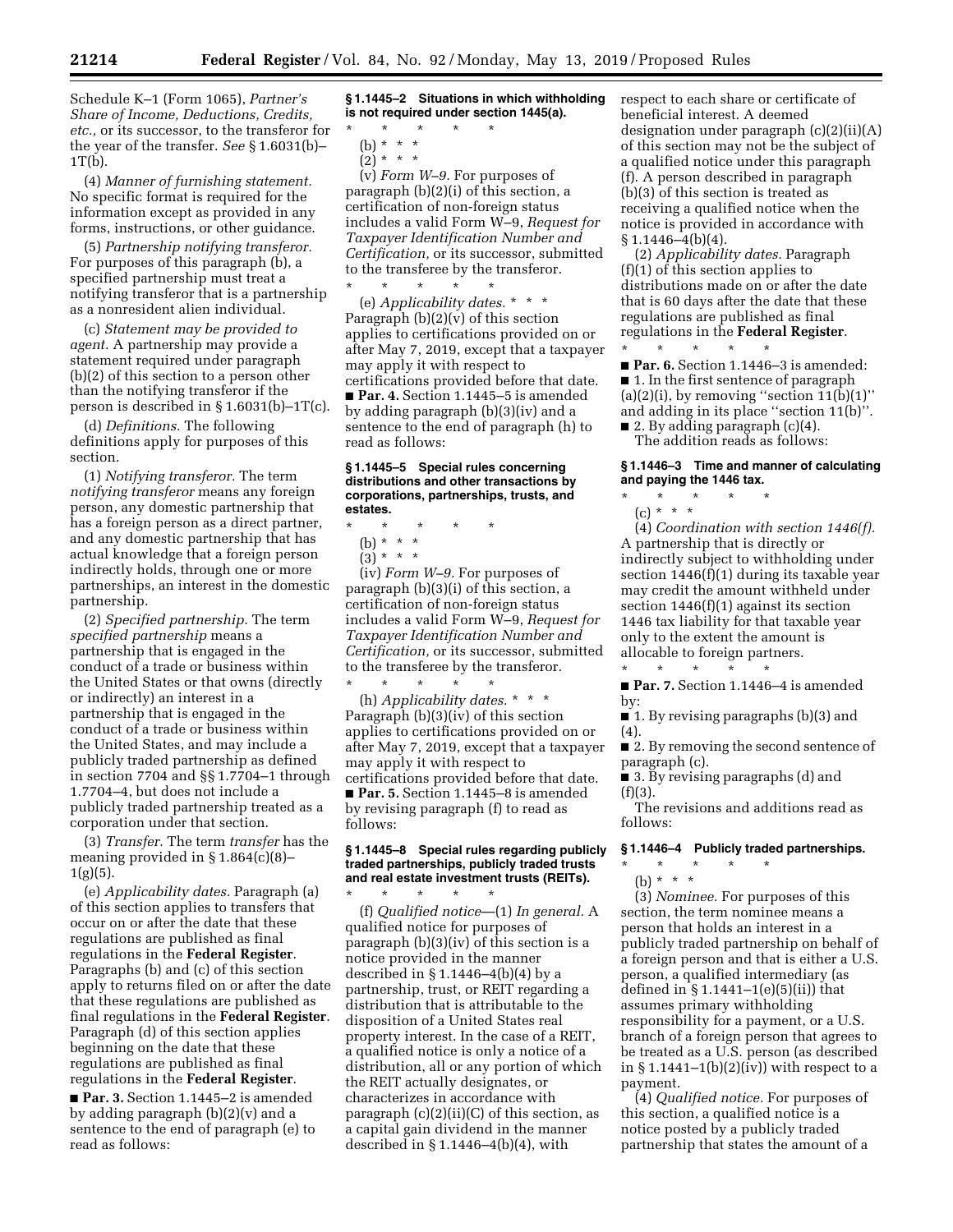distribution that is attributable to each type of income described in paragraphs  $(f)(3)(i)$  through  $(v)$  of this section. A qualified notice may also include the information described in § 1.1446(f)– 4(b)(3), relating to an exception from withholding under section 1446(f)(1) for transfers of certain partnership interests. The notice must be posted in a readily accessible format in an area of the primary public website of the publicly traded partnership that is dedicated to this purpose. A qualified notice must be posted by the date required for providing notice with respect to dividends described in 17 CFR 240.10b–  $17(b)(1)$  or  $(3)$  (or any successor regulation) issued pursuant to the Securities Exchange Act of 1934 (15 U.S.C. 78a) and contain the information described therein as it would relate to the distribution. The publicly traded partnership must keep the notice accessible to the public for ten years on its primary public website or the primary public website of any successor organization. No specific format is required unless provided in forms, instructions, or other guidance. See paragraph (d) of this section regarding when a nominee is considered to have received a qualified notice.

\* \* \* \* \*

(d) *Rules for designation of nominees to withhold tax under section 1446.* A nominee that receives a distribution from a publicly traded partnership subject to withholding under this section, and which is to be paid to (or for the account of) any foreign person, may be treated as a withholding agent under this section. A nominee is treated as receiving a qualified notice on the date that the notice is posted in accordance with paragraph (b)(4) of this section. When a nominee is treated as a withholding agent with respect to a foreign partner of the partnership, the obligation to withhold on distributions to the foreign partner in accordance with the rules of this section is imposed solely on the nominee. A nominee responsible for withholding under the rules of this section is subject to liability under sections 1461 and 6655, as well as all applicable penalties and interest, as if the nominee were a partnership responsible for withholding under this section. A nominee may rely on a qualified notice that meets the requirements in paragraph (b)(4) of this section to determine the amounts on which it must withhold. If a notice a publicly traded partnership issues relating to its distribution does not meet the requirements in paragraph (b)(4) of this section, the nominee must withhold on the distribution with respect to—

(1) Foreign partners that are corporations, at the greater of the highest rate of tax specified in section 11(b) or section 881; and

(2) Foreign partners that are not corporations, at the greater of the highest rate of tax specified in section 1 or section 871.

- \* \* \* \* \*
	- (f) \* \* \*

(3) *Ordering rule relating to distributions.* Distributions from publicly traded partnerships are deemed to be paid out of the following types of income in the order indicated—

(i) Amounts attributable to income described in section 1441 or 1442 that are not effectively connected with the conduct of a trade or business in the United States but are subject to withholding, before taking into account any treaty exemptions;

(ii) Amounts attributable to income described in section 1441 or 1442 that are not effectively connected with the conduct of a trade or business in the United States and are not subject to withholding because of an exemption under a provision of the Code;

(iii) Amounts attributable to income effectively connected with the conduct of a trade or business in the United States that are not subject to withholding under §§ 1.1446–1 through 1.1446–6 (for example, amounts exempt by treaty);

(iv) Amounts subject to withholding under §§ 1.1446–1 through 1.1446–6; and

(v) Amounts not listed in paragraphs (f)(3)(i) through (iv) of this section. \* \* \* \* \*

■ **Par. 8.** Section 1.1446–7 is amended by revising the section heading and adding two sentences at the end of the section to read as follows:

### **§ 1.1446–7 Applicability dates.**

\* \* \* The addition of § 1.1446– 3(c)(4) applies to partnership taxable years that include transfers that occur on or after the date that is 60 days after the date that these regulations are published as final regulations in the **Federal Register**. The revisions to § 1.1446–4(b)(3) and (4), the removal of the second sentence of § 1.1446–4(c), and the revisions to § 1.1446–4(d) and (f)(3) apply to distributions made on or after the date that is 60 days after the date that these regulations are published as final regulations in the **Federal Register**.

■ **Par. 9.** Sections 1.1446(f)–1 through 1.1446(f)–5 are added to read as follows: Sec.

- \* \* \* \* \*
- 1.1446(f)–1 General rules.
- 1.1446(f)–2 Withholding on the transfer of a non-publicly traded partnership interest.
- 1.1446(f)–3 Partnership's requirement to withhold under section 1446(f)(4) on distributions to transferee.
- 1.1446(f)–4 Withholding on the transfer of a publicly traded partnership interest.
- 1.1446(f)–5 Liability for failure to withhold.
- \* \* \* \* \* **§ 1.1446(f)–1 General rules.**

(a) *Overview.* These regulations provide rules for withholding, reporting, and paying tax under section 1446(f) upon the sale, exchange, or other disposition of certain interests in partnerships. This section provides definitions and general rules of applicability that apply for purposes of section 1446(f). Section 1.1446(f)–2 provides withholding rules for the transfer of a non-publicly traded partnership interest under section 1446(f)(1). Section 1.1446(f)–3 provides rules that apply when a partnership is required to withhold under section 1446(f)(4) on distributions made to the transferee in an amount equal to the amount that the transferee failed to withhold plus interest. Section 1.1446(f)–4 provides special rules for the sale, exchange, or disposition of publicly traded partnership interests, for which the withholding obligation under section 1446(f)(1) is generally imposed on certain brokers that act on behalf of the transferor. Section 1.1446(f)–5 provides rules that address the liability for failure to withhold under section 1446(f) and rules regarding the liability of a transferor's or transferee's agent.

(b) *Definitions.* This paragraph (b) provides definitions that apply for purposes of §§ 1.1446(f)–1 through  $1.1446(f)-5.$ 

(1) The term *broker* means any person, foreign or domestic, that, in the ordinary course of a trade or business during the calendar year, stands ready to effect sales made by others, and that, in connection with a transfer of a PTP interest, receives all or a portion of the amount realized on behalf of the transferor. The term broker also includes any clearing organization (as defined in  $\S 1.1471-1(b)(21)$  that effects the transfer of a PTP interest on behalf of the transferor. The term broker does not include an escrow agent that effects no sales other than such transactions that are incidental to the purpose of escrow (such as sales to collect on collateral).

(2) The term *controlling partner*  means a partner that, together with any person that bears a relationship described in sections 267(b) or 707(b)(1) to the partner, owns directly or indirectly a 50 percent or greater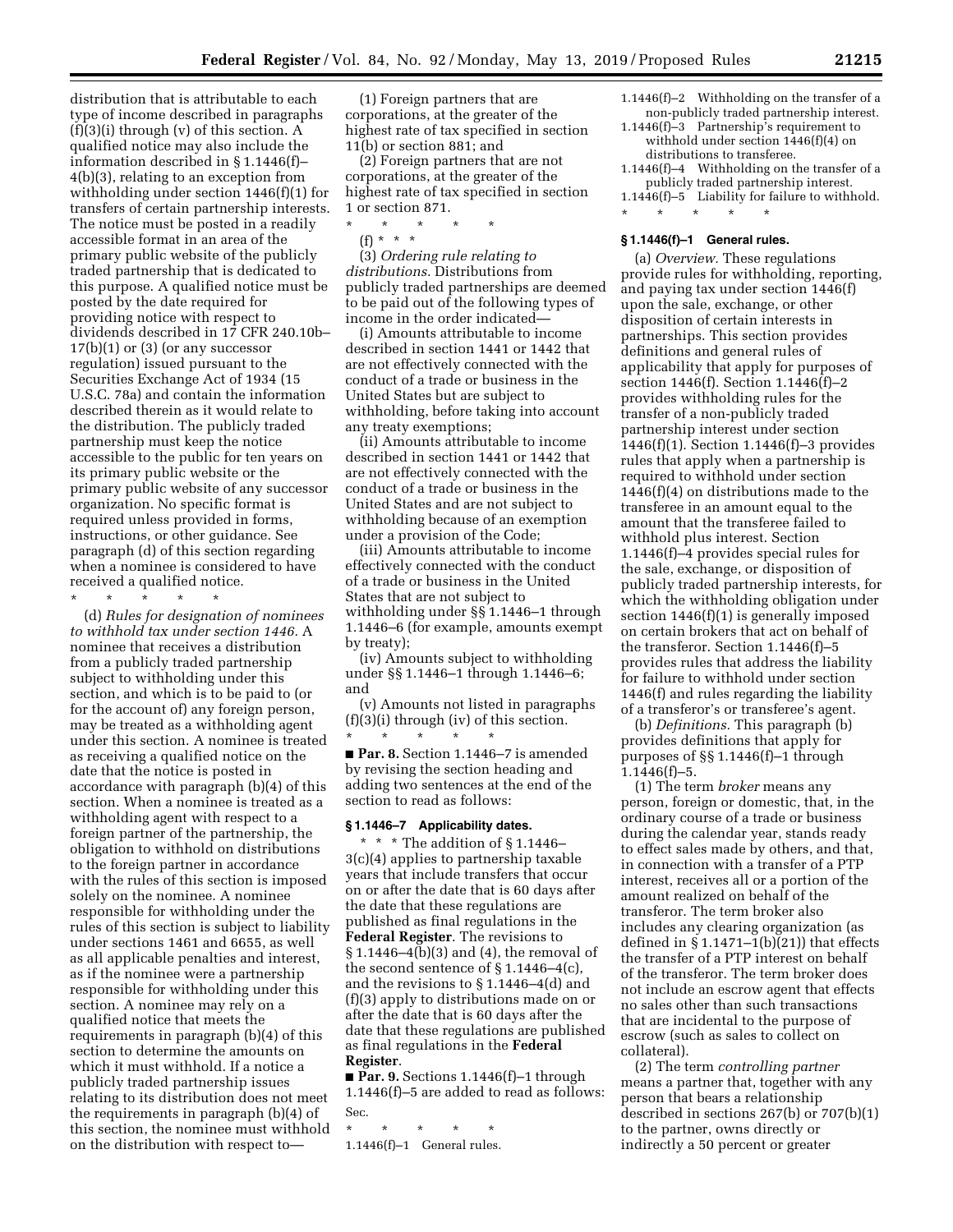interest in the capital, profits, deductions, or losses of the partnership in the 12 months before the determination date.

(3) The term *effect* has the meaning provided in § 1.6045–1(a)(10).

(4) The term *foreign person* means a person that is not a United States person.

(5) The term *PTP interest* means an interest in a publicly traded partnership if the interest is publicly traded on an established securities market or is readily tradable on a secondary market (or the substantial equivalent thereof).

(6) The term *publicly traded partnership* has the same meaning as in section 7704 and §§ 1.7704–1 through 1.7704–4 but does not include a publicly traded partnership treated as a corporation under that section.

(8) The term *TIN* means the tax identifying number assigned to a person under section 6109.

(9) The term *transfer* means a sale, exchange, or other disposition, and includes a distribution from a partnership to a partner.

(10) The term *transferee* means any person, foreign or domestic, that acquires a partnership interest through a transfer, and includes a partnership that makes a distribution.

(11) Except as otherwise provided in this paragraph, the term *transferor*  means any person, foreign or domestic, that transfers a partnership interest. In the case of a trust, to the extent all or a portion of the income of the trust is treated as owned by the grantor or another person under sections 671 through 679 (such trust, a grantor trust), the term transferor means the grantor or other person.

(12) The term *transferor's agent* or *transferee's agent* means any person who represents the transferor or transferee (respectively) in any negotiation with another person relating to the transaction or in settling the transaction. A person will not be treated as a transferor's agent or a transferee's agent solely because it performs one or more of the activities described in § 1.1445–4(f)(3) (relating to activities of settlement officers and clerical personnel).

(13) The term *United States person* or *U.S. person* means a person described in section 7701(a)(30).

(c) *General rules of applicability*—(1) *In general.* This paragraph (c) provides general rules that apply for purposes of §§ 1.1446(f)–1 through 1.1446(f)–5.

(2) *Certifications*—(i) *In general.* This paragraph (c)(2) provides rules that are applicable to certifications described in §§ 1.1446(f)–1 through 1.1446(f)–5, except as otherwise provided therein, or

in forms, instructions, or other guidance. A certification must provide the name and address of the person providing it. A certification must also be signed under penalties of perjury and, if the certification is provided by the transferor, must include a TIN if the transferor has, or is required to have, a TIN. A transferee (or other person required to withhold) may not rely on a certification if it knows that a transferor has, or is required to have, a TIN, and that TIN has not been provided with the certification. A certification includes any documents associated with the certification, such as statements from the partnership, IRS forms, withholding certificates, withholding statements, certifications, or other documentation. Documents associated with the certification form an integral part of the certification, and the penalties of perjury statement provided on the certification also applies to the documents. A certification (other than the certification described in § 1.1446(f)–2(d)(2)) may not be relied upon if it is obtained earlier than 30 days before the transfer or any time after the transfer.

(ii) *Penalties of perjury.* A certification signed under penalties of perjury must provide the following: ''Under penalties of perjury, I declare that I have examined the information on this document, and to the best of my knowledge and belief, it is true, correct, and complete.''

(iii) *Authority to sign certifications on behalf of a business entity.* A certification provided by a business entity must be signed by an individual who is an officer, director, general partner, or managing member of the entity, or, if the general partner or managing member is itself a business entity, an individual who is an officer, director, or managing member of the entity that is the general partner or managing member.

(iv) *Electronic submission.* A certification may be sent electronically, including as text in an email, an image embedded in an email, or a Portable Document Format (.pdf) attached to an email. An electronic certification, however, may not be relied upon if the person receiving the submission knows that the certification was transmitted by a person not authorized to do so by the person required to execute the certification.

(v) *Retention period.* Any person that relies on a certification pursuant to §§ 1.1446(f)–1 through 1.1446(f)–5 must retain the certification (including any documentation) for the longer of five calendar years following the close of the last calendar year in which it relied on

the certification or for as long as it may be relevant to the determination of its withholding obligation under section 1446(f) or its withholding tax liability under section 1461.

(vi) *Submission to IRS.* Except as provided in  $\S 1.1446(f)-2(b)(7)$  and 1.1446(f)–2(c)(4)(vi) (involving certifications relating to an income tax treaty), or in any forms, instructions, or other guidance, the recipient of a certification is not required to mail a copy to the IRS.

(vii) *Grantor trusts.* A certification provided by a transferor that is a grantor or other owner of a grantor trust must identify the portion of the amount realized that is attributable to the grantor or other owner.

(3) *Books and records.* A partnership that relies on its books and records pursuant to §§ 1.1446(f)–1 through 1.1446(f)–5 (including for purposes of providing a certification or other statement) must identify in its books and records the date on which the transfer occurred, the information on which the partnership relied, and the provisions of §§ 1.1446(f)–1 through 1.1446(f)–5 supporting an exception from, or adjustment to, the partnership's obligation to withhold. The identification required by this paragraph (c)(3) must be made no later than 30 days after the date of the transfer. The partnership must retain the identified information in its books and records for the longer of five calendar years following the close of the last calendar year in which it relied on the information or for as long as it may be relevant to the determination of its withholding obligation under section 1446(f) or its withholding tax liability under section 1461.

(4) *Determination date*—(i) *In general.*  This paragraph (c)(4) provides rules for the determination date. The same determination date must be used for all purposes with respect to a transfer. Any statement, certification, or books and records with regard to a transfer must state the determination date. The determination date of a transfer must be one of the following—

(A) The date of the transfer;

(B) Any date that is no more than 60 days before the date of the transfer; or (C) The date that is the later of—

(*1*) The first day of the partnership's taxable year in which the transfer occurs, as determined under section 706; or

(*2*) The date, before the date of the transfer, of the most recent event described in § 1.704–1(b)(2)(iv)(*f*)(*5*) or § 1.704–1(b)(2)(iv)(*s*)(*1*) (revaluation event), irrespective of whether the capital accounts of the partners are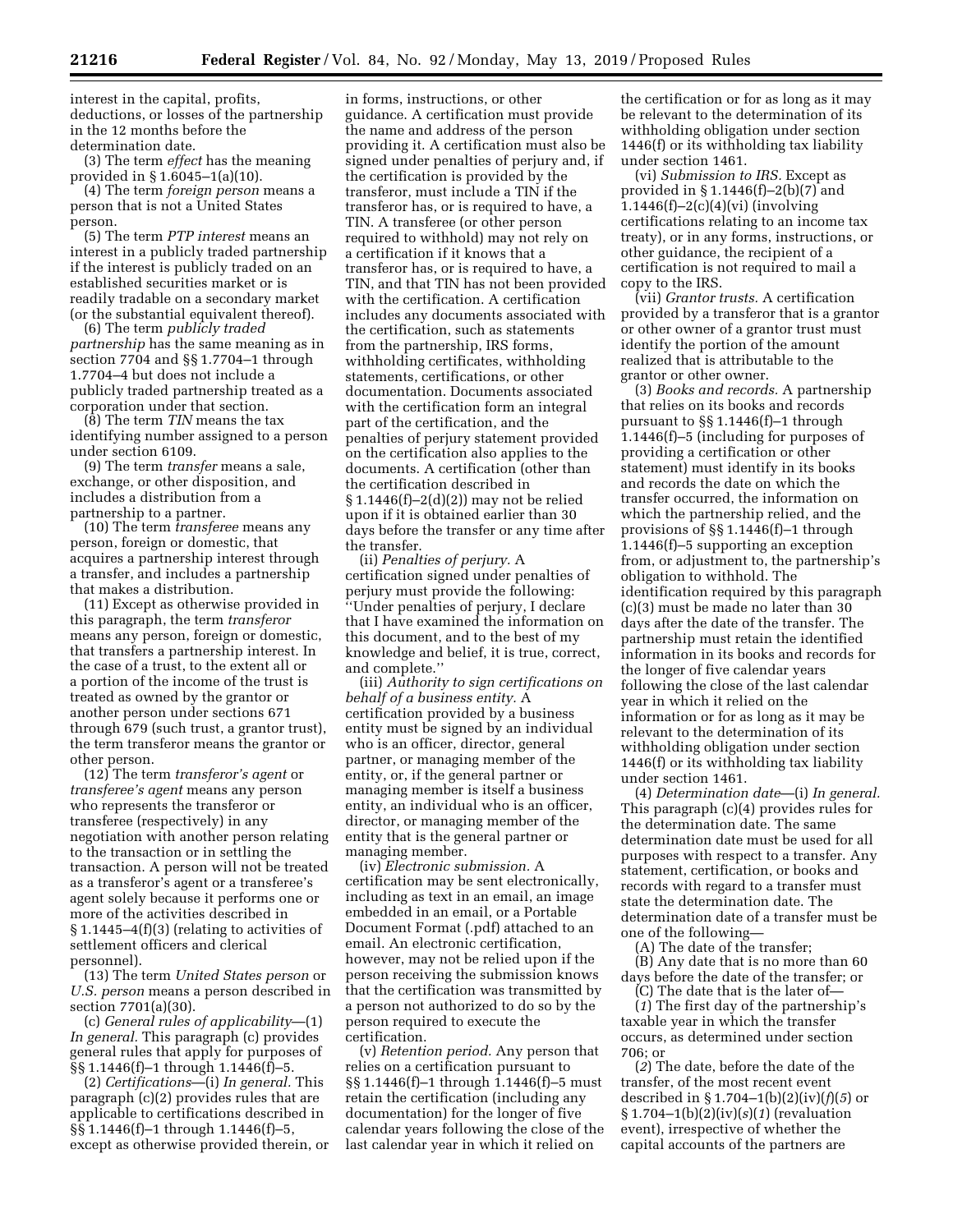adjusted in accordance with § 1.704– 1(b)(2)(iv)(*f*).

(ii) *Controlling partner.* The determination date for a transferor that is a controlling partner is determined without regard to paragraph  $(c)(4)(i)(C)$ of this section.

(5) *IRS forms and instructions.* Any reference to an IRS form includes its successor form. Any form must be filed in the manner provided in the instructions to the forms or in other guidance.

(d) *Coordination with section 1445.* A transferee that is otherwise required to withhold under section 1445(e)(5) or  $$1.1445-11T(d)(1)$  with respect to the amount realized, as well as under section 1446(f)(1), will be subject to the payment and reporting requirements of section 1445 only, and not section 1446(f)(1), with respect to that amount. However, if the transferor has applied for a withholding certificate under the last sentence of § 1.1445–11T(d)(1), the transferee must withhold the greater of the amounts required under section 1445(e)(5) or section 1446(f)(1). A transferee that has complied with the withholding requirements under either section 1445(e)(5) or section 1446(f)(1), as applicable under this paragraph (d), will be deemed to satisfy the other withholding requirement.

(e) *Applicability date.* This section applies to transfers that occur on or after the date that is 60 days after the date that these regulations are published as final regulations in the **Federal Register**.

### **§ 1.1446(f)–2 Withholding on the transfer of a non-publicly traded partnership interest.**

(a) *Transferee's obligation to withhold.* Except as otherwise provided in this section, a transferee is required to withhold under section 1446(f)(1) a tax equal to 10 percent of the amount realized on any transfer of a partnership interest. This section does not apply to a transfer of a PTP interest that is effected through one or more brokers, including a distribution made with respect to a PTP interest held in an account with a broker. For rules regarding those transfers, see  $§ 1.1446(f)-4.$ 

(b) *Exceptions to withholding*—(1) *In general.* A transferee is not required to withhold under this section if it properly relies on a certification or its books and records as described in this paragraph (b). A transferee may not rely on a certification if it has actual knowledge that the certification is incorrect or unreliable. A partnership that is a transferee because it makes a distribution may not rely on its books and records if it knows, or has reason

to know, that the information is incorrect or unreliable.

(2) *Certification of non-foreign status by transferor.* A transferee may rely on a certification of non-foreign status from the transferor that states that the transferor is not a foreign person, states the transferor's name, TIN, and address, and is signed under penalties of perjury. For this purpose, a certification of nonforeign status includes a valid Form W– 9, *Request for Taxpayer Identification Number and Certification.* For purposes of this paragraph (b)(2), a transferee may rely on a valid Form W–9 from the transferor that it already possesses if the form meets these requirements.

(3) *No realized gain by transferor*—(i) *In general.* A transferee (other than a partnership that is a transferee because it makes a distribution) may rely on a certification from the transferor that states that the transfer of the partnership interest would not result in any realized gain (including ordinary income arising from application of section 751 § 1.751– 1) to the transferor as of the determination date. See paragraph (b)(6) of this section for rules that apply when the transferor realizes gain but is not required to recognize the gain under a provision of the Internal Revenue Code.

(ii) *Partnership distributions.* A partnership that is a transferee because it makes a distribution may rely on its books and records, or on a certification from the transferor, to determine that the distribution would not result in any realized gain to the transferor as of the determination date.

(4) *Less than 10 percent effectively connected gain*—(i) *In general.* A transferee (other than a partnership that is a transferee because it makes a distribution) may rely on a certification from the partnership that states that if the partnership sold all of its assets at fair market value as of the determination date in the manner described in § 1.864(c)(8)–1(c), either—

(A) The amount of net gain that would have been effectively connected with the conduct of a trade or business within the United States would be less than 10 percent of the total net gain; or

(B) No gain would have been effectively connected with the conduct of a trade or business within the United **States** 

(ii) *Partnership distributions.* A partnership that is a transferee because it makes a distribution may rely on its books and records to determine that as of the determination date either paragraph  $(b)(4)(i)(A)$  or  $(B)$  of this section is satisfied.

(5) *Less than 10 percent effectively connected taxable income*—(i) *In general.* A transferee (other than a

partnership making a distribution) may rely on a certification from the transferor that states that—

(A) For the transferor's immediately prior taxable year and the two preceding taxable years, the transferor was at all times a partner in the partnership;

(B) The transferor's allocable share of effectively connected taxable income determined under § 1.1446–2 (as provided on Form 8805, *Foreign Partner's Information Statement of Section 1446 Withholding Tax*) (ECTI), including any ECTI allocable to a partner that bears a relationship to the transferor described in sections 267(b) or 707(b)(1), was less than \$1 million in each of the taxable years described in paragraph  $(b)(5)(i)(A)$  of this section;

(C) The transferor's allocable share of ECTI in each of the taxable years described in paragraph (b)(5)(i)(A) of this section was less than 10 percent of the transferor's total distributive share of net income from the partnership for that year as determined under subchapter K of the Internal Revenue Code (as provided on Schedule K–1 (Form 1065), *Partner's Share of Income, Deductions, Credits, etc.*); and

(D) The transferor's distributive share of income or gain that is effectively connected with the conduct of a trade or business within the United States or deductions or losses properly allocated and apportioned to that income in each of the taxable years described in paragraph  $(b)(5)(i)(A)$  of this section has been reported on a Federal income tax return (either filed by the transferor or, in the case of transferor that is a partnership, filed by its direct or indirect nonresident alien individual or foreign corporate partners) on or before the due date (including extensions), and all amounts due with respect to the reported amounts has been timely paid to the IRS, provided that the return was required to be filed when the transferor furnishes the certification (taking into account any extensions of time to file).

(ii) *Immediately prior taxable year*— (A) *In general.* The transferor's immediately prior taxable year is the transferor's most recent taxable year—

(*1*) With or within which a taxable year of the partnership ended; and

(*2*) For which a Schedule K–1 (Form 1065) was due (including extensions) or furnished (if earlier) before the transfer.

(B) *Limitation.* A transferee may not rely on a certification that is provided before the transferor's receipt of the Schedule K–1 (Form 1065) described in paragraph (b)(5)(ii)(A) of this section.

(iii) *No Form 8805*—(A) *In general.*  Except as provided in paragraph (b)(5)(iii)(B) of this section, a transferor that does not receive Form 8805 because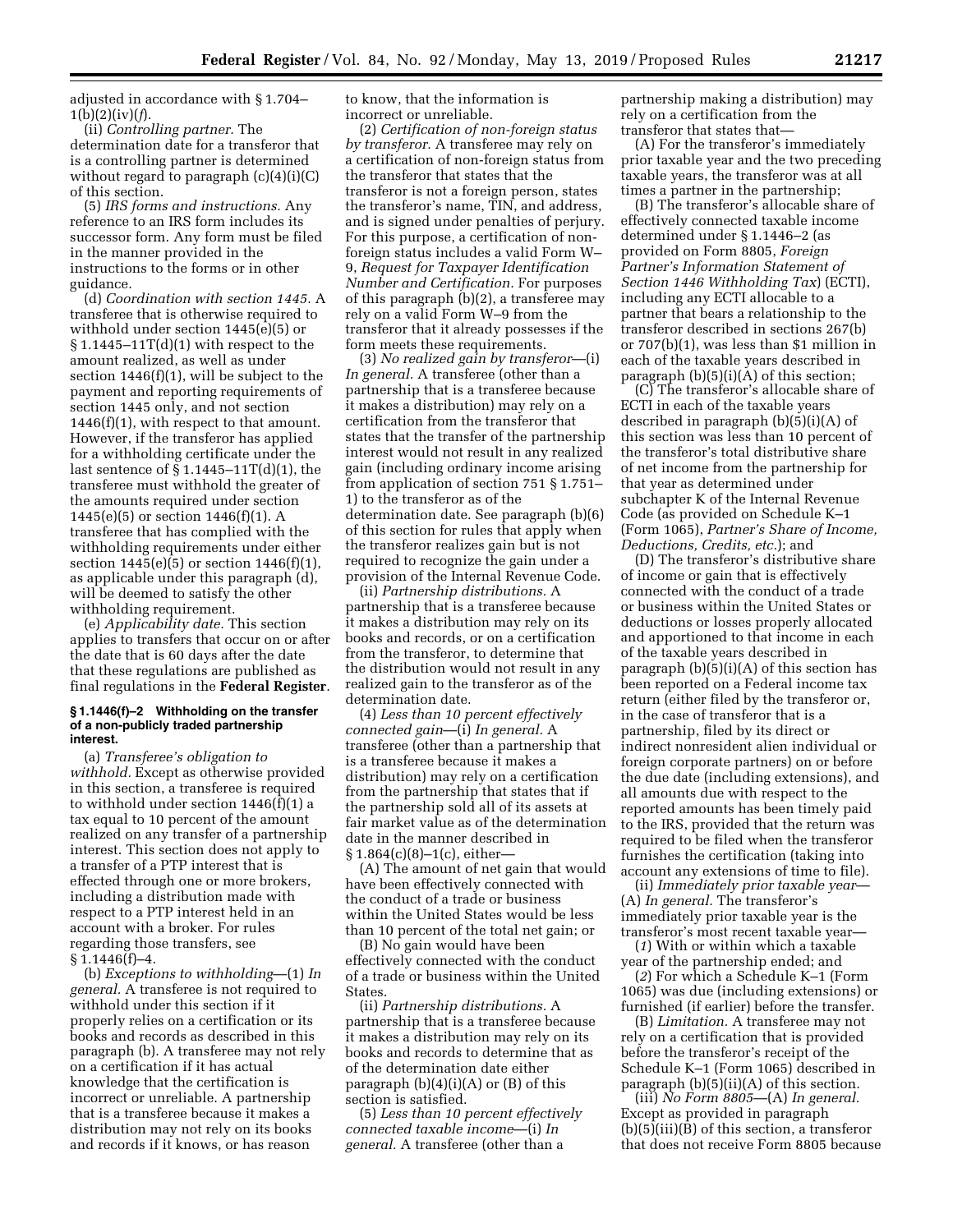it had no ECTI for which the partnership paid section 1446 tax (within the meaning in § 1.1446–2(a)) in any of the years described in paragraph  $(b)(5)(i)(A)$  of this section may not make the certification provided in this paragraph (b)(5).

(B) *Exception.* If, in any of the years described in paragraph (b)(5)(i)(A) of this section, a transferor has an allocable share of loss that is effectively connected with the conduct of a trade or business within the United States, or has deductions properly allocated and apportioned to income that is effectively connected with the conduct of a trade or business within the United States from the partnership, paragraph (b)(5)(iii)(A) of this section does not apply by reason of a lack of Form 8805 with respect to that year, and the transferor is treated as having an allocable share of ECTI of zero in that year for purposes of paragraph  $(b)(5)(i)(C)$  of this section.

(iv) *No net distributive share of income.* A transferor that did not have a net distributive share of income in any year described in paragraph (b)(5)(i)(A) of this section cannot provide the certification described in this paragraph  $(b)(5)$ .

(v) *Partnership distributions.* A partnership that is a transferee by reason of making a distribution may rely on its books and records to determine that the requirements in paragraphs (b)(5)(i)(A) through (C) of this section have been satisfied (subject to the rules in paragraphs (b)(5)(ii) through (iv) of this section). The partnership must also obtain a representation from the transferor stating that the requirement in paragraph (b)(5)(i)(D) of this section has been satisfied.

(vi) *No certification when reporting is incorrect.* A transferor may not make the certification described in this paragraph (b)(5) if it has actual knowledge that the information relevant to the certification that is reported by the partnership on any Form 8805 or Schedule K–1 (Form 1065) is incorrect.

(6) *Certification of nonrecognition by transferor*—(i) *In general.* A transferee may rely on a certification from the transferor that states that by reason of the operation of a nonrecognition provision of the Internal Revenue Code the transferor is not required to recognize any gain or loss with respect to the transfer. The certification must briefly describe the transfer and provide the relevant law and facts relating to the certification.

(ii) *Partial nonrecognition.* Paragraph (b)(6)(i) of this section does not apply if only a portion of the gain realized on the transfer is subject to a

nonrecognition provision. However, see paragraph  $(c)(4)(v)$  of this section for rules applicable to a transferor's claim for partial nonrecognition.

(7) *Income tax treaties*—(i) *In general.*  A transferee may rely on a certification from the transferor that states that the transferor is not subject to tax on any gain from the transfer pursuant to an income tax treaty in effect between the United States and a foreign country if the requirements of this paragraph (b)(7) are met. The transferor must include with the certification a withholding certificate (on a Form W–8BEN, *Certificate of Foreign Status of Beneficial Owner for United States Tax Withholding and Reporting (Individuals),* or Form W–8BEN–E, *Certificate of Status of Beneficial Owner for United States Tax Withholding and Reporting (Entities)*) that meets the requirements for validity under  $§ 1.1446-1(c)(2)(iv)$  (or an applicable substitute form that meets the requirements under  $\S 1.1446 - 1(c)(5)$ and that contains the information necessary to support the claim for treaty benefits. A transferee may rely on a certification of treaty benefits only if, within 30 days after the date of the transfer, the transferee mails a copy of the certification to the Internal Revenue Service, at the address provided in  $§ 1.1445-1(g)(10)$ , together with a cover letter providing the name, TIN, and address of the transferee and the partnership in which an interest was transferred.

(ii) *Treaty claim for less than all of the gain.* Paragraph (b)(7)(i) of this section does not apply if treaty benefits apply to only a portion of the gain from the transfer. However, see paragraph (c)(4)(vi) of this section for rules applicable to situations in which treaty benefits apply to only a portion of the gain.

(iii) *Exclusive means to claim an exception from withholding based on treaty benefits.* A transferor claiming treaty benefits with respect to all of the gain from the transfer must use the exception in this paragraph (b)(6) and not any other exception or determination procedure in paragraphs (b) and (c) of this section to claim an exception to withholding by reason of a claim of treaty benefits.

(c) *Determining the amount to withhold*—(1) *In general.* A transferee that is required to withhold under this section must withhold 10 percent of the amount realized on the transfer of the partnership interest, except as otherwise provided in this paragraph (c). Any procedures in this paragraph (c) apply solely for purposes of determining the amount to withhold under section

1446(f)(1) and this section. A transferee may not rely on a certification if it has actual knowledge that the certification is incorrect or unreliable. A partnership that is a transferee because it makes a distribution may not rely on its books and records if it knows, or has reason to know, that the information is incorrect or unreliable.

(2) *Amount realized*—(i) *In general.*  The amount realized on the transfer of the partnership interest is determined under section 1001 (including §§ 1.1001–1 through 1.1001–5) and section 752 (including § 1.752–1 through 1.752–7). Thus, the amount realized includes the amount of cash paid (or to be paid), the fair market value of other property transferred (or to be transferred), the amount of any liabilities assumed by the transferee or to which the partnership interest is subject, and the reduction in the transferor's share of partnership liabilities. In the case of a distribution, the amount realized is the sum of the amount of cash distributed (or to be distributed), the fair market value of property distributed (or to be distributed), and the reduction in the transferor's share of partnership liabilities.

(ii) *Alternative procedures for transferee to determine share of partnership liabilities*—(A) *In general.* A transferee (other than a partnership that is a transferee because it makes a distribution), as an alternative to determining the share of partnership liabilities under paragraph (c)(2)(i) of this section, may use the procedures of this paragraph (c)(2)(ii) to determine the extent to which a reduction in partnership liabilities is included in the amount realized.

(B) *Certification of liabilities by transferor.* Except as otherwise provided in this section, a transferee may rely on a certification from a transferor, other than a controlling partner, that provides the amount of the transferor's share of partnership liabilities reported on the most recent Schedule K–1 (Form 1065) issued by the partnership. If the transferor's actual share of liabilities at the time of the transfer differs from the amount reported on that Schedule K–1 (Form 1065), the certification will not be treated as incorrect or unreliable if the transferor also certifies that it does not have actual knowledge of any events occurring after receiving the Schedule K–1 (Form 1065) that would cause the amount of the transferor's share of partnership liabilities at the time of the transfer to differ by more than 25 percent from the amount shown on the Schedule K–1 (Form 1065). A transferee may not rely on a certification if the last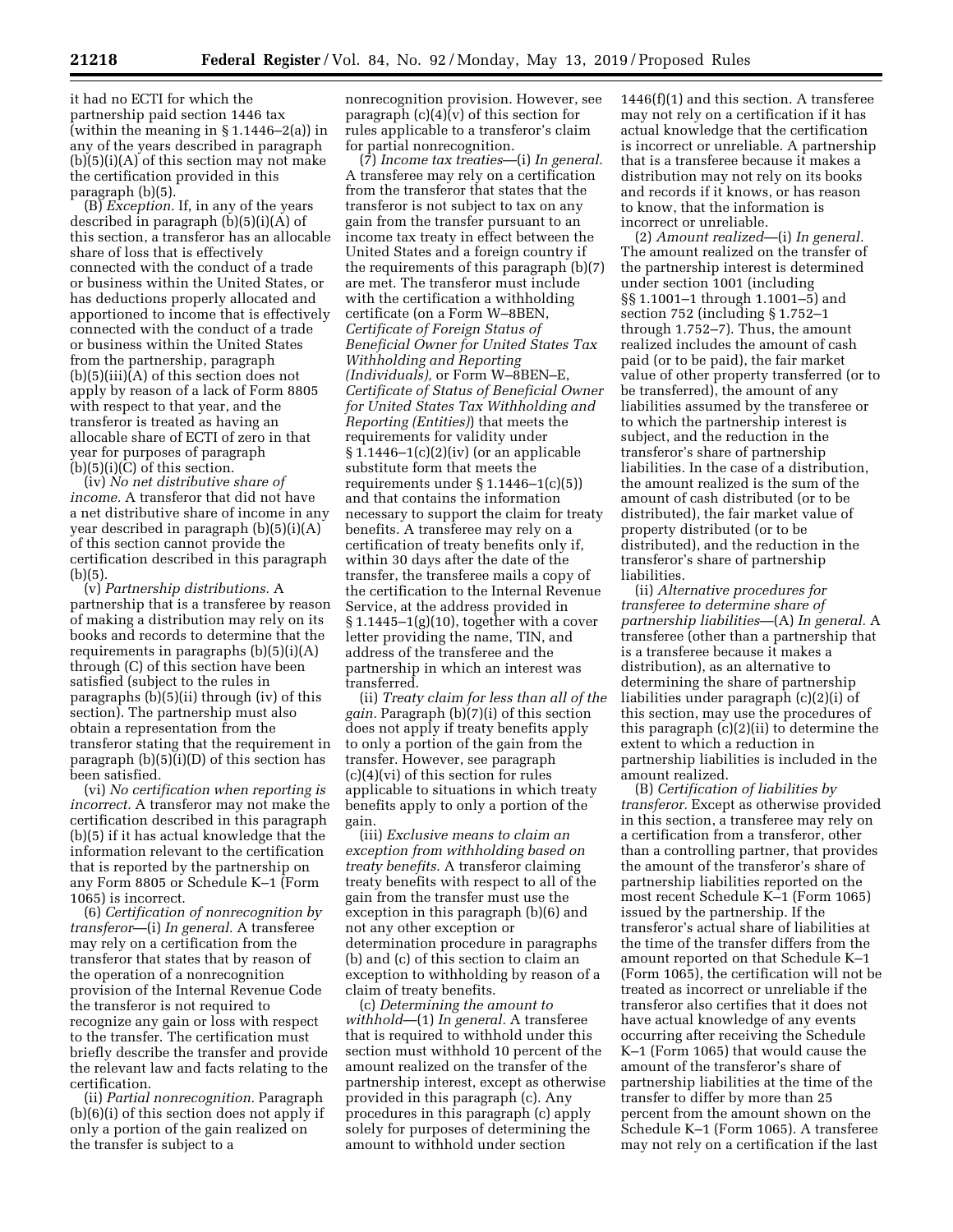day of the partnership taxable year for which the Schedule K–1 (Form 1065) was provided was more than 22 months before the date of the transfer.

(C) *Certification of liabilities by partnership.* A transferee may rely on a certification from a partnership that provides the amount of the transferor's share of partnership liabilities on the determination date. If the transferor's actual share of liabilities at the time of the transfer differs from the amount on the certification, the certification will not be treated as incorrect or unreliable if the partnership also certifies that it does not have actual knowledge of any events occurring after the determination date that would cause the amount of the transferor's share of partnership liabilities at the time of the transfer to differ by more than 25 percent from the amount shown on the certification by the partnership for the determination date.

(iii) *Partnership's determination of partnership liabilities for distributions.*  A partnership that is a transferee because it makes a distribution may rely on its books and records to determine the extent to which the transferor's share of partnership liabilities on the determination date are included in the amount realized. The information in the books and records will not be treated as incorrect or unreliable unless the partnership has actual knowledge, on or before the date of the distribution, of any events occurring after the determination date that would cause the amount of the transferor's share of partnership liabilities at the time of the transfer to differ by more than 25 percent from the amount determined by the partnership as of the determination date.

(iv) *Certification by a foreign partnership of non-foreign status of its partners*—(A) *In general.* When a transferor is a foreign partnership, a transferee may use the procedures of this paragraph  $(c)(2)(iv)$  to determine the amount realized. For this purpose, the transferee may rely on a certification from the transferor providing the modified amount realized, and may treat the modified amount realized as the amount realized.

(B) *Determining modified amount realized.* The modified amount realized is determined by multiplying the amount realized (as determined under this paragraph (c)(2), without regard to this paragraph  $(c)(2)(iv)$  by the aggregate percentage computed as of the determination date. The aggregate percentage is the percentage of the gain (if any) arising from the transfer that would be allocated to presumed foreign persons. For this purpose, a presumed

foreign person is any direct or indirect partner of the transferor that has not provided a certification of non-foreign status that meets the requirements of paragraph (b)(2) of this section. For purposes of this paragraph (c)(2)(iv), an indirect partner is a person that owns an interest in the transferor indirectly through one or more foreign partnerships.

(C) *Certification.* The certification is made by providing a withholding certificate (on Form W–8IMY, *Certificate of Foreign Intermediary, Foreign Flow-Through Entity, or Certain U.S. Branches for United States Tax Withholding and Reporting*) and a withholding statement that provides the percentage of gain allocable to each direct or indirect partner and that provides whether each such person is a United States person or presumed foreign person. The certification must also include a certification of nonforeign status that meets the requirements of paragraph (b)(2) of this section from each of the United States persons that are direct or indirect partners of the transferor that are identified as a United States person on the withholding statement.

(3) *Lack of money or property or lack of knowledge regarding liabilities.* The amount to withhold equals the amount realized determined without regard to any decrease in the transferor's share of partnership liabilities if—

(i) The amount otherwise required to be withheld under this paragraph (c) would exceed the amount realized determined without regard to the decrease in the transferor's share of partnership liabilities; or

(ii) The transferee is unable to determine the amount realized because it does not have actual knowledge of the transferor's share of partnership liabilities (and has not received or cannot rely on a certification described in paragraph  $(c)(2)(ii)(B)$  or  $(C)$  of this section).

(4) *Certification of maximum tax liability*—(i) *In general.* A transferee may use the procedures of this paragraph (c)(4) for determining the amount to withhold for purposes of section 1446(f)(1) and paragraph (a) of this section. A transferee (other than a partnership that is a transferee because it makes a distribution) may rely on a certification from a transferor that is a foreign corporation, a nonresident alien individual or a foreign partnership regarding the transferor's maximum tax liability as described in paragraph (c)(4)(ii) of this section. A partnership that is a transferee because it makes a distribution may instead rely on its books and records to determine the

transferor's maximum tax liability if the books and records includes the information required by paragraphs  $(c)(4)(iii)$  and  $(c)(4)(iv)$  of this section. A transferor that is a foreign partnership is treated as a nonresident alien individual for purposes of determining the transferor's maximum tax liability.

(ii) *Maximum tax liability.* For purposes of this paragraph (c)(4), the term *maximum tax liability* means the amount of the transferor's effectively connected gain (as determined under paragraph (c)(4)(iii)(E) of this section) multiplied by the applicable percentage, as defined in § 1.1446–3(a)(2).

(iii) *Required information.* The certification must include—

(A) A statement that the transferor is either a nonresident alien individual, a foreign corporation, or a foreign partnership;

(B) The transferor's adjusted basis in the transferred interest on the determination date;

(C) The transferor's amount realized (determined in accordance with paragraph (c)(2) of this section) on the determination date;

(D) Whether the transferor remains a partner immediately after the transfer;

(E) The amount of outside ordinary gain and outside capital gain that would be recognized and treated as effectively connected gain under § 1.864(c)(8)–1(b) on the determination date (effectively connected gain);

(F) The transferor's maximum tax liability on the determination date;

(G) A representation from the transferor that the transferor determined the amounts described in paragraph  $(c)(4)(iii)(E)$  of this section based on the statement described in paragraph (c)(4)(iv) of this section; and

(H) A representation from the transferor that it has provided the transferee with a copy of the statement described in paragraph (c)(4)(iv) of this section.

(iv) *Partnership statement.* A transferor may make the representation in paragraph (c)(4)(iii)(G) of this section only if the partnership provides to the transferor a statement (that meets the requirements for a certification under the general rules for applicability in § 1.1446(f)–1(c)) that includes—

(A) The partnership's name, address, and TIN; and

(B) The transferor's aggregate deemed sale EC ordinary gain, within the meaning of  $§ 1.864(c)(8)-1(c)(3)(ii)(A)$  (if any) and the transferor's aggregate deemed sale EC capital gain, within the meaning of  $\S 1.864(c)(8)-1(c)(3)(ii)(B)$  (if any), in each case, on the determination date.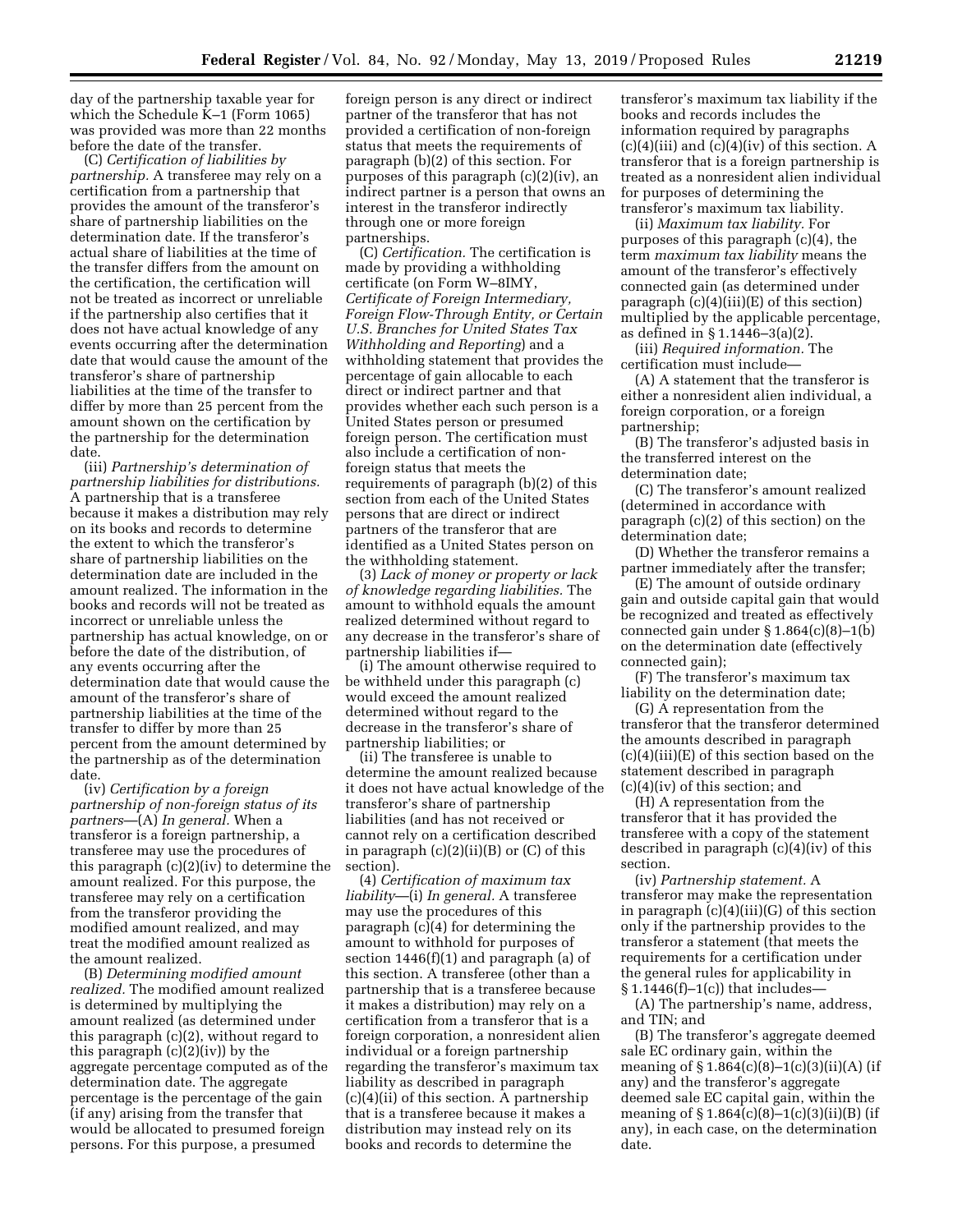(v) *Partial nonrecognition.* If a nonrecognition provision applies to only a portion of the gain realized on the transfer, a certification described in this paragraph (c)(4) may be relied upon only if the certification also includes the information required in paragraph (b)(6) of this section.

(vi) *Income tax treaties.* If only a portion of the gain on the transfer is not subject to tax pursuant to an income tax treaty in effect between the United States and a foreign country, a certification described in paragraph (c)(4)(i) of this section may be relied upon only if the certification also complies with the requirements of paragraph (b)(7) of this section, including the requirement that the determination that gain from the transfer is not subject to tax pursuant to an income tax treaty be made with respect to the transferor, and that the transferee mail a copy of the relevant certification described in this paragraph  $(c)(4)$  to the IRS.

(d) *Reporting and paying withheld amounts*—(1) *In general.* A transferee required to withhold under this section must report and pay any tax withheld by the 20th day after the date of the transfer using Forms 8288, *U.S. Withholding Tax Return for Dispositions by Foreign Persons of U.S. Real Property Interests,* and 8288–A, *Statement of Withholding on Dispositions by Foreign Persons of U.S. Real Property Interests,*  in accordance with the instructions to those forms. The IRS will stamp Form 8288–A to show receipt and mail a stamped copy to the transferor (at the address reported on the form). *See*  paragraph (e)(2) of this section for the procedures for the transferor to claim a credit for amounts withheld. Forms 8288 and 8288–A must include the TINs of both the transferor and the transferee. If any required TIN is not provided, the transferee must still report and pay any tax withheld on Form 8288.

(2) *Certification of withholding to partnership for purposes of section 1446(f)(4).* A transferee (other than a partnership that is a transferee because it makes a distribution) must certify to the partnership the extent to which it has satisfied its obligation to withhold under this section no later than 10 days after the transfer. The certification must either include a copy of Form 8288–A that the transferee files with respect to the transfer, or state the amount realized and the amount withheld on the transfer of the partnership interest. The certification must also include any certifications that the transferee relied on to apply an exception to withholding under paragraph (b) of this section or to determine the amount to withhold

under paragraph (c) of this section. See § 1.1446(f)–3 for rules regarding a partnership's obligation to withhold on distributions to a transferee when this certification establishes only partial satisfaction of the required amount, is not provided, or cannot be relied upon.

(e) *Effect of withholding on transferor—*(1) *In general.* The withholding of tax by a transferee under this section does not relieve a foreign person from filing a U.S. tax return with respect to the transfer. See §§ 1.6012–  $1(b)(1), 1.6012-2(g)(1),$  and  $1.6031(a)-1$ . Further, the withholding of tax by a transferee does not relieve a nonresident alien individual or foreign corporation subject to tax under section 864(c)(8) from paying any tax due with the return that has not been fully satisfied through withholding.

(2) *Manner of obtaining credit*—(i) *Individuals and corporations.* Except as provided in paragraph (e)(3) of this section, an individual or corporation may claim a credit under section 33 for the amount withheld under this section by attaching to its applicable return the stamped copy of Form 8288–A provided to it under paragraph (d)(1) of this section. *See also* § 1.1462–1.

(ii) *Partnerships.* For a rule allowing a foreign partnership that is a transferor to claim a credit for the amount withheld under this section against its tax liability under section 1446(a), see  $§ 1.1446 - 3(c)(4).$ 

(3) *Failure to receive Form 8288–A.* If a stamped copy of Form 8288–A has not been provided to the transferor by the IRS, the transferor may establish the amount of tax withheld by the transferee by attaching to its return substantial evidence of the amount. The transferor must attach to its return a statement that includes all of the information otherwise required to be provided on Form 8288–A.

(f) *Applicability date.* This section applies to transfers that occur on or after the date that is 60 days after the date that these regulations are published as final regulations in the **Federal Register**.

### **§ 1.1446(f)–3 Partnership's requirement to withhold under section 1446(f)(4) on distributions to transferee.**

(a) *Partnership's obligation to withhold amounts not withheld by the transferee*—(1) *In general.* If a transferee fails to withhold any amount required to be withheld under § 1.1446(f)–2, the partnership in which the interest was transferred must withhold from any distributions made to the transferee pursuant to this section. To determine its withholding obligation under this paragraph (a)(1), a partnership may rely on a certification received from the

transferee described in § 1.1446(f)– 2(d)(2) unless it knows, or has reason to know, that the certification is incorrect or unreliable.

(2) *Notification by IRS.* A partnership that receives notification from the IRS that a transferee has provided incorrect information regarding the amount realized or amount withheld on the certification described in § 1.1446(f)– 2(d)(2), or has failed to pay the IRS the amount reported as withheld on the certification, must withhold the amount prescribed in the notification on distributions to the transferee made on or after the date that is 15 days after it receives the notification. For this purpose, the amount realized is not treated as incorrect if the transferee properly relied on a certification to compute the amount realized pursuant to  $\S 1.1446(f) - 2(c)(2)$ .

(b) *Exceptions to withholding*—(1) *Withholding has been satisfied by transferee.* A partnership is not required to withhold under paragraph (a)(1) of this section if it relies on a certification described in  $$1.1446(f)-2(d)(2)$  received from the transferee (within the time prescribed in that section) that states that an exception to withholding described in § 1.1446(f)–2(b) applies or that the transferee withheld the full amount required to be withheld (taking into account any adjustments under § 1.1446(f)–2(c)) under § 1.1446(f)–2.

(2) *PTP interests*—(i) *In general.*  Except as provided in paragraph (b)(2)(ii) of this section, a partnership is not required to withhold under this section on distributions made with respect to a PTP interest.

(ii) *Exception for a false qualified notice.* If a publicly traded partnership determines (including by reason of notification from the IRS) that it has published a qualified notice that falsely states that either the exception described in § 1.1446(f)–4(b)(3) (the 10 percent exception) or the exception described in § 1.1446(f)–4(b)(4) (the qualified current income exception) applies, the publicly traded partnership must withhold under this section on distributions to the transferee in an amount equal to the amount that a broker failed to withhold under § 1.1446(f)–4 due to reliance on the qualified notice, plus interest.

(3) *Distributing partnerships.* A partnership that is a transferee because it makes a distribution is not required to withhold under this section.

(c) *Withholding rules*—(1) *Timing of withholding*—(i) *In general.* A partnership required to withhold under paragraph  $(a)(1)$  of this section must withhold on distributions made to the transferee beginning on the later of—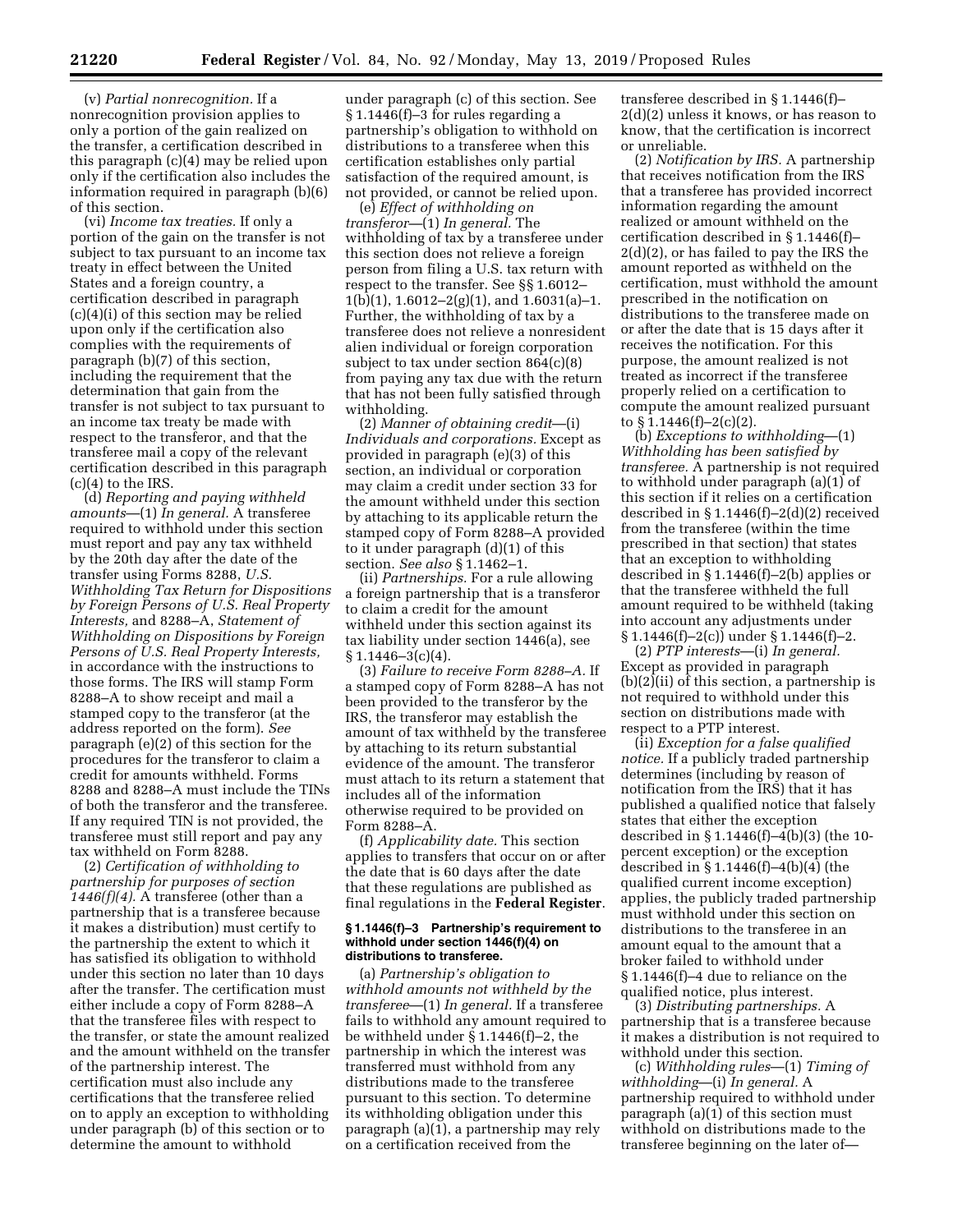(A) The date that is 30 days after the date of transfer; or

(B) The date that is 15 days after the date on which the partnership acquires actual knowledge that the transfer has occurred.

(ii) *Satisfaction of withholding obligation.* A partnership is treated as satisfying its withholding obligation under paragraph (a)(1) of this section and may stop withholding on distributions to the transferee on the earlier of—

(A) The date on which the partnership completes withholding and paying the amount required to be withheld under paragraph (c)(2) of this section;

(B) The date on which the partnership receives and may rely on a certification from the transferee described in  $§ 1.1446(f)-2(d)(2)$  (without regard to whether the certification is received by the time prescribed in that section) that claims an exception to withholding under § 1.1446(f)–2(b); or

(C) If a partnership interest is not a PTP interest, the date on which the transferee no longer owns an interest in the partnership, unless the partnership has actual knowledge that any successor to the transferee is a person that bears a relationship described in section 267(b) or 707(b)(1) with respect to the transferee or the transferor from which the transferee acquired the interest.

(2) *Amount to withhold*—(i) *In general.* A partnership required to withhold under paragraph (a)(1) of this section must withhold the full amount of each distribution made to the transferee until it has withheld—

(A) A tax of 10 percent of the amount realized (determined solely under  $§ 1.1446(f)-2(c)(2)(i)$  or, in the case of a publicly traded partnership, solely under § 1.1446(f)–4(c)(2)(i)) on the transfer, reduced by any amount withheld by the transferee, plus

(B) Any interest computed under paragraph (c)(2)(ii) of this section.

(ii) *Computation of interest.* The amount of interest required to be withheld under paragraph (a)(1) of this section is the amount of interest that would be required to be paid under section 6601 and § 301.6601–1 if the amount that should have been withheld by the transferee was considered an underpayment of tax. For this purpose, interest is payable between the date that is 20 days after the date of the transfer and the date on which the tax due under paragraph (a)(1) of this section is paid to the IRS.

(iii) *Certifications required.* For purposes of paragraph (c)(2)(i)(A) of this section, a partnership must determine the amount realized on the transfer and any amount withheld by the transferee

based on a certification from the transferee described in § 1.1446(f)– 2(d)(2), without regard to whether the certification is received by the time prescribed in that section. A partnership that does not receive or cannot rely on a certification from the transferee described in  $\S 1.1446(f)-2(d)(2)$  must withhold tax equal to the full amount of each distribution made to the transferee until it receives a certification that it can rely on.

(3) *Coordination with other withholding provisions.* Any amount required to be withheld on a distribution under any other provision of the Internal Revenue Code is not also required to be withheld under section  $1446(f)(4)$  or this section.

(d) *Reporting and paying withheld amounts.* The partnership must report and pay the tax withheld using Forms 8288, *U.S. Withholding Tax Return for Dispositions by Foreign Persons of U.S. Real Property Interests,* and 8288–C, *Statement of Withholding Under Section 1446(f)(4) for Withholding on Dispositions by Foreign Persons of Partnership Interests,* as provided in forms, instructions, or other guidance.

(e) *Effect of withholding on transferor and transferee*—(1) *Transferor.* The withholding of tax by a partnership under this section does not relieve a foreign person from filing a U.S. income tax return with respect to the transfer. See §§ 1.6012–1(b)(1), 1.6012–2(g)(1), and 1.6031(a)–1. Further, the withholding of tax by a partnership does not relieve a nonresident alien individual or foreign corporation subject to tax under section  $864(c)(8)$  from paying any tax due with the return that has not been fully satisfied through withholding. An individual or corporation is not allowed a credit under section 33 for amounts withheld on distributions to the transferee under this section. See, however, §§ 1.1446(f)– 5(a) and 1.1463–1(a), which generally provide that tax will not be recollected if paid by another person.

(2) *Transferee.* A transferee is treated as satisfying its withholding tax liability under § 1.1446(f)–2 to the extent that a partnership withholds tax (which does not include interest) from the transferee under this section. Interest computed under paragraph (c)(2)(ii) of this section that is withheld by the partnership from the transferee is treated as interest paid by the transferee with respect to its withholding tax liability under § 1.1446(f)–2. A transferee may not obtain a refund when the amount of tax withheld under this section exceeds the transferee's withholding tax liability under § 1.1446(f)–2. Instead, only the partnership may claim a refund on

behalf of the transferee for the excess amount under this section.

(f) *Applicability date.* This section applies to transfers that occur on or after the date that is 60 days after the date that these regulations are published as final regulations in the **Federal Register**.

### **§ 1.1446(f)–4 Withholding on the transfer of a publicly traded partnership interest.**

(a) *Broker's obligation to withhold on a transfer of a PTP interest*—(1) *In general.* If a transfer of a PTP interest is effected through one or more brokers, the transferee is not required to withhold under section 1446(f)(1) and § 1.1446(f)–2. Rather, any broker required to withhold under paragraph (a)(2) of this section must withhold a tax equal to 10 percent of the amount realized (as defined in paragraph (c)(2) of this section) on the transfer of a PTP interest, except as otherwise provided in this section. For rules regarding the application of section 1446(f)(4) and § 1.1446(f)–3 to a publicly traded partnership, see § 1.1446(f)–3(b)(2).

(2) *Broker's requirement to withhold*— (i) *Payments to foreign brokers.* A broker that pays the amount realized from the transfer of a PTP interest to another broker that is a foreign person must withhold under this section unless the foreign person is—

(A) A qualified intermediary (as defined in § 1.1441–1(e)(5)(ii)) that provides a valid qualified intermediary withholding certificate (as described in § 1.1441–1(e)(3)(ii)) that states that it assumes primary withholding responsibility under chapter 3; or

(B) A U.S. branch of a foreign person (as described in § 1.1441–1(b)(2)(iv)) that provides a valid U.S. branch withholding certificate (as described in  $\S 1.1441-1(e)(3)(v)$  that states that it agrees to be treated as a U.S. person with respect to any payment associated with the certificate.

(ii) *Brokers with customer relationship with transferor.* A broker that effects the transfer for the transferor as its customer (as defined in § 1.6045– 1(a)(2)) is required to withhold under this section.

(iii) *Exception.* A broker is not required to withhold under this section if it knows that the withholding obligation has already been satisfied.

(iv) *Determination of foreign broker's status.* For purposes of paragraph (a)(2)(i) of this section, a broker must treat another broker as a foreign person unless it obtains documentation (including a certification of non-foreign status) establishing that the other broker is a U.S. person.

(b) *Exceptions to withholding*—(1) *In general.* A broker is not required to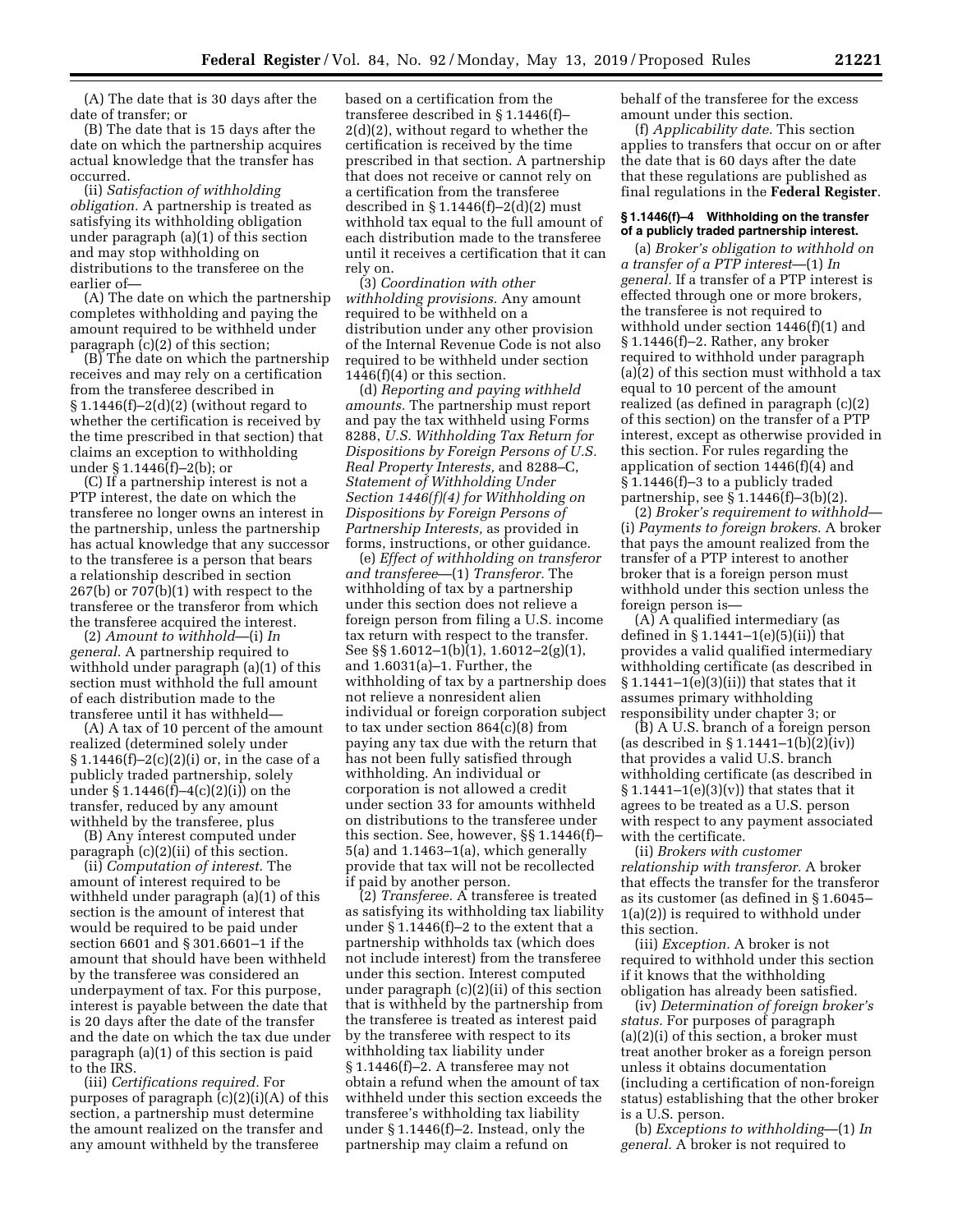withhold under this section if it properly relies on a certification described in paragraph (b)(2) or (b)(6) of this section, a qualified notice described in paragraph  $(b)(3)$  or  $(b)(4)$  of this section, or if the exception described in paragraph (b)(5) of this section applies. A broker may not rely on a certification described in this paragraph (b) if it has actual knowledge that the certification is incorrect or unreliable.

(2) *Certification of non-foreign status.*  A broker may rely on a certification of non-foreign status that it obtains from the transferor. A certification of nonforeign status under this section means a Form W–9, *Request for Taxpayer Identification Number and Certification,*  or valid substitute form, that meets the requirements of  $\S 1.1441 - 1(d)(2)$ . For this purpose, a broker may rely on a valid form that it already possesses from the transferor. A broker may instead rely on certification from a second broker (as defined in  $\S 1.6045-1(a)(1)$  that acts as an agent for the transferor when the second broker does not receive the amount realized from the transfer of the PTP interest. This certification must state that the second broker has collected a valid certification of nonforeign status (within the meaning of this paragraph (b)(2)) from the transferor, and it must include the transferor's TIN and status as a foreign or U.S. person.

(3) *Less than 10 percent effectively connected gain by partnership*—(i) *In general.* A broker may rely on a qualified notice described in paragraph (b)(3)(iii) of this section that states that the 10-percent exception applies, as determined under paragraph (b)(3)(ii) of this section.

(ii) *10-percent exception*—(A) *In general.* The 10-percent exception applies to a transfer if, on the PTP designated date described in paragraph (b)(3)(ii)(B) of this section, had the publicly traded partnership sold all of its assets at fair market value in the manner described in  $\S 1.864(c)(8)-1(c)$ , either—

(*1*) The amount of gain that would have been effectively connected with the conduct of a trade or business within the United States would be less than 10 percent of the total gain; or

(*2*) No gain would have been effectively connected with the conduct of a trade or business within the United **States** 

(B) *PTP designated date.* The PTP designated date for a transfer is any date for a deemed sale determination that is designated by the publicly traded partnership in a qualified notice described in paragraph (b)(3)(iii) of this section, provided that the PTP

designated date occurs on or after the date that is 92 days before the date on which the publicly traded partnership posted the qualified notice naming the PTP designated date.

(iii) *Qualified notice*—(A) *In general.*  Except as provided in paragraph  $(b)(3)(iii)(B)$  and  $(C)$  of this section, a qualified notice described in this paragraph (b)(3)(iii) is the most recent qualified notice (within the meaning of § 1.1446–4(b)(4)) posted by the publicly traded partnership.

(B) *Qualified notice posting date requirement.* A qualified notice is described in this paragraph (b)(3)(iii) only if the publicly traded partnership has posted it within the 92-day period ending on the date of the transfer.

(C) *Recent posting of qualified notice.*  If the most recent qualified notice posted by the publicly traded partnership was posted during the 10 day period ending on the date of the transfer, a broker may instead rely on the immediately preceding qualified notice (within the meaning of § 1.1446– 4(b)(4)) posted by the publicly traded partnership, provided that it satisfies the condition described in paragraph  $(b)(3)(iii)(B)$  of this section.

(4) *Distribution made from current income*—(i) *In general.* A broker is not required to withhold under this section on a distribution by a publicly traded partnership if the entire amount of a distribution is designated, on a qualified notice (within the meaning of § 1.1446– 4(b)(4)) posted with respect to that distribution, as a qualified current income distribution (within the meaning of paragraph (b)(4)(ii) of this section).

(ii) *Qualified current income distribution.* A qualified current income distribution is a distribution that does not exceed the net income of the publicly traded partnership since the record date (within the meaning of 17 CFR 240.14a–1(h) or its successor provision) of the immediately preceding distribution made by the publicly traded partnership.

(5) *Amount subject to withholding under section 3406.* A broker is not required to withhold under this section if the amount realized from the transfer of the PTP interest is subject to withholding under § 31.3406(b)(3)–2 of this chapter.

(6) *Income tax treaties.* A broker may rely on a certification from the transferor that states that the transferor is not subject to tax on any gain from the transfer pursuant to an income tax treaty in effect between the United States and a foreign country if the requirements of this paragraph (b)(6) are met. The transferor must include with the

certification a withholding certificate (on a Form W–8BEN, *Certificate of Foreign Status of Beneficial Owner for United States Tax Withholding and Reporting (Individuals),* or Form W– 8BEN–E, *Certificate of Status of Beneficial Owner for United States Tax Withholding and Reporting (Entities)*) that meets the requirements for validity under § 1.1446–1(c)(2)(iv) (or an applicable substitute form that meets the requirements under § 1.1446–1(c)(5)) and that contains the information necessary to support the claim for treaty benefits. For purposes of this paragraph (b)(6), a broker may rely on a withholding certificate that it already possesses from the transferor unless it has actual knowledge that the information is incorrect or unreliable. This exception does not apply if treaty benefits apply to only a portion of the gain from the transfer.

(c) *Determining the amount to withhold*—(1) *In general.* A broker that is required to withhold under this section must withhold 10 percent of the amount realized on the transfer of the PTP interest, except as provided in this paragraph (c). Any procedures in this paragraph (c) apply solely for purposes of determining the amount to withhold under section 1446(f)(1) and this section. A broker may not rely on a certification described in this paragraph (c) if it has actual knowledge that the certification is incorrect or unreliable.

(2) *Amount realized*—(i) *In general.*  Solely for purposes of this section, the amount realized is the amount of gross proceeds (as defined in  $\S 1.6045-1(d)(5)$ ) paid or credited upon the transfer to the customer or other broker (as applicable), or, in the case of a distribution, the amount of cash distributed (or to be distributed) and the fair market value of property distributed (or to be distributed).

(ii) *Certification by a foreign partnership of non-foreign status of its partners*—(A) *In general.* When a transferor is a foreign partnership, a broker may use the procedures of this paragraph (c)(2)(ii) to determine the amount realized. For this purpose, the broker may rely on a certification from the transferor providing the modified amount realized, and may treat the modified amount realized as the amount realized.

(B) *Determining modified amount realized.* The modified amount realized is determined by multiplying the amount realized (as determined under this paragraph (c)(2), without regard to this paragraph (c)(2)(ii)) by the aggregate percentage computed as of the determination date. The aggregate percentage is the percentage of the gain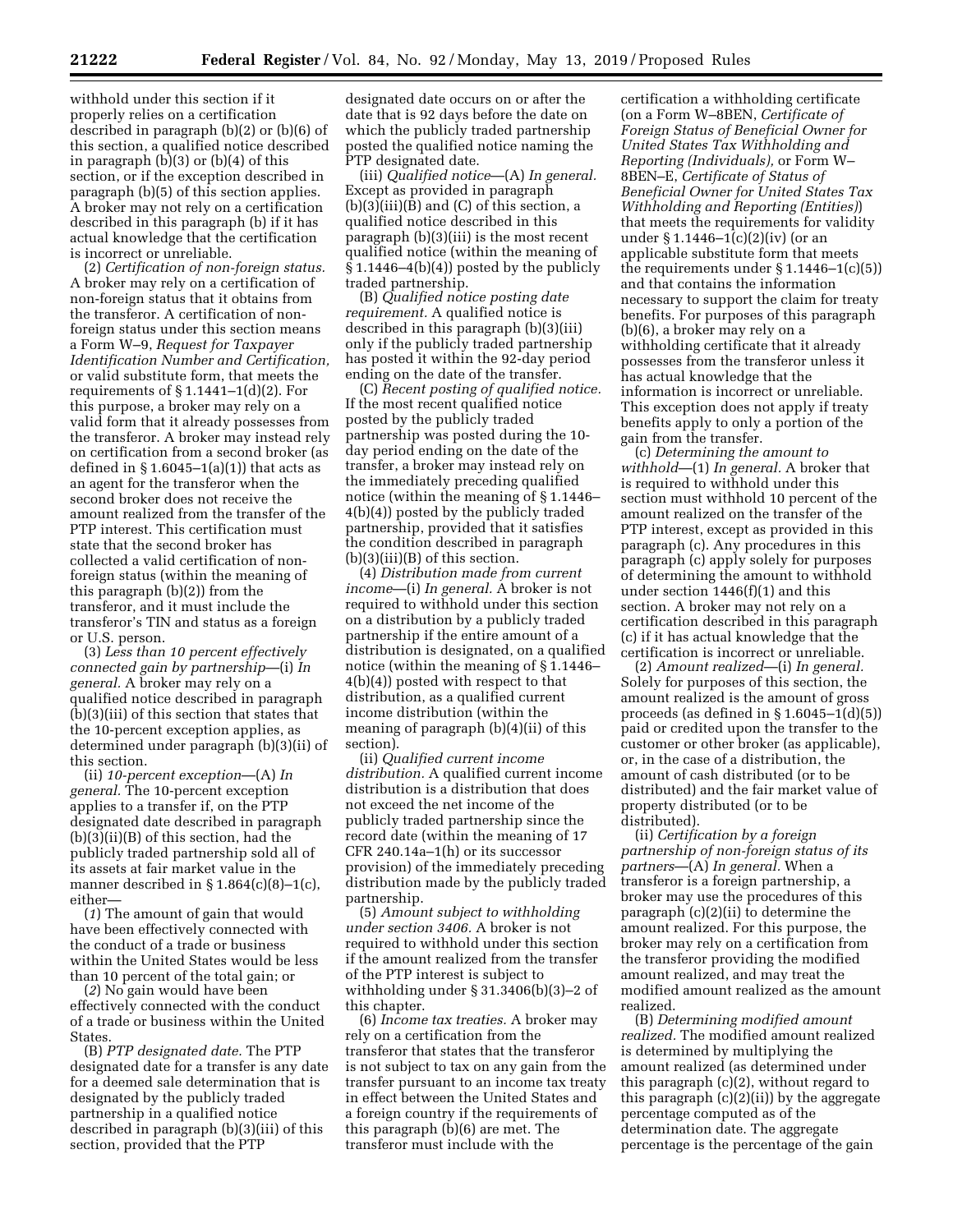(if any) arising from the transfer that would be allocated to presumed foreign persons. For this purpose, a presumed foreign person is any direct or indirect partner of the transferor that has not provided a certification of non-foreign status that meets the requirements of paragraph (b)(2) of this section. For purposes of this paragraph (c)(2)(ii), an indirect partner is a person that owns an interest in the transferor indirectly through one or more foreign partnerships.

(C) *Certification.* The certification is made by providing a withholding certificate (on Form W–8IMY, *Certificate of Foreign Intermediary, Foreign Flow-Through Entity, or Certain U.S. Branches for United States Tax Withholding and Reporting*) and a withholding statement that provides the percentage of gain allocable to each direct or indirect partner and that provides whether each such person is a United States person or presumed foreign person. The certification must also include a certification of nonforeign status that meets the requirements of paragraph (b)(2) of this section from each of the United States persons that are direct or indirect partners of the transferor that are identified as a United States person on the withholding statement. For purposes of this paragraph (c)(2)(ii), a broker may rely on a withholding certificate and withholding statement that it already possesses from the partnership unless it has actual knowledge that the information is incorrect or unreliable.

(d) *Reporting and paying withheld amounts.* A broker that is required to withhold under this section must pay the withheld tax pursuant to the deposit rules in § 1.6302–2. For rules regarding reporting on Forms 1042, *Annual Withholding Tax Return for U.S. Source Income of Foreign Persons,* and 1042–S, *Foreign Person's U.S. Source Income Subject to Withholding,* that apply to a broker that withholds under this section, see § 1.1461–1(b) and (c). For rules regarding when an amount realized on the transfer of a PTP interest is an amount subject to reporting, see § 1.1461–1(c)(2)(i)(Q). A broker that pays the amount realized to a foreign partnership must issue a Form 1042–S directly to the partnership rather than issuing a form to each of the partners of the partnership. *See* § 1.1461– 1(c)(1)(ii)(A)(*8*) (treating the foreign partnership as a recipient for reporting purposes). A broker making a payment to a U.S. branch treated as a U.S. person must not treat the branch as a U.S. person for purposes of reporting the payment made to the branch. Therefore, a payment to that U.S. branch must be

reported on Form 1042–S. *See* § 1.1461– 1(c). A Form 1042–S issued directly to the transferor must include the TIN of the transferor unless the broker does not know the TIN at the time of issuance.

(e) *Effect of withholding on transferor*—(1) *In general.* The withholding of tax under this section does not relieve a foreign person from filing a U.S. tax return with respect to the transfer. *See* §§ 1.6012–1(b)(1), 1.6012–2(g)(1), and  $1.6031(a)-1$ . Further, the withholding of tax by a broker does not relieve a nonresident alien individual or foreign corporation subject to tax under section 864(c)(8) from paying any tax due with the return that has not been fully satisfied through withholding.

(2) *Manner of obtaining credit*—(i) *Individuals and corporations.* An individual or corporation may claim a credit under section 33 for the amount withheld under this section by attaching to its applicable return a copy of a Form 1042–S that includes its TIN.

(ii) *Partnerships.* For a rule allowing a foreign partnership that is a transferor to claim a credit for the amount withheld under this section against its obligation to withhold under section 1446(a), see § 1.1446–3(c)(4).

(f) *Applicability date.* This section applies to transfers that occur on or after the date that is 60 days after the date that these regulations are published as final regulations in the **Federal Register**.

### **§ 1.1446(f)–5 Liability for failure to withhold.**

(a) *Liability for failure to withhold.*  Every person required to withhold and pay tax under section 1446(f), but that fails to do so, is liable for the tax under section 1461. Under section 1463, if the tax required to be withheld is paid by another person required to withhold under section 1446(f) or by the nonresident alien individual or foreign corporation subject to tax under section 864(c)(8), the tax will not be recollected. However, any person that failed to withhold under section 1446(f) is in no case relieved from liability for any interest, penalties, or additions to tax that would otherwise apply. A partnership that failed to withhold and pay tax under § 1.1446(f)–3 is only liable for the amount of tax that it failed to collect (but not any interest computed on that amount under § 1.1446(f)– 3(c)(2)(ii)), plus any interest, penalties, or additions to tax with regard to the partnership's failure to withhold.

(b) *Liability of agents*—(1) *Duty to provide notice of false certification.* A transferee's or transferor's agent (other than a broker required to withhold under § 1.1446(f)–4) must provide

notice to a transferee (or other person required to withhold) if that person is furnished with a certification described in §§ 1.1446(f)–1 through 1.1446(f)–4 and the agent knows that the certification is false. A person required to withhold may not rely on a certification if it receives the notice described in this paragraph (b)(1).

(2) *Procedural requirements.* Any agent who is required to provide notice under paragraph (b)(1) of this section must do so in writing (including by electronic submission) as soon as possible after learning of the false certification. If the agent first learns of the false certification before the date of transfer, notice must be given by the third day following that discovery but no later than the date of transfer (before the transferee's payment of consideration). If an agent first learns of a false certification after the date of transfer, notice must be given by the third day following that discovery. The notice must also explain the possible consequences to the recipient of a failure to withhold. The notice need not disclose the information on which the agent's statement is based. The agent must also furnish a copy of the notice to the IRS by the date on which the notice is required to be given to the recipient. The copy of the notice must be delivered to the address provided in § 1.1445–1(g)(10) and must be accompanied by a cover letter stating that the copy is being filed pursuant to the requirements of  $\S 1.1446(f) - 5(b)(2)$ .

(3) *Failure to provide notice.* Any agent who is required to provide notice under paragraph (b)(1) of this section, but fails to do so in the manner required in paragraph (b)(2) of this section, is liable for the tax that the person who should have been provided notice in accordance with paragraph (b)(2) of this section was required to withhold under section 1446(f) if the notice had been given.

(4) *Limitation on liability.* An agent's liability under paragraph (b)(3) of this section is limited to the amount of compensation that the agent derives from the transaction. In addition, an agent that assists in the preparation of, or fails to disclose knowledge of, a false certification may be liable for civil and criminal penalties.

(c) *Applicability date.* This section applies to transfers that occur on or after the date that is 60 days after the date that these regulations are published as final regulations in the **Federal Register**.

■ **Par. 10.** Section 1.1461–1 is amended:

■ 1. As proposed to be amended December 18, 2018, at 83 FR 64757: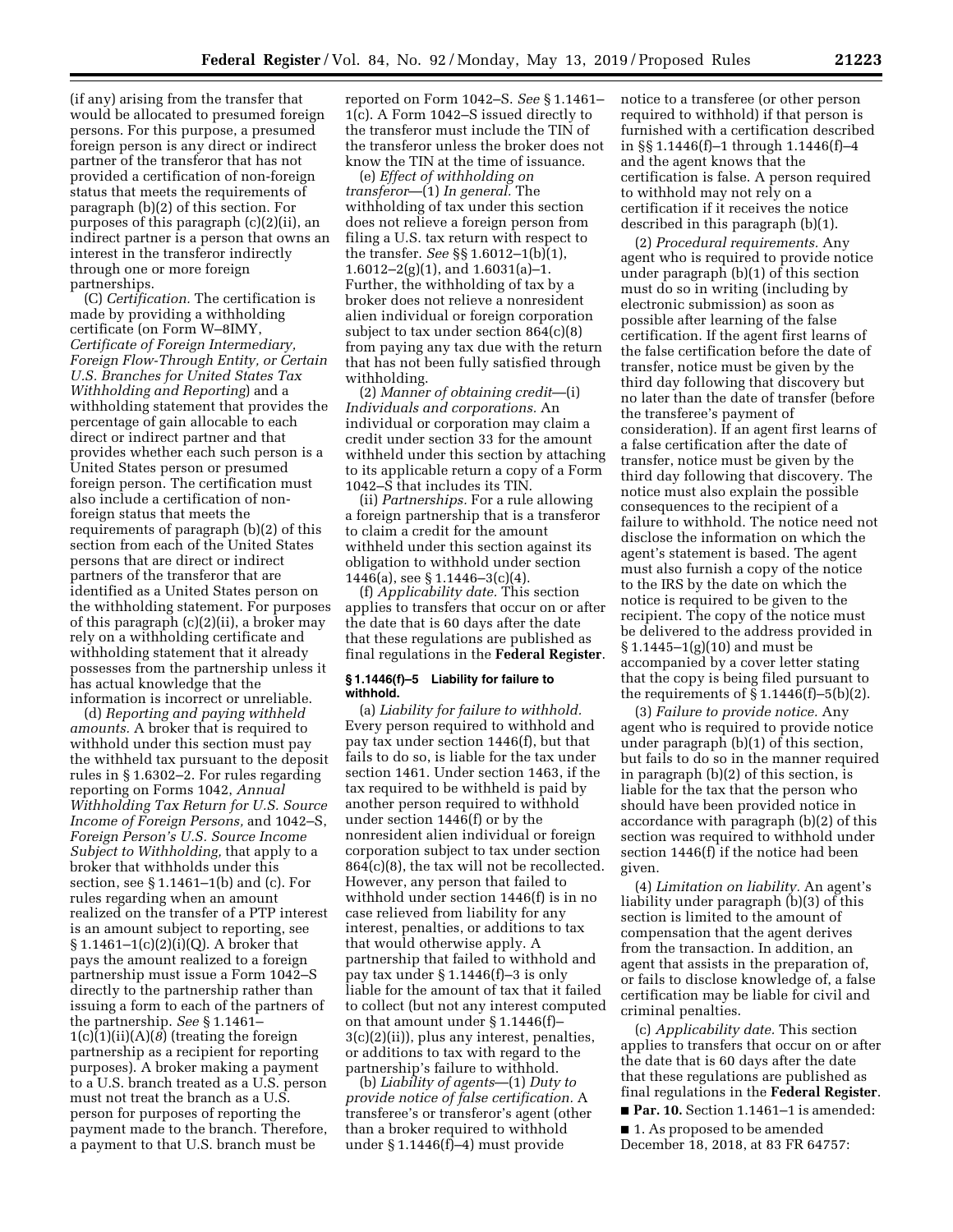■ i. Paragraph (a)(1) is further amended by revising the sixth, seventh, and eighth sentences.

■ ii. Paragraph (c)(1)(i)(A) is further amended by revising the second and third sentences.

■ 2. By revising paragraph

(c)(1)(ii)(A)(*8*).

■ 3. By adding paragraph  $(c)(1)(ii)(B)(5)$ . ■ 4. In paragraph (c)(2)(i) introductory text, by revising the first and second sentences.

- 5. In paragraph  $(c)(2)(i)(N)$ , by removing the word ''and'' that follows the semi-colon.
- $\blacksquare$  6. In paragraph (c)(2)(i)(O), by removing the period at the end of the paragraph and adding ''; and'' in its place.

■ 7. By adding paragraphs (c)(2)(i)(P) and (Q).

■ 8. By adding a sentence at the end of paragraph (c)(4)(ii)(A).

■ 9. Revising paragraph (i).

The revisions and additions read as follows:

# **§ 1.1461–1 Payment and returns of tax withheld.**

 $(a) * * * *$ 

(1) *Deposits of tax.* \* \* \* With respect to withholding under section 1446, this section shall apply only to publicly traded partnerships and nominees that withhold under § 1.1446– 4 and brokers that withhold under § 1.1446(f)–4 on transfers of publicly traded partnership interests. See § 1.1461–3 for penalties that apply for failure to withhold under section 1446(a) on effectively connected taxable income allocable to foreign partners or under section 1446(f) on transfers of partnership interests by foreign partners. The references in the previous two sentences to § 1.1446(f)–4 and section 1446(f) shall apply to transfers of partnership interests that occur on or after 60 days after the date that these regulations are published as final regulations in the **Federal Register**.

- \* \* \* \* \*
	- (c) \* \* \*  $(1) * * * *$
	- $(i) * * * *$

(A) *In general.* \* \* \* Notwithstanding the preceding sentence, any person that withholds or is required to withhold an amount under sections 1441, 1442, 1443, § 1.1446–4(a) (applicable to publicly traded partnerships required to pay tax under section 1446(a) on distributions), or  $\S 1.1446(f) - 4(a)$ (applicable to brokers required to withhold on transfers of publicly traded partnership interests) must file a Form 1042–S for the payment withheld upon whether or not that person is engaged in the conduct of a trade or business and

whether or not the payment is an amount subject to reporting. The reference in the previous sentence to § 1.1446(f)–4(a) shall apply with respect to returns for transfers that occur on or after 60 days after the date that these regulations are published as final regulations in the **Federal Register**. \* \* \*

\* \* \* \* \*

- (ii) \* \* \*
- $(A) * * * *$

(*8*) A partner (including a foreign partnership) receiving a distribution from a publicly traded partnership subject to withholding under section 1446(a) and § 1.1446–4 on distributions of effectively connected income, and a partner (including a foreign partnership) receiving an amount realized from a transfer of a publicly traded partnership interest subject to withholding under section 1446(f)(1) and § 1.1446(f)–4. The references in this paragraph (c)(1)(ii)(A)(*8*) to section 1446(f)(1) and § 1.1446(f)–4 shall apply with respect to returns for transfers that occur on or after 60 days after the date that these regulations are published as final regulations in the **Federal Register**.  $\star$   $\star$   $\star$ 

(B) \* \* \*

(*5*) A foreign broker withheld upon under § 1.1446(f)–4(a)(2)(i) by another broker paying an amount realized from the transfer of a PTP interest.

 $\star$   $\qquad$   $\star$   $\qquad$   $\star$  $(2) * * * *$ 

(i) *In general.* Subject to the exceptions described in paragraph (c)(2)(ii) of this section, amounts subject to reporting on Form 1042–S are amounts paid to a foreign payee or partner (including persons presumed to be foreign) that are amounts subject to withholding as defined in § 1.1441–2(a), § 1.1446–4(a) (addressing publicly traded partnerships required to pay withholding tax under section 1446(a) on distributions of effectively connected income), or  $\S 1.1446(f) - 4(a)$  (addressing brokers required to withhold and pay tax on the amount realized on the transfer of an interest in a publicly traded partnership). The reference in the previous sentence to withholding under § 1.1446–4(f) shall apply with respect to returns for transfers that occur on or after 60 days after the date that these regulations are published as final regulations in the **Federal Register**. \* \* \*

\* \* \* \* \*

(P) The amount of any distribution made by a publicly traded partnership that is an amount subject to withholding under § 1.1446–4, or that is paid to a qualified intermediary that assumes

primary withholding responsibility for the payment or a U.S. branch of a foreign person that agrees to be treated as a U.S. person described in § 1.1446– 4(b)(2); and

(Q) An amount realized on the transfer of a publicly traded partnership interest subject to § 1.1446(f)–4 (unless an exception to withholding applies under § 1.1446(f)–4(b)(2) through (5)).

- \* \* \* \* \*
- (4) \* \* \*
- (ii) \* \* \*

(A) *Amounts paid to a nonqualified intermediary, a flow-through entity, and certain U.S. branches.* \* \* \* For a payment to a foreign partnership on the transfer of a publicly traded partnership interest subject to § 1.1446(f)–4(a), see paragraph (c)(1)(ii)(A)(*8*) of this section (treating the foreign partnership as a recipient).

\* \* \* \* \* (i) *Applicability date*—(1) *In general.*  Except as provided in paragraph (i)(2) of this section, this section applies to returns required for payments made on or after January 6, 2017. For payments made after June 30, 2014, and before January 6, 2017, see this section as in effect and contained in 26 CFR part 1, as revised April 1, 2016. For payments made after December 31, 2000, and before July 1, 2014, see this section as in effect and contained in 26 CFR part 1, as revised April 1, 2013.

(2) *Exceptions.* Paragraphs (a)(1), (c)(1)(i)(A), (c)(1)(ii)(A)(*8*), (c)(2)(i), and (c)(2)(iii) of this section apply as provided in those paragraphs. Paragraphs (c)(1)(ii)(A)(*11*),  $(c)(1)(ii)(B)(5), (c)(2)(i)(P)$  and  $(Q)$ , and (c)(4)(ii)(A) apply with respect to returns for transfers that occur on or after 60 days after the date that these regulations are published as final regulations in the **Federal Register**. ■ **Par. 11.** Section 1.1461–2 is amended: ■ 1. By revising paragraph (a)(1). ■ 2. As proposed to be amended April 13, 2016, at 81 FR 21795, by revising the

first and last sentences of paragraph (b). The revisions and addition read as follows:

# **§ 1.1461–2 Adjustments for overwithholding or underwithholding of tax.**

 $(a) * * * *$ 

(1) *In general.* Except as otherwise provided in this paragraph (a)(1), a withholding agent that has overwithheld under chapter 3 of the Internal Revenue Code, and made a deposit of the tax as provided in § 1.6302–2(a), may adjust the overwithheld amount either pursuant to the reimbursement procedure described in paragraph (a)(2) of this section or pursuant to the set-off procedure